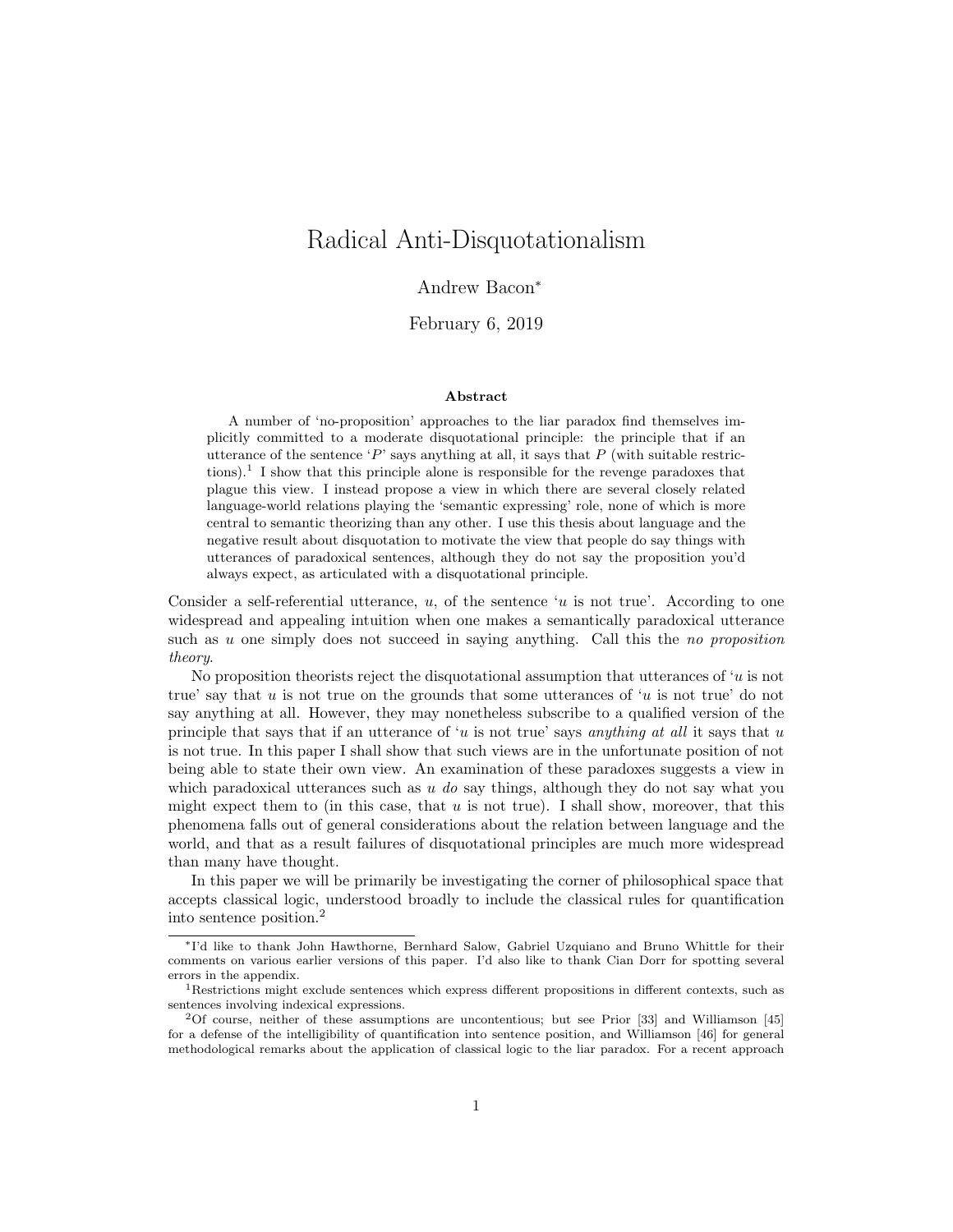## 1 No Proposition Accounts of the Paradoxes

The most straightforward version of the no proposition theory maintains that sentences like 'u is not true' are completely meaningless, and thus that any attempt to say something by making an utterance of this sentence would fail. Call this the *non-contextual* view. On the non-contextual view, then, all utterances of a paradoxical sentence are equally bad.

However, a central component of many extant no-proposition accounts of the semantic paradoxes is the contention that while one utterance of a sentence might fail to say anything, a distinct utterance of the very same sentence might result in something being said perhaps even something true and important to the theorist.<sup>3</sup> Suppose  $u$  is an utterance of the sentence 'u is not true'. If u doesn't say anything because it is paradoxical then, presumably,  $u$  is neither true nor false. So, in particular,  $u$  is not true. The important thing to note is that I made this last point — that u is not true — by producing a different token of the sentence 'u is not true'. When I produce a token of 'u is not true' I say something true and theoretically enlightening.

This is how Williamson describes the process which brought about the change between the utterance  $u$  and my utterance:

"We start with one set of correlative meanings for 'say', 'true' and 'false'; we use them to construct a sentence that says nothing in that sense of 'say'; but reflection on that sentence causes normal speakers to give 'say', 'true' and 'false' a new set of correlative meanings, much like the previous ones except that the sentence in question says something in the new sense of 'say'; the process can be repeated indefinitely." [43] p15

According to Williamson consideration of the semantic paradoxes forces us to recognise a more expansive use of the word 'says' (and by extension 'true' and 'false'). Self-referential utterances involving these more expansive uses of these words force us to recognise even more expansive uses, and this process repeats indefinitely. As I find Williamson's way of setting up the issues congenial, I will use his theory as a springboard for my investigation into 'no proposition' accounts of the liar. Germs of this idea trace back at least as far as medieval scholars and has a number of contemporary adherents.<sup>4</sup>

Since it is granted that some utterances of 'u is not true' do say something, there is a prima facie onus on us to explain why u in particular doesn't say anything. The explanation cannot simply be that  $u$  is self-referential, for there are self-referential utterances that do say things; an email beginning 'I'm just sending you this message because...' surely says something even though it's self-referential.

An explanation for why u doesn't say anything is available if we help ourselves to the following principles:

Utterance Truth If an utterance says that  $P$  then it is true if and only if  $P$ 

to the liar that relaxes classical propositional logic, see Priest [31], Brady [8], Field [16]. For a discussion of approaches that relax the classical rules for the propositional quantifiers see Bacon, Hawthorne and Uzquiano [6].

<sup>3</sup>See, for example, Williamson [43], Goldstein ([20]) and Gaifman [18] among others.

<sup>4</sup>A non-exhaustive list includes Bar-Hillel [7], Whiteley [41], Prior [32], Goldstein ([20]), Gaifman [18], Simmons [35], Weir [40], Rosenkrantz and Sarkohi [34]. Note that Williamson does not quite fit the traditional picture: he argues that the paradoxes produce a shift in the conventional meaning of the word 'says'. Thus both the content and character associated with a sentence can vary from utterance to utterance. The important point, for my purposes, is the variability of the content of tokens of the same sentence.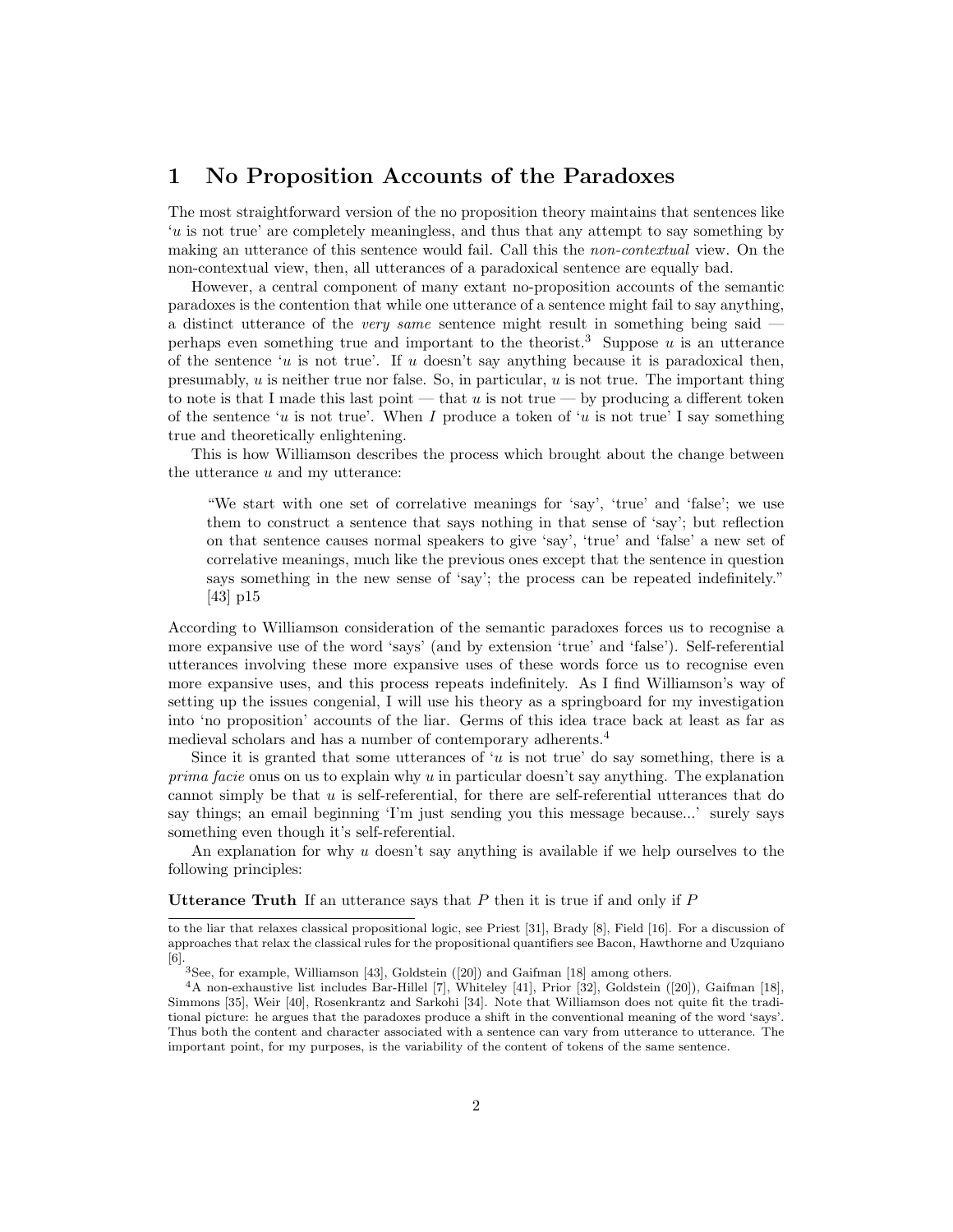### **Moderate Disquotation** If an utterance of  $u$  is not true' says anything at all, it says that  $u$  is not true.

Given our assumption that  $u$  is an utterance of ' $u$  is not true', these two principles entail that  $u$  does not say anything. For if  $u$  did say something then according to the second principle, since  $u$  is an utterance of the sentence 'u is not true', it would say that  $u$  was not true. Then by the first principle it would follow that u was true if and only if it wasn't. This is, of course, all perfectly consistent with the possibility that other utterances of 'u is not true' do say things; if v is a distinct utterance of 'u is not true' then all we can derive from the assumption that it says something is that  $v$  is true if and only if  $u$  isn't true.

The first principle is explicitly endorsed by Williamson.<sup>5</sup> Typically we speak of people, not utterances, as saying things; however it is a fairly harmless abuse of convention to extend the notion to the utterances that facilitated the saying. A couple of points need to be stressed about this convention, however. Firstly, speech reports are notoriously flexible  $-$  I can use the expression 'so and so said that  $P$ ' to cover things they merely intended to communicate, or simply things they hinted at. I am primarily interested in the slightly more regimented uses of 'says' that is the focus of much semantic theorizing.<sup>6</sup>

Secondly, in the unregimented sense we typically count people as saying obvious logical consequences of things that they say. In our more regimented sense we should understand 'what u was used to say' rather strictly as something like 'the strongest thing u was used to say', or else we should not expect the first principle to hold (see the discussion in Andjelkovic and Williamson [1] p230-232).<sup>7</sup>

Utterance Truth is related to a slogan of truth conditional semantics: that what a sentence means in a context are the conditions under which it is true. However, in reality it encodes little more than a choice to use the words 'says' and 'true' in a related way when applying them to utterances: that an utterance is true if whatever it says is true. If we permit ourselves a device that allows us to quantify into sentence position, as Williamson does, one can give a definition of utterance truth from utterance saying as follows:

u is true if and only if: (i) for some P such that u says that P, P, and (ii) for no P such that u say that  $P$ , is it not the case that  $P$ <sup>8</sup>.

A bit more colloquially,  $u$  is true iff it says something true and nothing false. Note that the colloquial way of paraphrasing this definition makes use of the notions of propositional

<sup>&</sup>lt;sup>5</sup>See principle T on p. 12. The difference is that Williamson talks about sentences in contexts rather than utterances. He notes that this principle is importantly different from the T-schema; indeed Utterance Truth is consistent in classical logic.

 $6$ See, for example, Grice [21]. Even with all the clarifications and stipulations that philosophers perform before using the word, its important to note that it still retains a substantial amount of flexibility.

<sup>7</sup> If there isn't a strongest proposition that u says, one may simply take the conjunction of the propositions u says instead. Given the assumption that the propositions form a complete Boolean algebra, this always determines a unique proposition although. Those who prefer to theorise in terms of structured propositions, and who thus deny the Boolean assumption, will typically countenance many such conjunctions. Even if there are multiple such conjunctions, they will all be materially equivalent (indeed, logically equivalent) since they only differ over the order of the conjuncts. The paradoxes we will be considering pose just as much a problem for the view that each sentence strictly says several materially equivalent propositions as for the view that each sentence strictly says one thing (cf Prior's Theorem in section 2.2 ).

<sup>8</sup>This definition may have to be modified if we want to make it friendly to propositional temporalism: the view that there are propositions that are sometimes true and sometimes false. The natural modification would be: u is true  $=p_{ef}$  for some P, u said that P, and P was true at the time u was uttered and for any P, if u said that P then at the time u was uttered it was the case that P. I will not make any attempt to control for this complication in what follows.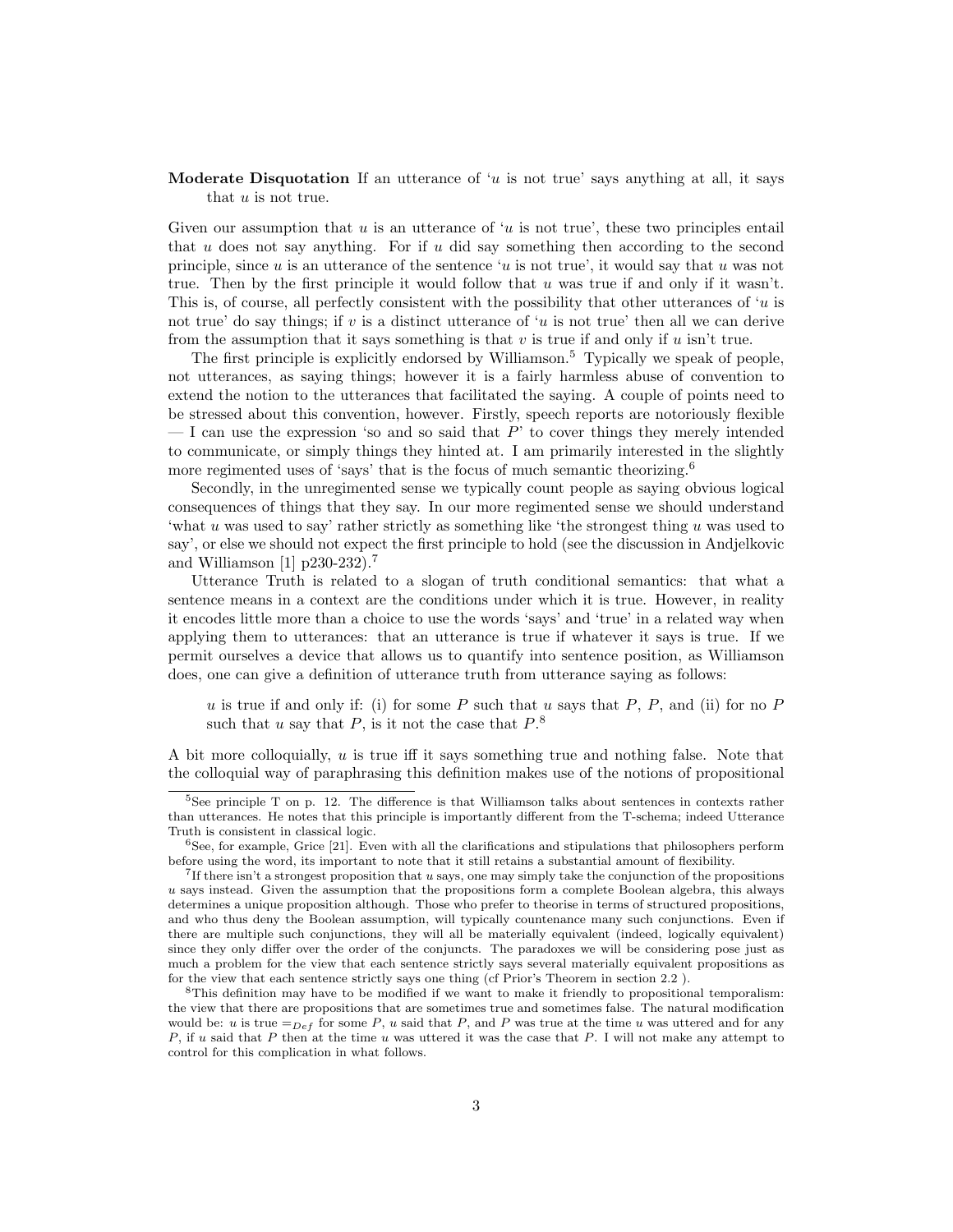truth and falsity, even though they make no appearance in the above definition: here and elsewhere I shall often use such paraphrases for convenience, but it is important to note that truth and falsity, as they apply to propositions, make no appearance in the sentences they are paraphrasing.

If we uniformly substitute 'true' with our definition of utterance truth ('says something true and nothing false') in Utterance Truth, we get the plausible claim that if an utterance says that P then it says something true and nothing false if and only if  $P$ . Thus we can prove Utterance Truth from our definition and the assumption that no utterance says more than one thing. Indeed, this assumption is already guaranteed by our convention to understand 'says' so that it relates u to P only if P is he conjunction of everything u said in the unregimented sense.

In combination with the claim that  $u$  said that  $u$  is not true, Utterance Truth implies that  $u$  is true if and only if it isn't. Since Utterance Truth plays a role in the derivation of a contradiction, one might be tempted to lay the blame on Utterance Truth. This would be a mistake. One might object to Utterance Truth on the grounds that it involves an incorrect account of the relation between truth and saying. But one cannot object that Utterance Truth is inconsistent, or the source of the paradox, since it is evidently just a consequence of my choosing to define utterance truth in terms of utterance saying.

The second principle, Moderate Disquotation, was also needed to explain why  $u$  doesn't say anything. As a simple model to demonstrate that no inconsistency follows without it, note that if u had said that snow was white, then u would have said something, and it would be straightforwardly true assuming our definition of utterance truth. Without this moderate form of disquotation there is no logical guarantee that u doesn't say anything. Thus, without Moderate Disquotation, the no-proposition view does not follow from considerations of the paradoxical utterances like u, as one might have expected.

It should be stressed that Moderate Disquotation is not a schema, it is just a principle about a particular sentence. Some instances of the more general schema are hardly plausible: if you utter the sentence 'I'm hungry' you've said something, but you haven't said that  $\limsup$ hungry you've said that *you* are hungry. This moderate disquotational principle implies that the no-proposition theory is not a familiar form of contextualism, exhibited by sentences involving indexicals like 'I' and ordinary context sensitive words like 'tall'. Two utterances of the sentence 'Fred is tall', for example, can be used to say different things. In the case of 'u is not true' two utterances of this sentence can differ with regard to whether they express a proposition at all but given the moderate form of disquotation above no two utterances of 'u is not true' that express a proposition can express different propositions: if they both express propositions, they must both express the proposition that  $u$  is not true.<sup>9</sup>

A sentence is context sensitive in the more familiar sense when it can be used to say different things in different contexts. Contextualism in this sense has also been applied to the liar paradox, but I will not classify these views as 'no-proposition' theories.<sup>10</sup> Such views will typically maintain that 'u said something' is false in some contexts but *true* in others,

<sup>&</sup>lt;sup>9</sup>Note that some contextualists (e.g. Simmons [36]) often seem to speak as if u does express a proposition; u is defective, rather, because the proposition it expresses is neither true nor false. If the proposition itself was defective in some way, then, given the point that all utterances of 'u is not true' that say anything say the same thing, all of the other utterances expressing that proposition would be defective. This would be disastrous since the contextual no-proposition theorist wants to make utterances of the sentence 'utterance  $u$  is not true' themselves when they describe their view.

<sup>10</sup>Examples of the standard form contextualism includes Parsons [30], Burge [9], and Glanzberg [19]. Such views will not be the focus of this paper, although they face similar problems to the one I'll raising for: they have trouble expressing their own view (see Williamson [44] section V)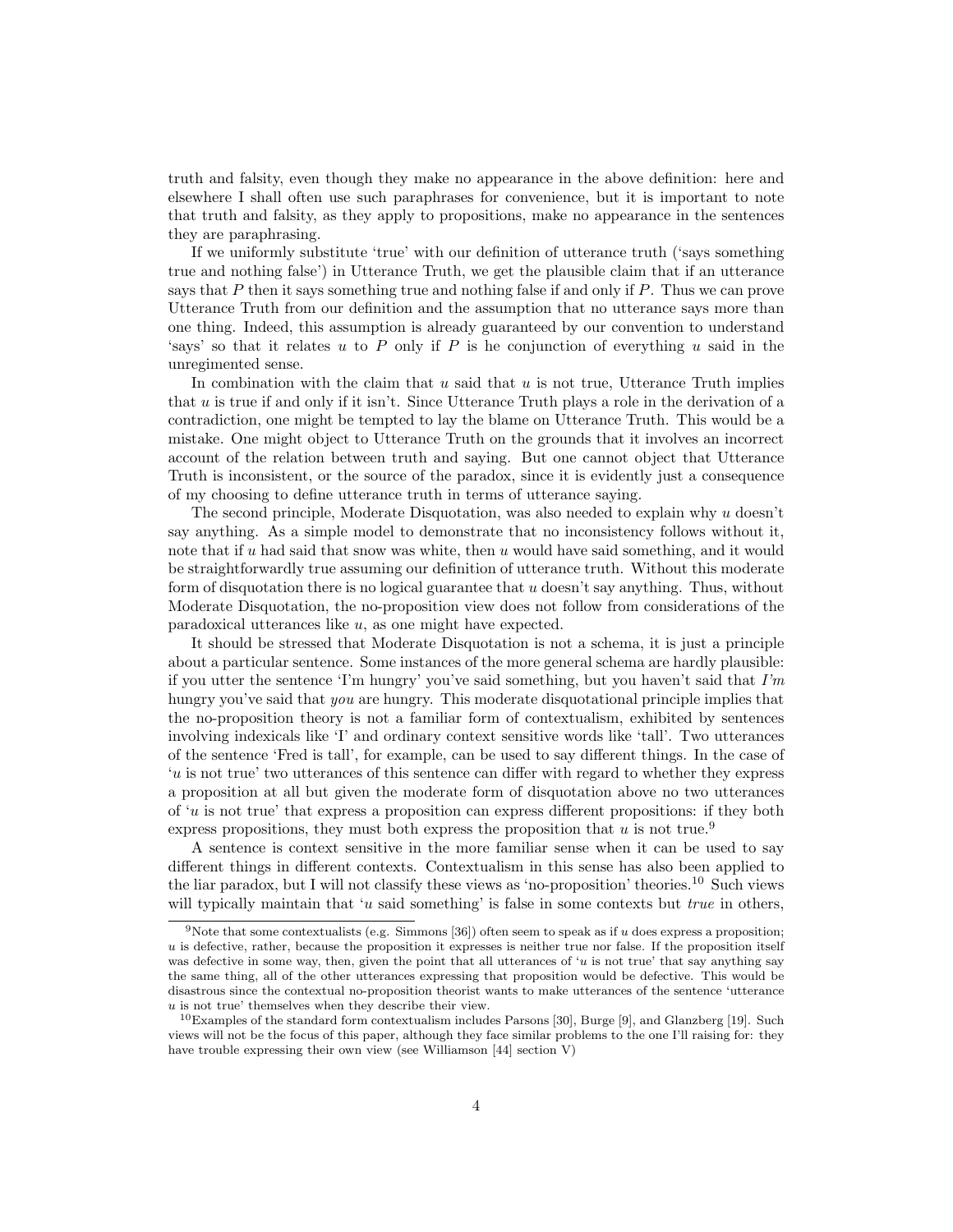much like contextualists about singular quantification will maintain that the sentence 'there is beer' is false in some contexts but true in others. It would be a mistake to conflate the standard contextualist with the no-proposition theorist just as it would be a mistake to conflate the nihilist about beer with a contextualist about quantification over beer.

In this paper I will endeavour to show that, despite appearances,  $u$  actually *does* say something, even if it cannot be the thing you'd articulate using an disquotational principle.<sup>11</sup>

My main goal in section 3 will be to show that Moderate Disquotation is untenable: it straightforwardly gives rise to further paradoxes. This undermines our original argument for thinking that u does not say anything. I argue instead for an alternative thoroughly antidisquotational view. We begin with the observation that verbs like 'says that' are vague, semantically plastic and context sensitive. These considerations naturally lead us to the thesis of Semantic Pluralism: that there are a large number of similar but equally natural language-world relations, with none uniquely playing the honorific role of the 'expressing relation' that takes a central place in semantic theorizing. The view is radical in the following sense: once we have noted that there are several distinct semantically important relations I shall argue that few of these relations relate even utterances of the (apparently unproblematic) sentence 'snow is white' to the proposition that snow is white.

The rest of the paper will be structured as follows. In section 2, I briefly outline a consistent framework for regimenting discussions about propositions, and outline an important theorem in this system concerning what can be said, due to Arthur Prior. In section 3 I argue that any theory endorsing certain instances of moderate disquotation are untenable. I go on to motivate the thesis I called Semantic Pluralism in section 4, and explain how it is unfriendly to disquotationalist principles across the board. Semantic Pluralism is brought to bear on the semantic paradoxes in section 5. In the appendices, a formal theory of compositional expression is outlined and some of the ideas of the paper are formalized and shown to be consistent.

<sup>&</sup>lt;sup>11</sup>A tentative (but suggestive) argument for this conclusion is already available: the above theory provides an attractive account of contingent liars that would otherwise pose a puzzle for no-proposition accounts. If I am standing in an unknown room and I see the sentence 'the only sentence token written on the board in room 101 is untrue' written on an otherwise blank board, I appear to be in a position to rule out the epistemic possibility that the board in room 101 has nothing written on it but the sentence 'snow is white'. This is a quite general fact about the reaction of English speakers to seeing that string of symbols written on a board, assuming they take it to be a reliable source of truths. The default explanation of this fact would be that the sentence token expresses a proposition inconsistent with this possibility. Indeed one might think that it is facts like these that constitute what it means for a sentence to express a proposition that's inconsistent with that kind of possibility. The theory I sketched corroborates the default explanation whereas the no-proposition theory does not, for if you are in fact standing in room 101 the token would not have expressed a proposition. Even if this is not a decisive reason to think that this sentence token says something, even when you are standing in room 101, there is clearly some relation between that token and a proposition, and one would want some story about analogous paradoxes for that relation. For example, you can still talk about the set of worlds that competent English speakers will rule out upon accepting the token as trustworthy, or the proposition the token would have expressed if I had wheeled the board into the hallway (so it was no longer located in room 101). For a discussion of the latter case, see Zardini [47] p563-4. Analogous paradoxes involving these relations suggest that simply denying that a proposition is expressed won't get to the heart of the matter.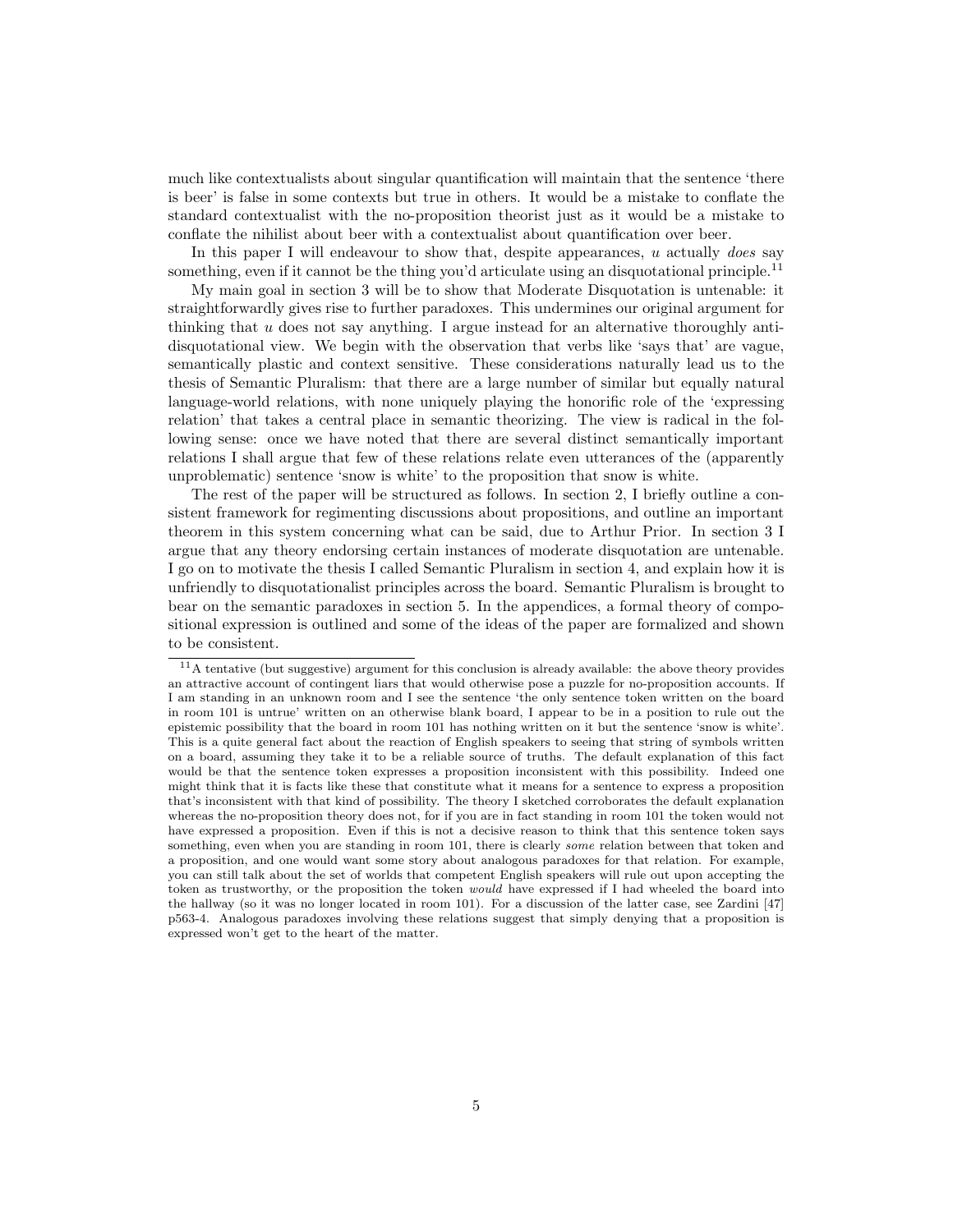## 2 Paradoxes of Indirect Discourse

## 2.1 Propositions and quantification into sentence position

The semantic paradoxes concern notions, such as truth and saying, that relate language to the world. We'll draw a sharp line between the semantic paradoxes and what Ramsey has termed the *logical paradoxes* which, to put it glibly, concern the world alone. These include paradoxes of propositions and properties that do not rely on the semantic principles connecting language to the world.<sup>12</sup> If there were a proposition, p, identical to the proposition that  $p$  is not true, for instance, then we can generate a non-semantic version of the liar paradox resembling the semantic one in derivational form. Yet it's plain that we will not find a diagnosis of this paradox by studying semantic connections between utterances and propositions.

If we are to tackle the semantic paradoxes without getting tangled up with the logical paradoxes, it is clear that we need a more concrete and precise framework for theorizing about propositions. Some recent metaphysicians have advocated for the idea that certain murky questions about propositions and properties may be replaced by more perspicuous questions formulated by employing quantifiers that can directly bind variables taking sentence and predicate position, as we did in the last section.<sup>13</sup> This system is called *higher*order logic; a formal presentation of it can be found in the appendix. In this setting, the analogue of the propositional truth predicate is an *operator*,  $T$ . But its existence is trivial: it is just another truth functional connective like negation (its truth table is the trivial one). In a standard system of higher-order logic it may be defined by identifying  $T$  with the  $\lambda$  expression  $\lambda X X$ , which denotes the operator that maps every proposition to itself.<sup>14</sup> It is then a simple consequence of the usual principles governing  $\lambda$ s that  $TP = P$ , from which an analogue of the T-schema follows:  $TP \leftrightarrow P$ <sup>15</sup>. The aforementioned paradox involving propositions becomes a theorem to the effect that no proposition is identical to the proposition that it is not true.<sup>16</sup>

$$
\neg \exists P(P = \neg TP)
$$

But it's also evident that this notion of propositional truth is entirely eliminable: any appearance of  $TP$  in a sentence can be faithfully replaced by just  $P$ , because standard systems of higher-order logic prove that  $TP = P$ .

Since higher-order logic is consistent, we have a clear framework in which to formulate questions about propositions. It must be noted, however, that further principles concerning the granularity of propositions maybe added to higher-order logic that render it inconsistent. For example, principles stating that propositions are structured, and thus effectively

<sup>12</sup>Ramsey understood 'logic' broadly enough to include set theory, and thus counted the set theoretic paradoxes as logical. I'll be focusing on puzzles that are purely logical even by todays standards.

<sup>13</sup>A recent and forceful instance of this is attitude is manifest in Williamson [45]. See also Prior [33].

<sup>&</sup>lt;sup>14</sup>There are several axiomatic treatments of higher-order logic that build in various theses about propositional granularity (usually the thesis that there are only two propositions). In the following I will work in the extremely minimal axiomatic system of higher-order logic H described in Bacon [3]. This system contains the laws of classical propositional logic, the usual axioms and rules for the first-order quantifiers, and their analogues for quantification at other types, and laws that ensure that  $\lambda$  expressions behave appropriately.

<sup>&</sup>lt;sup>15</sup>Note here that  $=$  as used above is a sentential connective: it should be thought of as standing to sentences as the usual identity relation stands to names, and is subject to the obvious analogue of Leibniz's law. It can be seen that  $TP \leftrightarrow P$  follows from  $TP = P$  and  $P \leftrightarrow P$  by applying Leibniz's law to the left-hand-side of the latter sentence.

<sup>&</sup>lt;sup>16</sup>This theorem is proved by noting that, given Leibniz's law,  $P = \neg TP$  and  $P \leftrightarrow P$  implies  $P \leftrightarrow \neg TP$ . We may then note that this is inconsistent with  $TP \leftrightarrow P$ .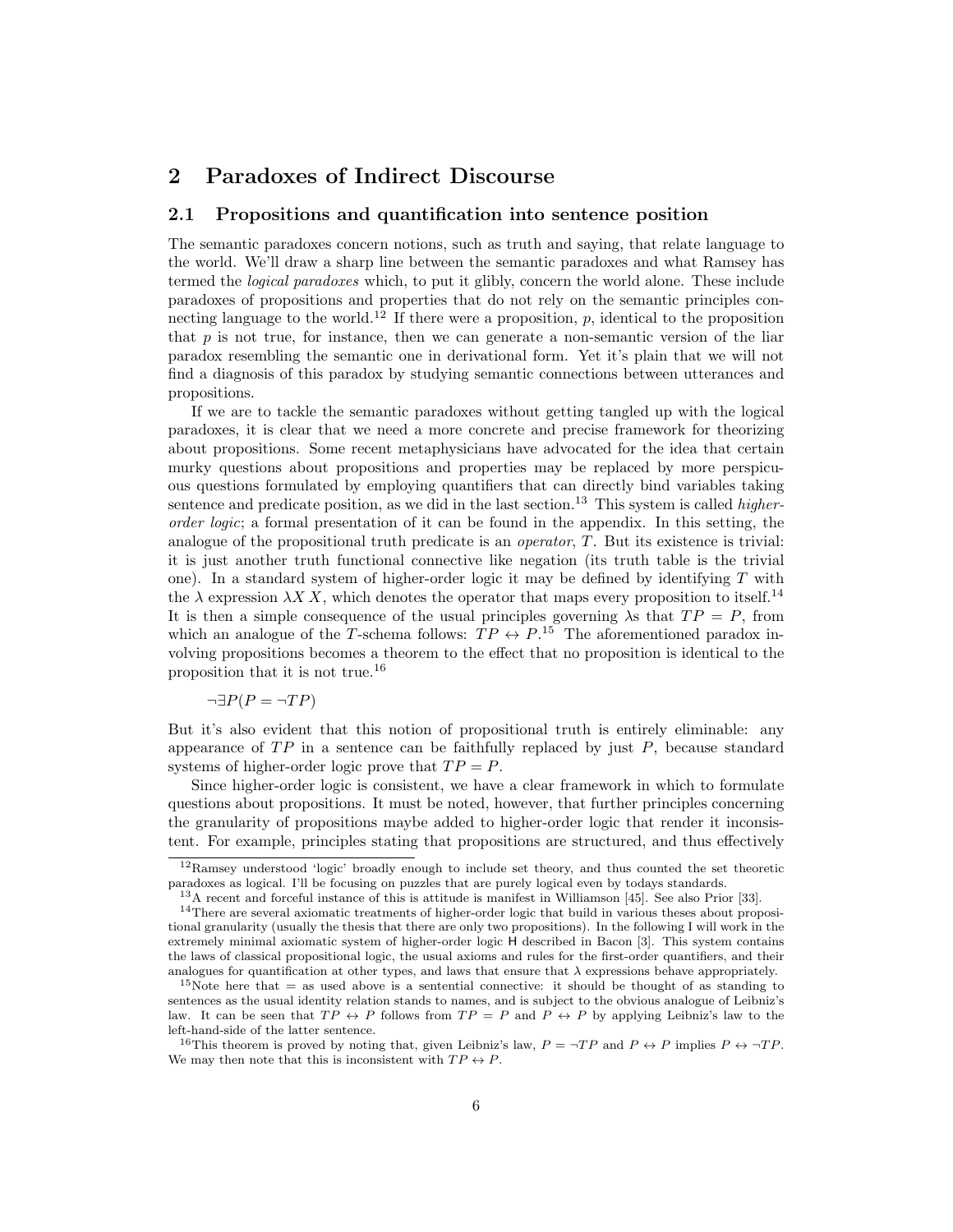as fine-grained as sentences of a public language, unsurprisingly allow one to construct self-referential propositions as one might construct self-referential sentences, e.g., via diagonalization.<sup>17</sup> The moral must be different here, however: the structure principles are inconsistent on their own in higher-order logic, and the T-schema analogue is innocent as it does not appear in the derivation of this inconsistency.<sup>18</sup> So much the worse for structured theories of propositions. Alternative doctrines about propositional granularity such as Booleanism — the view that Boolean equivalents are identical — are straightforwardly consistent in higher-order logic.

One might wonder about the fate of first-order theories of propositions. We have been content to paraphrase sentences formalized using quantification into sentence position informally by quantifying singularly over propositions, employing a propositional truth predicate where necessary: it would be unfortunate if this practice was inconsistent.

Let's formalize the first-order a theory of propositions a little more explicitly. In higherorder logic there are types for sentences (type t), singular terms (type  $e$ ), and functional types like  $e \to t$  and  $t \to e$ , which encode expressions that take singular terms as arguments to produce sentences in the former case, and sentences to produce singular terms in the latter. A retraction pair from t to e, is a pair F and G of type  $e \to t$  and  $t \to e$  respectively, which compose to form the identity operation on type t:  $\lambda P F(G(P)) = \lambda P P$ . The existence of a retraction is not provable in an entirely minimal theory of higher-order logic, but it's a natural extension of the idea that there aren't more things of type  $t$  than of type  $e$  (since any injection from type t to type e ought to have a left-inverse).<sup>19</sup> A first-order theory of propositions can be formulated with a primitive predicate true of type  $e \rightarrow t$  that states that a given individual is a proposition and is moreover true, and a primitive operation that of type  $t \to e$  that produces a name for a proposition when applied to a sentence (that P may be pronounced 'the proposition that  $P'$ ). We say that an individual x is a proposition if, for some P,  $x =$  that P. The propositional T-schema informally says that the proposition that P is true if and only if P: true(that(P))  $\leftrightarrow$  P. This follows from a slightly stronger claim — true(that(P)) = P — which, for instance, captures the thought that saying that the proposition that snow is white is true should be the same as just saying that snow is white. This is concisely captured in higher-order logic by by the claim that true and that form a retraction pair from  $t$  to  $e$ :

#### First-order Propositions  $\lambda P$  true(that(P)) =  $\lambda P P$ .

Thus the first-order theory of propositions is interpretable by any retraction from t to  $e^{20}$  It follows that the first-order theory of propositions is consistent, as the consistency of higher-

<sup>&</sup>lt;sup>17</sup>Specifically, the principle Dorr [12] calls Structure is inconsistent in higher-order logic:  $\forall XY \forall xy (Xx =$  $Yy \to (x = y \land X = Y)$ ) where X and Y range over operators (type  $t \to t$ ) and x and y over propositions (type t). Whittle [42] has also shown how first-order theories of structured propositions are subject to diagonalization worries. These diagonalization arguments can be seen as a different take on the Russell-Myhill paradox (see, e.g., Hodes [26]), which are often stated in terms of cardinality.

<sup>&</sup>lt;sup>18</sup>As we noted, the analogue of the T-schema,  $TP \leftrightarrow T$ , is just a theorem of higher-order logic when T is defined by  $\lambda X X$ .

<sup>&</sup>lt;sup>19</sup>Natural axiomatic extensions of H do not prove the existence of a left-inverse of every injection (see the appendix of Bacon [3]), so it is a proper extension of the idea, and not a merely consequence. But it is a natural one, given that every injective set-theoretic function has a left inverse.

<sup>20</sup>It's worth noting that, for this reason, it's consistent with first-order theory of propositions that Julius Caesar is a proposition. But this may be seen as a benefit of the theory: one does not need to postulate a special class of abstract entities to play the role of propositions, the theory works just as well with any retraction pair, allowing any individual to play the role of a proposition relative to some choice of retraction.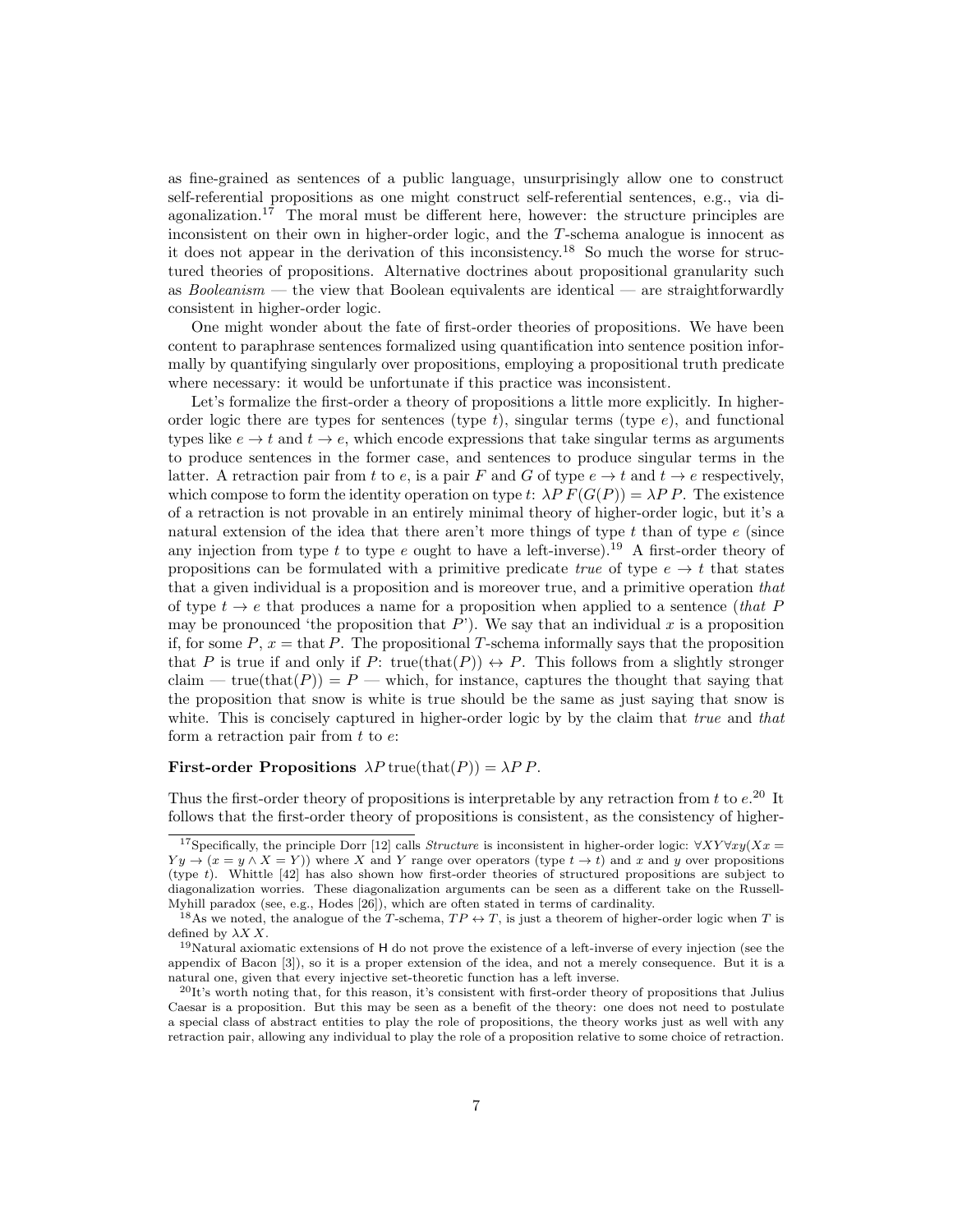order logic with a retraction from t to e is easily shown to be consistent.<sup>21</sup> The above observation can also be used to provide, relative to a choice of retraction, a translation between the fragment of higher-order logic involving quantification into sentence position and a first-order theory of propositions.<sup>22</sup> This will prove useful since English doesn't contain quantifiers that take sentence position, and paraphrasing sentences involving quantification into sentence position with singular quantification over propositions greatly improves readability. The first-order theory of propositions similarly contains a theorem to the effect that there are no self-referential propositions:

 $\neg \exists x (x = \text{that} \neg \text{true}(x))$ 

That is, nothing is identical to the proposition that it isn't true.<sup>23</sup>

## 2.2 Prior's Theorem

I have been theorizing with the familiar notion of what a person has said, as captured by indirect speech reports of the form 'so-and-so said that  $P'$  (understood in the slightly regimented way I outlined earlier). From this we can indirectly introduce the notion of what an utterance was used to say — roughly, if a person said that  $P$ , and this was facilitated in some essential way by an utterance or sentence token of some other kind, then that utterance can be thought of as 'saying that'  $P$ . Once this is understood we can then introduce utterance truth in the way described earlier using quantification into sentence position.

My strategy in the following will be to shed light on the semantic paradoxes by figuring out what people have said when they make utterances of paradoxical sentences. There are, of course, variant paradoxes that are not directly treated by this approach — paradoxes involving a more technical piece of philosophical vocabulary: the notion of a sentence 'semantically expressing' a proposition in a language and context, and the correlated notion of truth in a language and context. According to the simplest theory of this relation a sentence semantically expresses the proposition that  $P$  in a language and context if and only if an utterance of that sentence made in that language and context would result in one saying that P. Given the simplest theory, the focus on figuring out what people have said is well placed. One might object that the informal notion of what is said by a person is too flimsy to do the theoretical jobs that we need the semantic expressing relation for. Nonetheless, I shall adopt the simplest theory as a placeholder in what follows, as I think it is a good enough approximation of the truth. If we can figure out how the semantic paradoxes behave on this theory we are on track to figuring out how they work more generally.

<sup>&</sup>lt;sup>21</sup>Any full model of higher-order logic, in which the cardinality of the domain of type t is no greater than the cardinality of the domain of type e establishes this.

<sup>&</sup>lt;sup>22</sup>This involves systematically replacing variables of type t with variables of type  $e$ , quantifiers over type t with a restricted quantification of type e, restricted by the property of being a proposition. The following provides a translation of the propositionally quantified fragment of higher-order logic with an operator  $\tilde{S}$ (described in the next section), into a first-order fragment of higher-order logic with an operator S. First we associated each variable of type t,  $p_i$ , with a variable of type e,  $x_i$ , and the translation,  $\phi \mapsto \phi^*$ , proceeds as follows  $(p_i)^* = \text{true}(x_i)$ ,  $(\phi \wedge \psi)^* = \phi^* \wedge \psi^*, (\forall p_i \phi)^* = \forall x_i (Prop(x_i) \rightarrow \phi^*)$ ,  $(\neg \phi)^* = \neg (\phi^*)$ ,  $(S\phi)^* = S(\phi^*)$ . (More sophisticated translations are available that also allow for a comparable theory of operators and connectives. For example, there will be an operation of individuals of type  $e \rightarrow e$  that represents any given operator, so that, for instance,  $\neg$  becomes  $\lambda x$  that $\neg$ truex.)

<sup>&</sup>lt;sup>23</sup>Proof sketch: Suppose that  $x = \text{that}-\text{true}(x)$ . We may thus apply truth to both sides to conclude that true(x) = true(that( $\neg$ true(x))). Finally, since  $\lambda P$  true(that(P)) is the identity,  $\lambda P$  P, way may conclude that true(x) =  $\neg$ true(x)), which entails the obviously inconsistent true(x)  $\leftrightarrow \neg$ true(x).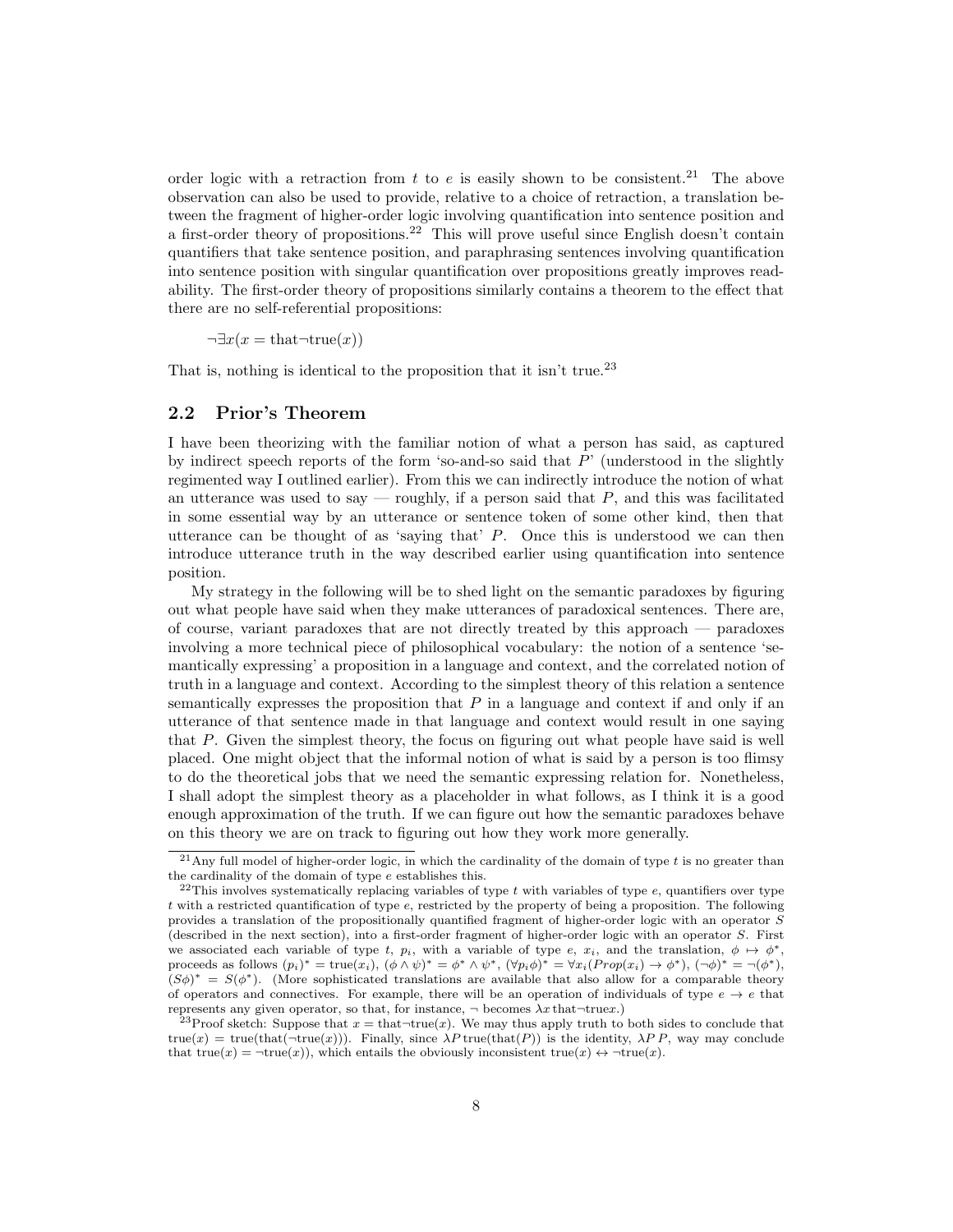Since indirect speech reports will play an important role in this investigation we will begin by looking at an important limitative theorem concerning their logic due to Arthur Prior (Prior [32] and Prior [33]). It is important in the following to keep in mind the difference between indirect and direct speech reports. 'Alice said that snow is white' is an example of the former  $-$  it is formalized using an operator expression, and it states that Alice bears a relation to a certain proposition. 'Alice said 'snow is white' ' is an example of the latter, and it merely says that Alice uttered 'snow is white'. Prior's theorem does not, without extra assumptions, imply anything about what sentences can or cannot be uttered.

Prior's theorem is formulated against the background of a fragment of higher order logic, known as 'quantified propositional logic', a language containing the propositional connectives that also allows quantification directly into the position occupied by a sentence.<sup>24</sup> Formally speaking quantified propositional logic adds to the syntax of propositional logic a countable set of propositional variables,  $p_i$ , and a special quantifier  $\forall$ . Each propositional variable is a well formed formula, and in addition to the standard clauses for building up complex well formed formulae we stipulate that if  $p_i$  is a propositional variable and  $\phi$  a well formed formula,  $\forall p_i \phi$  is well formed. Finally we will be interested in the extension of this language by a unary connective, S, which prefixed to any well formed formula,  $\phi$ , produces a well formed formula  $S\phi$ . S here will stand in for 'Alice said at t that'. Within this context Prior proves a general theorem concerning arbitrary operators which results in seemingly paradoxical results when taken to be about the particular operator S.

Within this system he derives the following theorem:

## **Prior's Theorem**  $S\forall p(Sp \rightarrow \neg p) \rightarrow \exists p(Sp \land p) \land \exists p(Sp \land \neg p)$

The proof, in Polish notation, can be found in [32].

The premises required to derive Prior's theorem are surprisingly minimal.<sup>25</sup> An intuitively complete axiomatization of quantified propositional logic would require a richer system, however to derive Prior's theorem one only needs, in addition to the standard principles of classical propositional logic, the principle of universal instantiation for the propositional quantifiers which allows you to infer '... $\phi$ ...' from ' $\forall p$  ...p...'.<sup>26</sup> We can axiomatise this system as follows:

CL All substitution instances of classical tautologies and the rule of modus ponens.

PUI  $\forall p \phi \rightarrow \phi[\psi/p]$  where  $\psi$  is substitutable for p in  $\phi$ .<sup>27</sup>

Following Prior, we can paraphrase the reasoning behind the theorem in ordinary English using singular quantification over propositions. Suppose that Alice says at t that everything that Alice says at t is untrue. It follows that she said something true: if she hadn't, then everything she said at  $t$  was untrue – but that's exactly what she said, so something she said is true after all. But if something she said at  $t$  was true then she was simply not speaking truthfully when she said that everything she said at  $t$  was untrue  $-$  that is to say, she said something untrue too, namely, that everything she said at  $t$  is untrue.

<sup>&</sup>lt;sup>24</sup>This is sometimes misleadingly called 'propositional quantification', although the use of these quantifiers does not commit you to the existence of propositions which are singular entities and can which can be quantified over using the ordinary first order quantifiers.

 $^{25}$ Prior doesn't explicitly note that the necessary system is this weak, although it is immediate from inspection of his proof.

<sup>&</sup>lt;sup>26</sup>In what follows we assume  $\forall$  and  $\rightarrow$  as primitive, and treat  $\exists$  and  $\land$  as defined (note that  $\bot$  may be defined as  $\forall p \, p$ , and negation in terms of  $\rightarrow$  and  $\bot$ ).

<sup>&</sup>lt;sup>27</sup>Intuitively ' $\psi$  is substitutable for p in  $\phi$ ' just means that no free sentential variables in  $\psi$  get bound when substituted into  $\phi$  for p.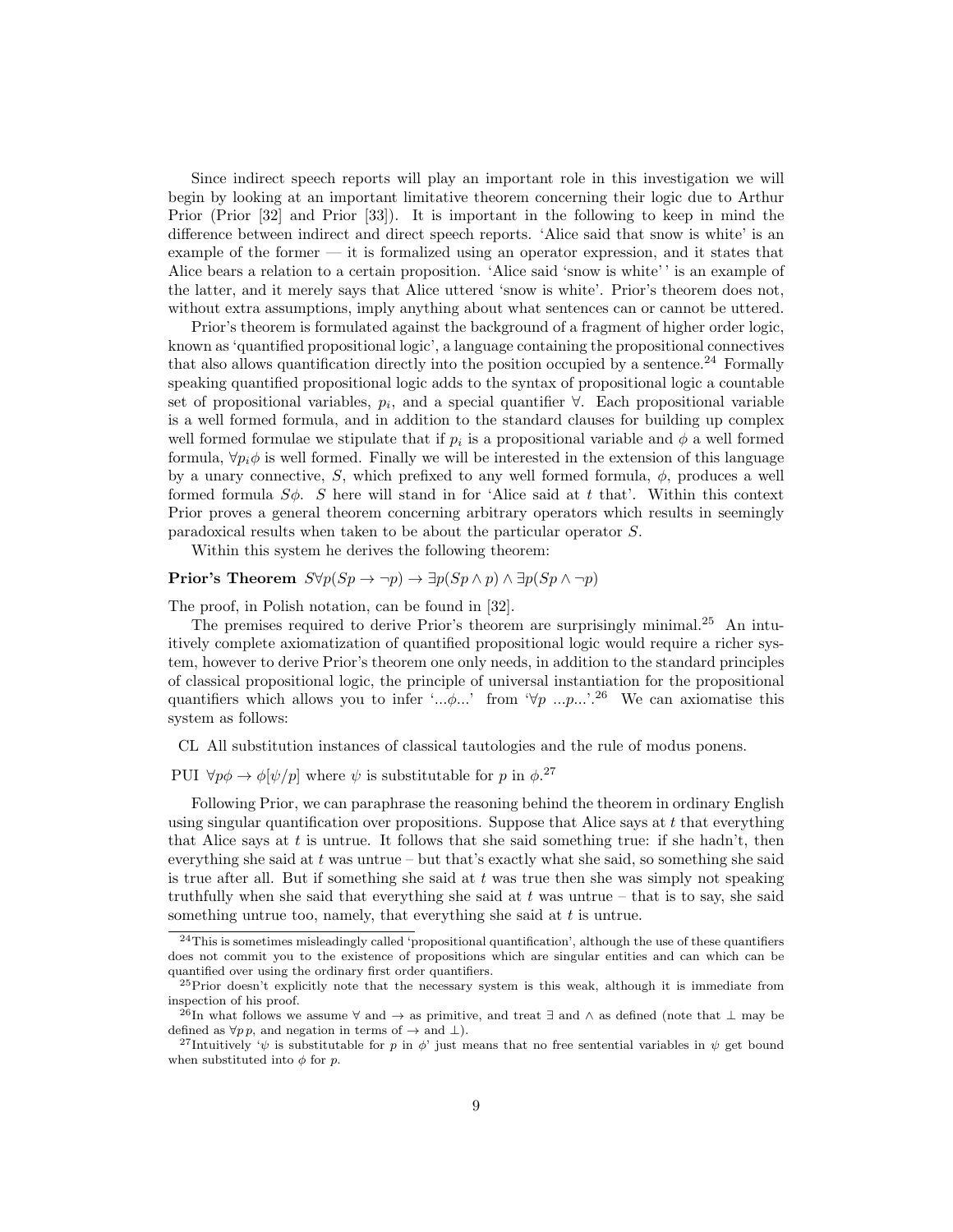Two points are worth reiterating at this juncture. (i) Prior's paraphrase involves singular quantification into the argument of a predicate such as in '... is not the case', presumably committing us to some sort of first-order theory of propositions. Prior's theorem, on the other hand, does not involve quantification over proposition-like entities, it involves quantification into the position that a sentence occupies which is entirely compatible with there being no abstract objects. (ii) Prior's paraphrase makes reference to something resembling a propositional truth predicate (i.e. '... is the case'), and falsity predicate ('... is not the case') whereas Prior's Theorem employs a device that quantifies directly into sentence position and therefore makes no use of propositional truth or falsity. Despite these differences, I will adopt these paraphrases as well — to do otherwise would be cumbersome and would involve taking liberties with English, and, as we have noted above, they are harmless relative to the existence of a retraction.

As Prior himself emphasizes, the theorem is very general. Because no assumptions about S were made, one can interpret S as any number of attitudes such as 'thinks that', 'fears' that', 'means that', 'writes that', 'hopes that', 'desires that' and so on. To illustrate how surprising some of these instances are, let me highlight an interpretation of S that delivers particularly puzzling instances of Prior's theorem: 'it sounded as though Alice said, at  $t$ , that ...'. Plugging this into Prior's theorem, and paraphrasing in English, gives us:

• If it sounded at t as though Alice said that everything it sounded as though Alice said at t is false, then there's a truth and a falsehood it sounded as though Alice said at  $t$ .

We'll see shortly that many responses to original paradox don't have much to say about this variant.

## 3 Against Moderate Disquotation

Anyone who accepts classical logic and the logic of quantification into sentence position must accept Prior's Theorem. Given straightforward paraphrases of the propositional quantifiers in Prior's Theorem into English using singular quantifiers, however, it seems that we must accept the following apparent falsehoods:

- 1. Necessarily, if anyone says that everything they've ever said is false then they said something else at some point.
- 2. Necessarily, if Alice says at t that everything she's said at t is false, then she's said at least two things at t (something false and something true.)

It is worth pausing to reflect on the strength of these results, and contrast them with more familiar forms of the liar paradox. Indeed, the literature on the liar usually focuses on paradoxes formulated using language relative notions, like the notion, mentioned earlier, of a sentence expressing a proposition in a language (possibly relative to a context), or the notion of a sentence being true in a language (relative to a context).

It is important to note how the notion of saying differs from these more technical notions. Saying is something a person does, not a sentence. In archetypal cases of saying, one says something with the help of a public language sentence. But not all cases of saying need be like this. For example, suppose you are attempting to communicate with someone in a foreign country (and you don't speak the language): typically one establishes ad hoc conventions in order to say things. Indeed, you can in principle say things with your eyebrows, and other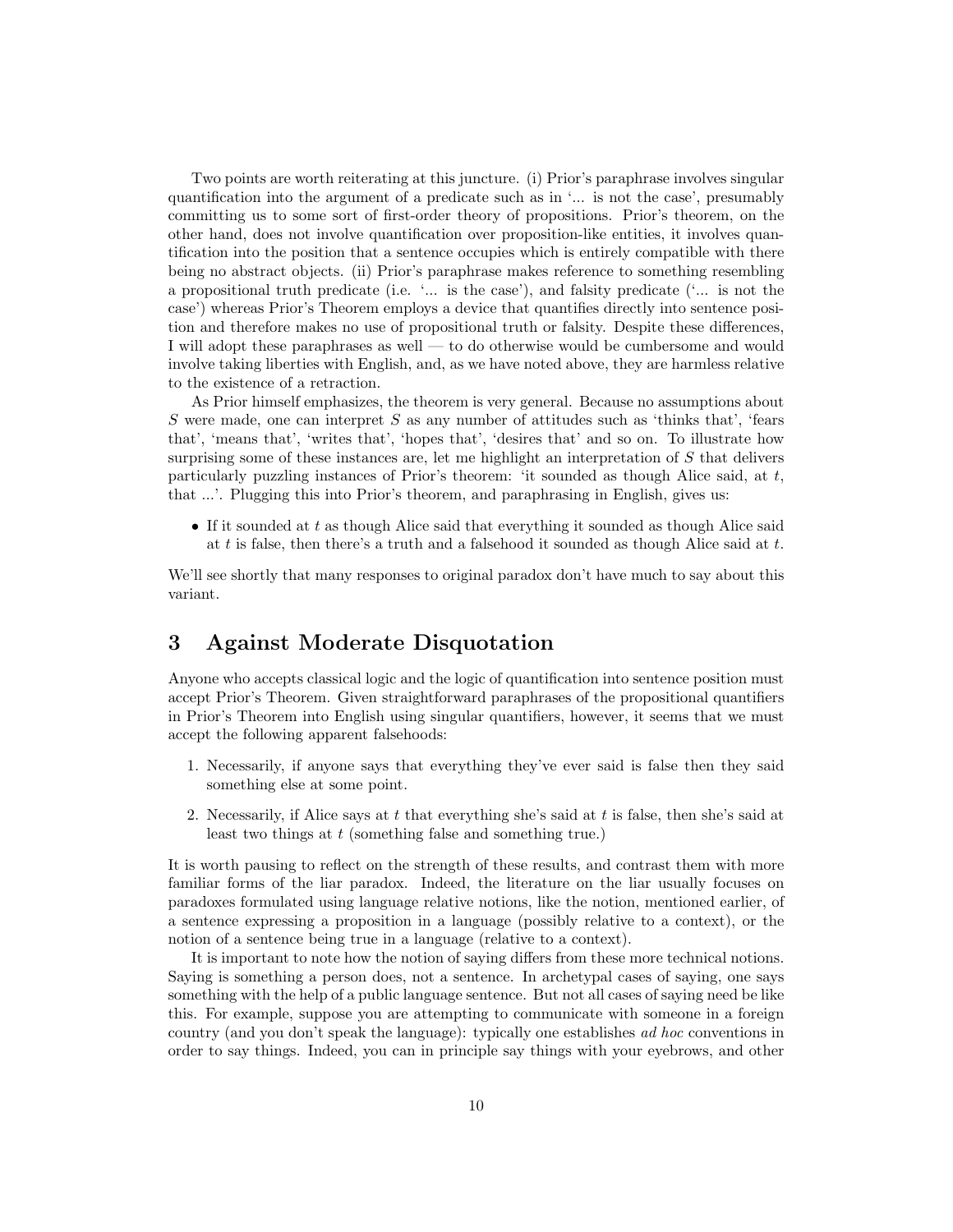facial expressions, if the context is right. More importantly, even in the more conventional cases of saying involving public language sentences, saying is not language relative. You can say that snow is white using the English sentence 'snow is white' or the German sentence 'schnee ist weiss'. Thus saying, and the corresponding notion of utterance truth are not language relative.

Theorists who focus on paradoxes formulated using the language relative notions will often draw morals and offer consolations like the following:<sup>28</sup>

The liar paradox shows that the property of being a true sentence of  $\mathcal L$  (for instance) cannot be expressed by a predicate of  $\mathcal L$  itself. However, this does not mean that the property of being a truth of  $\mathcal L$  is inexpressible, for there could be a more expressive language,  $\mathcal{L}^+$ , which can express the property of being true in L. Of course,  $\mathcal{L}^+$  cannot express the property of being true in  $\mathcal{L}^+$ , but there are yet more expressive languages for that, and so on.

By contrast, Prior's paradox shows that there is a proposition that Alice cannot say uniquely at  $t$  simpliciter. But that means that she can't say it with a sentence of English, or some extension of English, English<sup>+</sup>, or with her eyebrows, or with interpretive dance, and so on. This conclusions is striking, and the puzzle is not alleviated at all by making speeches like the one above.

### 3.1 What Alice uttered and what she said

What platitudes do 1 and 2 apparently contradict? One platitude is that Alice could perfectly easily have uttered, at t, the *sentence* 'everything Alice is saying at t is false' and have not simultaneously uttered anything else. This much is absolutely clear and any theory must accommodate this fact. What must be contested, then, is whether this fact contradicts 2. All  $2$  implies is that if, in uttering this sentence, Alice had said, at  $t$ , that everything Alice says at  $t$  is false, then she would have said something else at  $t$  as well. It is crucial to bear in mind the point emphasized earlier that the connection between the sentence one utters and what one says (if anything) by uttering that sentence, is not straightforward and is certainly not governed by a simple disquotational principle: if John said that he was hungry, for example, he almost certainly wouldn't have achieved this by uttering the sentence 'he was hungry', for he would use this sentence only to ascribe past hungriness to someone else. Yet this is exactly what one would get if you unthinkingly applied a naïve disquotational principle.

Prior's theorem, in combination with this platitude, therefore also places some constraints on this relation that holds between utterances and propositions. Let us suppose that Alice does, in fact, utter the sentence 'everything I am saying at t is false' at t, and nothing else and let us ask what she thereby said. Here are the answers to this question that are consistent with Prior's theorem:

- 1. Alice didn't say anything at all when she made this utterance. In particular, she didn't say that everything Alice says at t is false.<sup>29</sup>
- 2. Alice did say that everything she says at  $t$  is false, but in doing so she also said something else (and moreover, she said at least two propositions with opposite truth

<sup>28</sup>For a representative example, see Eklund [14].

 $^{29}\mathrm{This}$  corresponds to the standard no-proposition line, see the references in section  $1$  .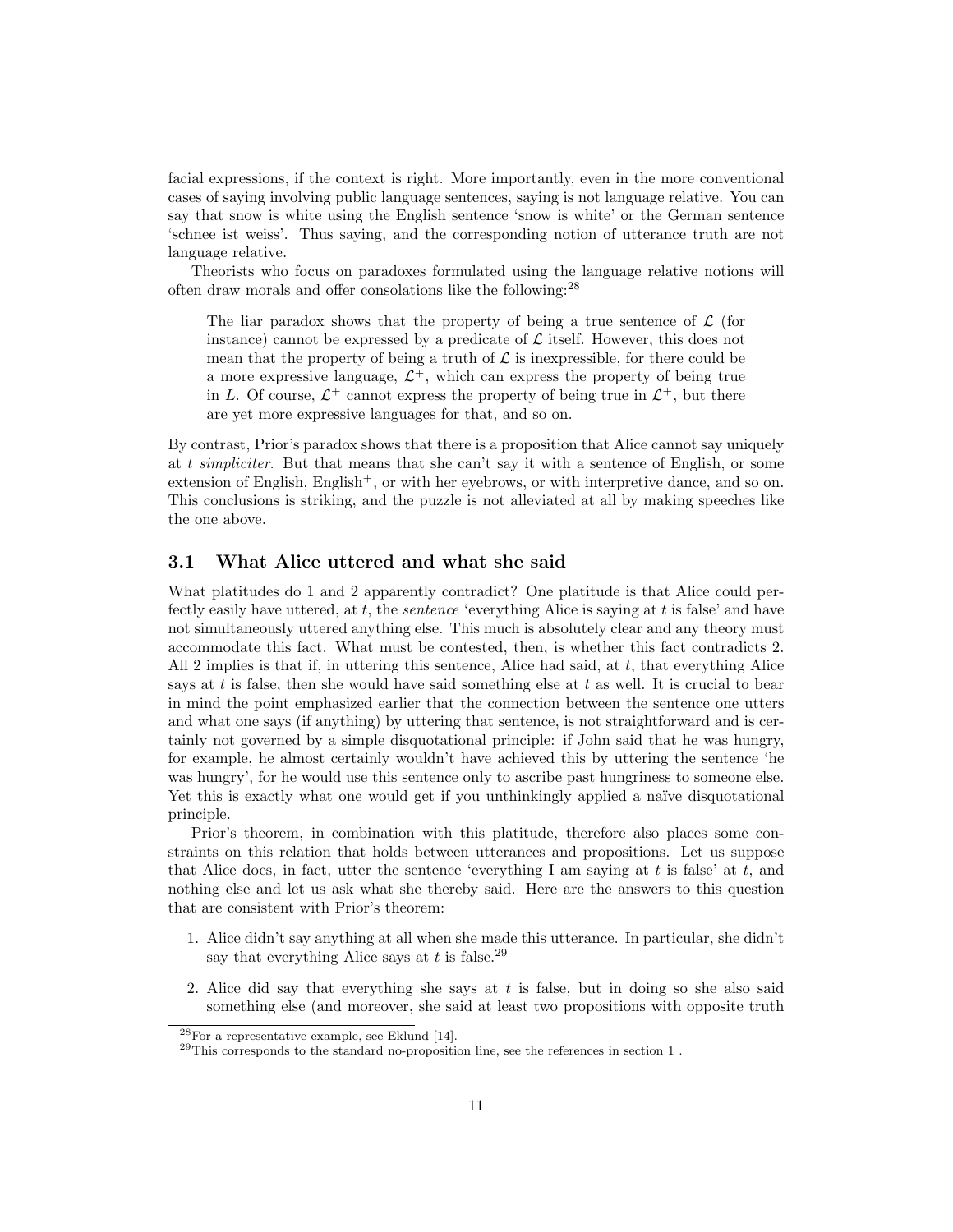value. $)^{30}$ 

3. Alice said something, perhaps exactly one thing, but whatever it was that she said, it wasn't that everything she said at t is false.<sup>31</sup>

The first upshot, which can be seen just by surveying these options, is that we cannot apply the naïve disquotational method to determine what Alice said in this case. We must reject:

**Disquotation** Anyone who utters the sentence 'everything Alice says at  $t$  is untrue' (with the right intentions, etc) thereby says that everything Alice says at  $t$  is untrue and nothing else.

A second striking feature is that according to two of the three options Alice says something completely unexpected. According to the third option Alice says exactly one thing. But since, according to that view, this proposition is not the proposition that everything Alice said at  $t$  is false we are left with a mystery as to which proposition she did say. According to the second option Alice says two things, although, at least one of these things is a mysterious proposition. For the time being I shall refer to both of these views as mysterious proposition views.

It seems, then, that the no-proposition view (the first option) has a distinct advantage since it seems to avoid these mysterious propositions. In this section I shall argue that this is not the case: the general thought that we don't express an unexpected proposition is untenable. We can state the idea that utterances like Alice's should say the expected proposition, if they say anything at all, more precisely in terms of the following weakened disquotational principle (a variant of the principle Moderate Disquotation):

Moderate Disquotation<sup>\*</sup> Anyone who utters the sentence 'everything Alice says at  $t$  is untrue' and says anything at all by it, says that everything Alice says at  $t$  is untrue.<sup>32</sup>

To completely rule out mysterious propositions being expressed one would have to add that the proposition that everything Alice says at  $t$  is false is the *only* thing one would end up saying with an utterance of this sentence, if you were to say anything at all. However, I shall actually be refuting the weaker thesis encapsulated by the above principle. Note that, in so far as these questions are discussed at all by contemporary no-proposition theorists, this moderate form of disquotation is often implicitly being assumed, not for context sensitive language in general, but for the kind of context sensitivity that arises with sentences like the one Alice uttered.<sup>33</sup>

<sup>30</sup>This seems to be the view of Thomas Bradwardine, and some subsequent medieval scholars. This option is less well represented in the modern literature, although Cian Dorr has taken the multiple-proposition line on the paradoxes in some talks circa 2011, which will be taken up further in a planned monograph.

<sup>31</sup>This option is also not very well represented in the modern literature, but see Nicholas J.J. Smith [37]. <sup>32</sup>MODERATE DISQUOTATION<sup>∗</sup> is clearly motivated by the same general sort of intuition that MODERATE Disquotation is. Note that strictly speaking this principle is implausible. For example the quantifier 'everything' is sensitive to a contextually salient domain, so utterances of this sentence where a different domain is salient will result in something else being said. I think it is possible to control for this by introducing a context insensitive quantifier stipulated to range universally over all propositions. The possibility of doing this is not uncontroversial in this context (see Glanzberg [19] and Parsons [30]) but it is an assumption that many, including Williamson, share. Another issue is that presumably the word 'says' is context sensitive in the ordinary sense; I think this worry gets closer to the heart of the problem, and I pursue this in the later sections.

<sup>33</sup>See, for example, Goldstein's paper 'A Consistent Way with Paradox' [20] which makes several implicit appeals to this principle. It is worth contrasting the no-proposition theorists, who typically accept Moderate Disquotation, with the indefinite extensibilists mentioned earlier, who have the resources to deny it.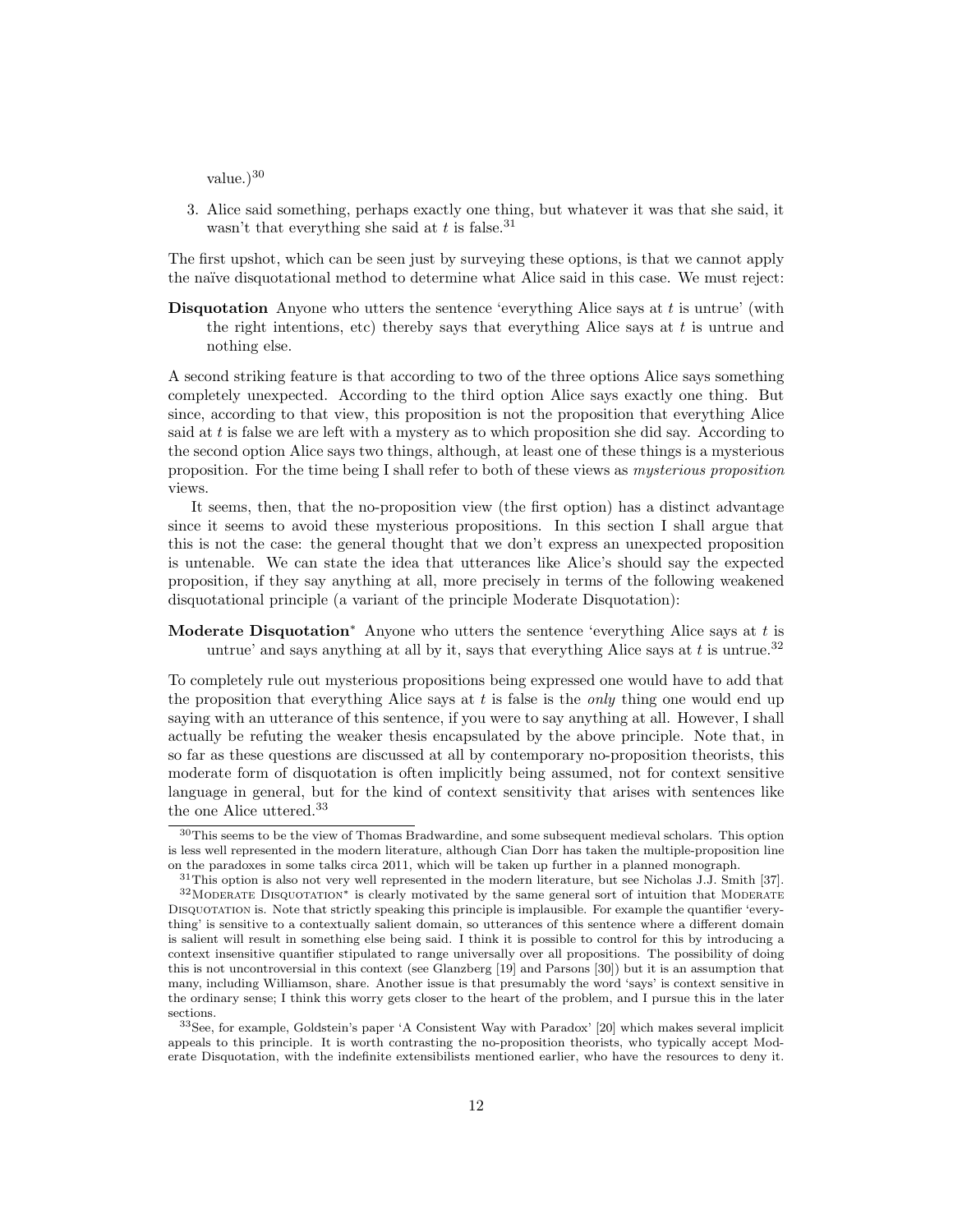The idea that utterances of 'everything Alice says at  $t$  is untrue' say what you'd expect, if they say anything at all, is what makes options (1) and (2) more attractive than (3). But if Moderate Disquotation has failures the third option begins to look more attractive: if you're going to have to countenance mysterious propositions anyway you might as well go for the view that deviates least from orthodoxy.

#### 3.2 Moderate disquotation

We have considered two kinds of no-proposition theory. The non-contextual version was subject to the problem that they have difficulties expressing their own view: if u is a paradoxical utterance of the sentence 'u is not true', then it's part of the non-contextual noproposition view that  $u$  is not true (because it doesn't express a proposition). The natural way to express this is by uttering an instance of the same sentence, 'u is not true'. But on this view all utterances of this sentence fail to say anything. In this section we shall argue that the contextual version of the no-proposition view is also subject to this sort of problem.

Recall that an utterance is true if it says something true on the occasion on which it is made, and nothing it says is false. Here, as before, the apparent appeal to propositional truth and falsity in this definition is eliminable in favour of quantification into sentence position: in Prior's language, u is true iff  $\exists P(Say(u, P) \land P) \land \forall P(Say(u, P) \to P)$  where  $Say(u, P)$  means 'u was used to say that P'.

Consider now the sentence  $L = \text{`no utterance of } L$  both says something true and nothing false'.<sup>34</sup> Generalising moderate disquotation to this sentence gives us the following:

If an utterance of 'no utterance of  $L$  says something true and nothing false' says anything at all it says that no utterance of  $L$  says something true and nothing false.

Thankfully this principle does not collapse into inconsistency: to get an inconsistency you'd have to assume that some utterance of  $L$  said truths and only truths. You can get around the paradox by maintaining that there are no utterances of  $L$  like this perhaps by insisting that no utterance of  $L$  says anything at all. In fact, if you properly formalize the moderate disquotational principle above in terms of propositional quantification, you can rigorously prove from this the result that there are no true utterances of  $L$  (utterances which say truths and only truths) in propositionally quantified classical logic:

Theorem From the above instance of moderate disquotation one can prove (in propositionally quantified logic) that no utterance of  $L$  says something true and nothing false.

I put the argument in a footnote.<sup>35</sup> Let me give you the gist of this argument informally:

According to these theorists the word 'true' is short for 'expresses some true proposition', and sentences involve the expression 'some proposition' can express different things in different contexts. Thus, unless we are in Alice's context when we utter Moderate Disquotation, we could end up expressing a falsehood. Note, finally, that Moderate Disquotation is vacuously accepted by non-contextual non-proposition views, for such views maintain that no utterance of 'everything Alice says at  $t$  is untrue' says anything.

<sup>34</sup>This is related to a fairly standard revenge problem for no-proposition token-based theories. Hazen [24], for example, considers the sentence  $L=$  Every sentence token equiform with  $L$  is false' (utterance falsehood has been substituted for something more explicit in my version). Williamson discusses the variant  $L = L$  is not true in any context'. The following is an attempt to explicitly formalise these arguments and show that they in fact have exactly one premise (other than propositionally quantified classical logic): an instance of moderate disquotation.

<sup>&</sup>lt;sup>35</sup>To formalize this properly we would need a binary expression  $Say(u, P)$  which takes both a singular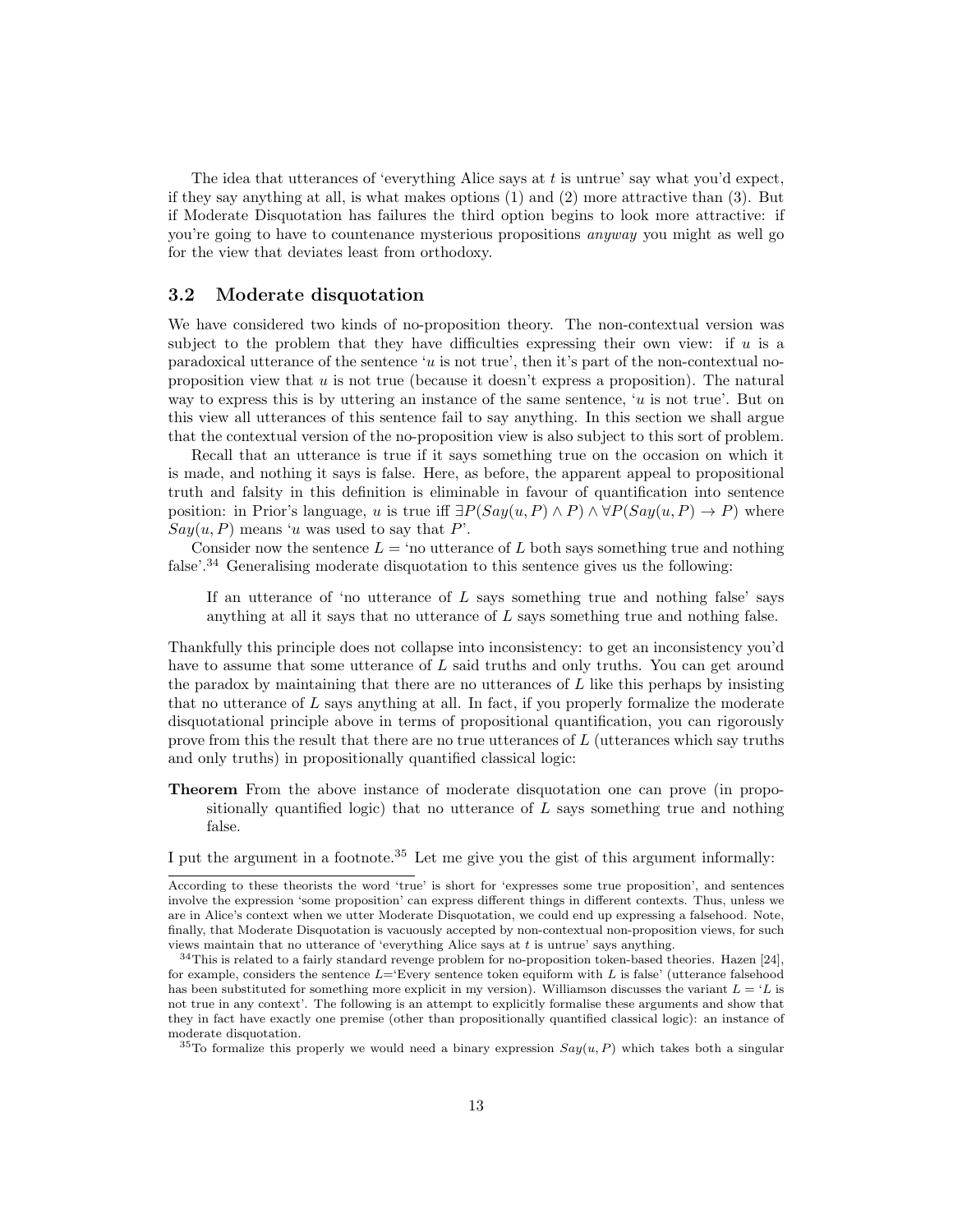- 1. (**Premise**) If an utterance of 'no utterance of  $L$  says something true and nothing false' says anything at all, it says that no utterance of  $L$  says something true and nothing false. (The premise is just an instance of Moderate Disquotation.)
- 2. If an utterance of L says something true and nothing false, it says something.
- 3. If an utterance of L says something, it says that no utterance of L says something true and nothing false. (from 1, the fact that  $L=$  no utterance of L says something true and nothing false' and Leibniz's law.)
- 4. If an utterance of L says nothing false and says that no utterance of L says something true and nothing false, then no utterance of L says something true and nothing false.
- 5. So, if an utterance of L says something true and nothing false, then no utterance of L says something true and nothing false. (from 2-4)
- 6. No utterance of  $L$  says something true and nothing false. (From 5.)

Assuming classical logic and the classical logic of the propositional quantifiers, the inference to (6) with (1) as the only premise can be formalized and proven as in footnote 35. Note in particular that all invocations of propositional truth and falsity ('says a truth', 'says nothing false', etc) can be eliminated in favour of quantification into sentence position.

So far so good: if we accept moderate disquotation we know that no utterance of  $L$  is true (i.e. says something true and nothing false.) (6) is an interesting theorem, and anybody who endorses the view under consideration should go about asserting (6). But there is a problem: theorem  $(6)$ , just is the sentence L itself! Thus anyone who tries to utter  $(6)$  will have made an utterance which isn't true: an utterance of  $(6)$  just is an utterance of  $L$ , and as we just established, no utterance of  $L$  is true in the sense that it says truths and no falsehoods. The situation is just as dire as with the non-contextualist no-proposition view – when the contextualist no-proposition view attempts to describe her view she either fails to say anything with her utterances or she says falsehoods.<sup>36</sup>

- 1.  $\forall u((\exists P(Say(u, P) \land P) \land \forall P(Say(u, P) \rightarrow P)) \rightarrow \exists PSay(u, P))$ . (Theorem of the logic of propositional quantification inside scope of  $\forall u$ .)
- 2.  $\forall u(\exists PSay(u, P) \rightarrow Say(u, Q))$ . (Premise).
- 3.  $\forall u(\exists P(Say(u, P) \land P) \land \forall P(Say(u, P) \to P)) \rightarrow Say(u, Q)$ . (From 1 and 2 by transitivity of the conditional.)
- 4.  $\forall u (\forall P(Say(u, P) \rightarrow P) \rightarrow (Say(u, Q) \rightarrow Q))$  (universal instantation inside scope of  $\forall u$ .)
- 5.  $\forall u(\exists P(Say(u, P) \land P) \land \forall P(Say(u, P) \rightarrow P)) \rightarrow Q)$ . (From 3 and 4 by propositional logic inside scope of  $\forall u$ .)
- 6.  $(\exists u \exists P(Say(u, P) \land P) \land \forall P(Say(u, P) \to P)) \to Q$ . (From 5 by quantificational logic.)
- 7.  $\neg Q \rightarrow Q$ . (From 6 by definition of Q.)
- 8. Q. (7 by propositional logic.)

<sup>36</sup>It should be noted that strictly speaking quantifier phrases like 'no utterance' are context sensitive in the ordinary sense, so one has to be a little bit careful how one formulates these instances of Moderate Disquotation. One could, for example, artificially introduce an unrestricted quantifier into the language which,

term and a sentence to produce a sentence, and a binary relation  $Utt(u, S)$  which tells us when an utterance  $u$  is an utterance of a sentence S. We use the variable  $u$  to indicate a quantifier is being restricted to an utterance of L (so e.g.,  $\exists u\phi$  is just short for  $\exists x(Utt(x,L)\wedge \phi)$ ). Let Q be short for the conclusion  $\neg \exists u(\exists P(Say(u, P) \land P) \land \forall P(Say(u, P) \to P)).$  The instance of moderate disquotation we are interested may be formalized as  $\forall u(\exists PSay(u, P) \rightarrow Say(u, Q))$ . The argument then proceeds as follows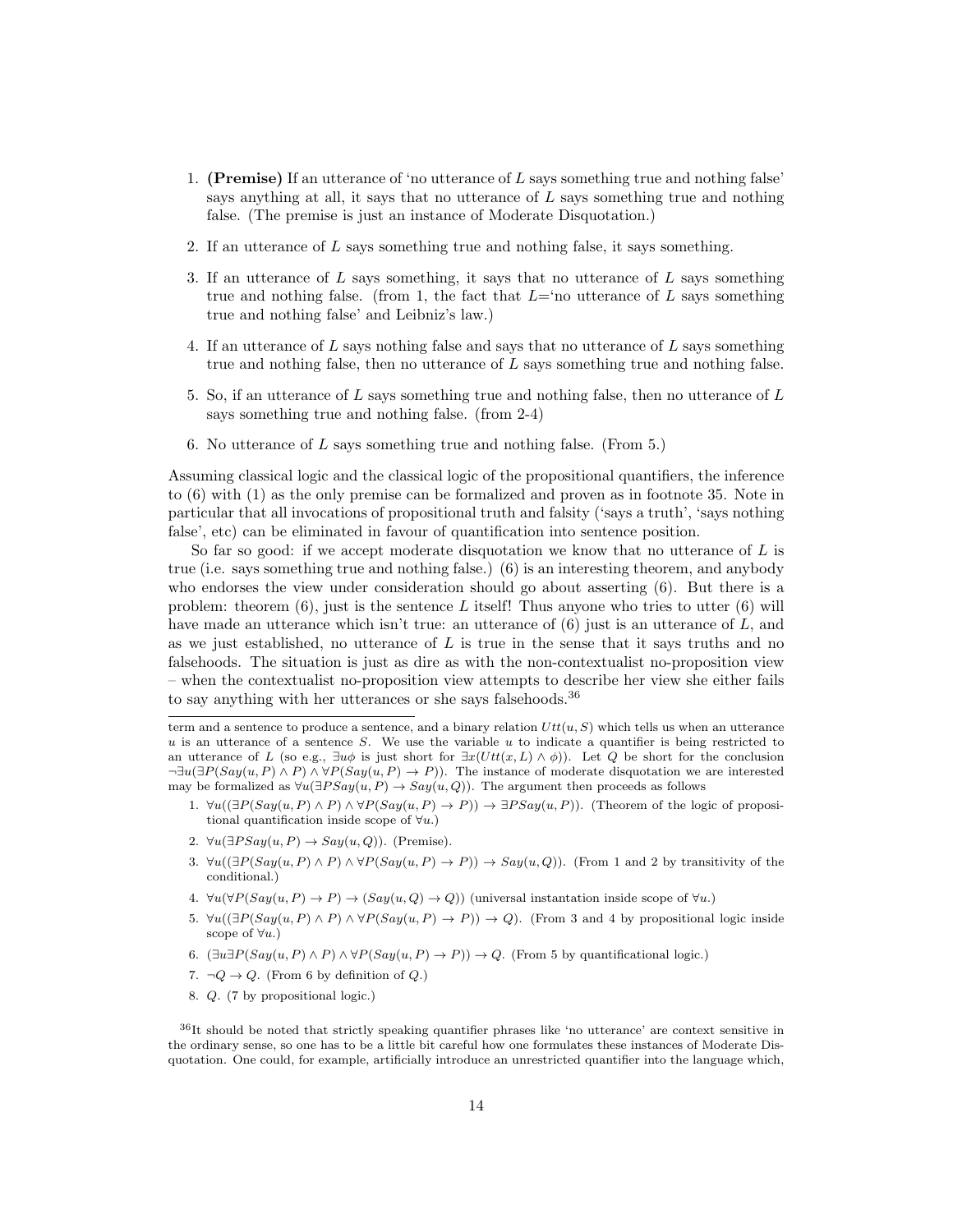The reader should note that unlike the unrestricted principle, Disquotation, the moderate version is not inconsistent with the assumption that certain utterances have been made, although endorsing it involves believing that no utterance of  $L$  is true. I have therefore, of course, overlooked a coherent position that involves believing that no utterance of  $L$  is true but refraining from ever uttering the sentence which appears to express this belief. I think it is an unattractive position to be in, not because it is inconsistent, but because it is hard to communicate it — people can certainly believe it, but they can't express their beliefs by uttering  $(6)$ , or things that seem to entail  $(6)$  like 'no utterance of L says anything' or 'every utterance of (6) says at least one falsehood'.

Perhaps such a theorist might go ahead and utter (6) anyway, in a Wittgensteinian attempt to get across (or 'show') that no utterance of (6) says something true and nothing false, even if one does not succeed in saying anything. After all, even if in uttering (6) one fails to say anything, it seems clear what proposition you were intending to communicate, and were representing yourself as believing: that no utterance of  $L$  says something true and nothing false. But such responses forget the generality of Prior's theorem. S can be interpreted as 'Alice intended to communicate that', or 'Alice represents herself as believing that' so parallel arguments involving these operators show that the no-proposition theorist cannot even intend to communicate, or represent herself as believing only truths by uttering the variant of (6) that they are committed to in these parallel arguments.

So far we have just been discussing the no-proposition view. What of the multiple proposition view (i.e. option two): the view that Alice says two things, one of which is the proposition that everything Alice says at  $t$  is untrue? To make sense of this view we must be understanding 'says' in the loose rather than the strict sense.

Note, firstly, that this view doesn't avoid the mysterious proposition – there is still at least one other proposition that Alice says at  $t$ , and it's not the proposition that everything Alice said at  $t$  is untrue. More importantly, note that the view still seems to accord with Moderate Disquotation. In this case the restriction to utterances that say at least one thing becomes vacuous and we get to say something stronger:

Anyone who utters the sentence 'everything Alice says at  $t$  is untrue' thereby says that everything Alice says at  $t$  is untrue (possibly along with other things.)

This might at first seem like a point in its favour, as moderate disquotation admittedly has a great deal of intuitive pull. Of course, it is also its undoing since the above paradoxes we have been discussing apply to any view that endorses moderate disquotation. In this case we can infer, as before, that no utterance of  $L$  is true in the sense that it is used to say only true propositions. In this case, although every utterance of  $L$  will say something, all utterances of  $L$  will say at least one falsehood (and possibly also a truth in some cases.)

in every context, allows one to quantify unrestrictedly over all utterances. Note that this extremely mild constraint certainly doesn't commit us to anything as controversial as a completely unrestricted quantifier or a universal domain. The class of utterances in our universe is plausibly finite. Unlike certain large classes, nobody would seriously deny that this class forms a set. A version of the indefinite extensibilist idea – that in any context one can always find a context in which more sets exist – doesn't really extend to concrete entities such as utterances: these things can't just pop into existence with a more expansive use of our quantifiers. It is a straightforwardly empirical matter which and how many utterances there are.

More worrying is the potential context sensitivity of the propositional quantifiers. Indefinite extensibilists insist that propositions are indefinitely extensible in the way sets are, so that it is not possible to introduce a context insensitive quantifier quantifying unrestrictedly over all propositions. Such a view has the means to resist our argument, although they fall afoul of other expressive problems (I shan't rehash these problems here, but see Williamson [44] section V).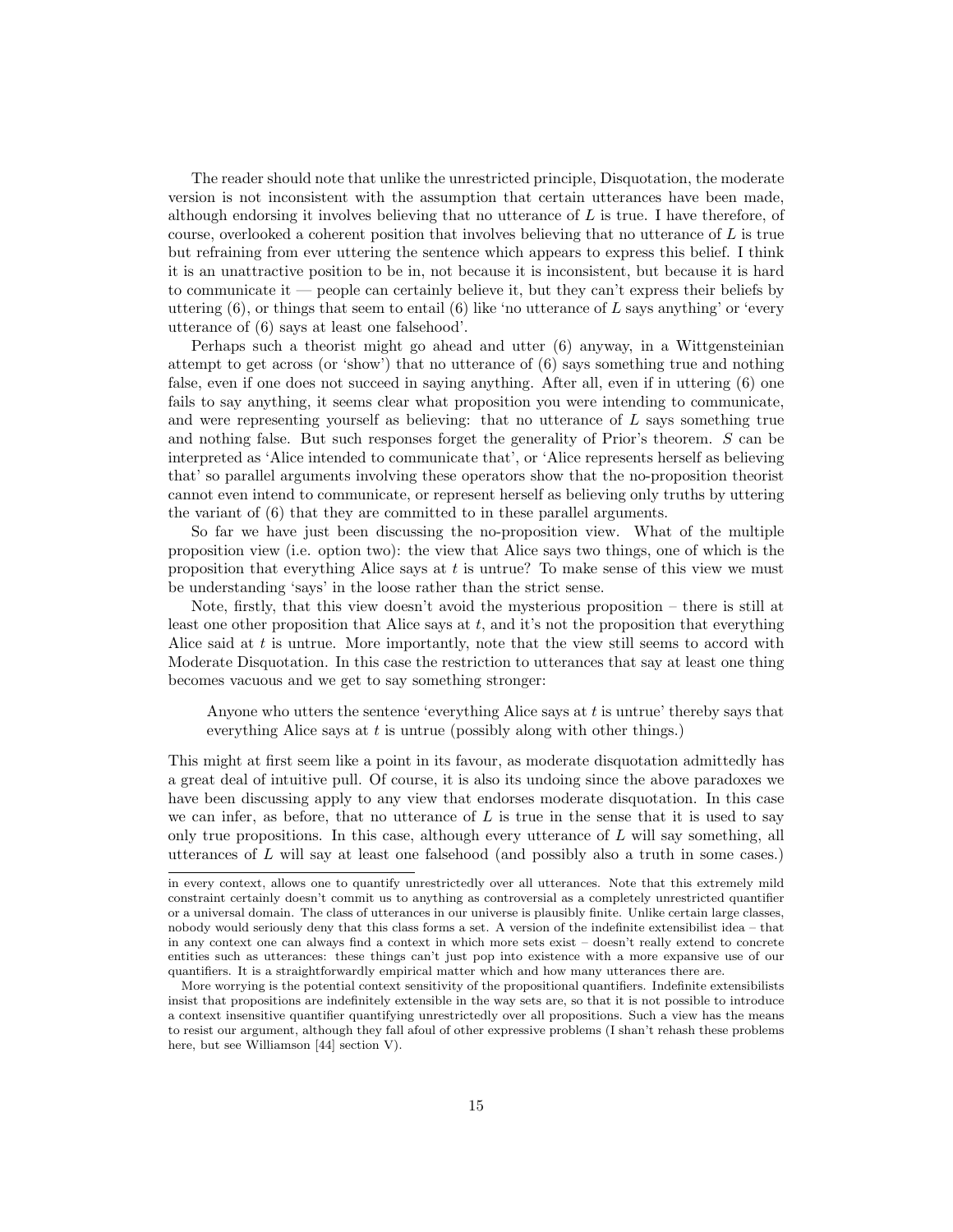This seems just as bad, since in order for the theorist to report this theorem she will have to utter the sentence 'all utterances of L are untrue', and will have thereby said a falsehood.

The multiple proposition theorist might utter (6) on the grounds that, although they ultimately end up saying falsehoods with utterances of (6), they also say the important truth that everything Alice says at  $t$  is untrue. We might think that this is the real truth that we intended to say by making this utterance, and that we represent ourselves as knowing when we make the utterance. The idea that we can intend to communicate only some of the propositions that are said with an utterance is subject to exactly the same problems we raised for the no-proposition view: it falls afoul of other instances of Prior's theorem.

### 3.3 A Williamsonian rejoinder?

Although the conclusion of the last section poses a trouble for many contextualist views, Williamson makes a distinctive further claim about the semantic paradoxes that might in principle help make this conclusion sound better. According to Williamson 'reflection on [the paradoxical] sentence causes normal speakers to give 'say', 'true' and 'false' a new set of correlative meanings, much like the previous ones except that the sentence in question says something in the new sense of 'say".

Here is why this might help. Suppose that Bob is about to reflect upon the sentence  $L$ , and conclude that no utterance of  $L$  is true by making an utterance of  $L$  itself. As we pointed out Bob will not succeed in saying anything. However, according to Williamson, once Bob has gone through this type of reasoning the words 'says', 'true' and 'false' shift their meanings.<sup>37</sup> For the sake of argument suppose they now denote the relation of saying<sub>+</sub> and the properties of truth<sub>+</sub> and falsity<sub>+</sub>. So while Bob doesn't succeed in saying anything with his utterance, perhaps he does succeed in saying<sub>+</sub> something, and although his utterance isn't true, it may well be true<sub>+</sub>. Note also that even though he doesn't say anything and his utterance is not true, after the change has occurred we can truthfully report these facts using sentences like 'Bob said something' and 'Bob's utterance was true', in the sense that these utterances will be true and true+ at times after the change has occurred.<sup>38</sup>

So although the Williamsonian can't express their view that no utterance of  $L$  says anything using the sentence 'no utterance of  $L$  says anything', they are in a position to express<sup>+</sup> their view using this sentence. Why should we care about this result? Well, provided expressing<sup>+</sup> and cognate notions play roughly the same role in the communication of beliefs among language speakers as expressing and cognate notions did, then the fact that we can express<sup>+</sup> the view seems like a perfectly good response to the objection that noproposition theorists can't communicate their view. This response therefore rests (although this is not something that Williamson emphasizes) on an instance of the thesis I called Semantic Pluralism earlier: that there is more than one natural language-world relation playing the 'expressing' role that takes a central place in semantic theorizing.

<sup>&</sup>lt;sup>37</sup>This feature of Williamson's approach distinguishes him from other no-proposition accounts.

<sup>38</sup>For the purposes of this discussion I have supressed some features of of Williamson's account. For example, Williamson is using the word 'says' as a relation between sentences, contexts, languages and propositions; the expression 'semantically expresses' would be a more apt name for this notion. I am using the word in its ordinary sense, as it appears in speech reports like 'so and so said that P', which is not a language or context relative notion; the notion of utterance truth and utterance saying are similarly not language relative, as they are defined in terms of this notion. For Williamson reflection upon the semantic paradoxes brings with it a change of language. Note that this makes no difference as far as my languageindependent notions of saying and truth are concerned: whatever language Alice is speaking, her utterance is true if for some  $P$  she said that  $P$  in virtue of having made that utterance, and  $P$ .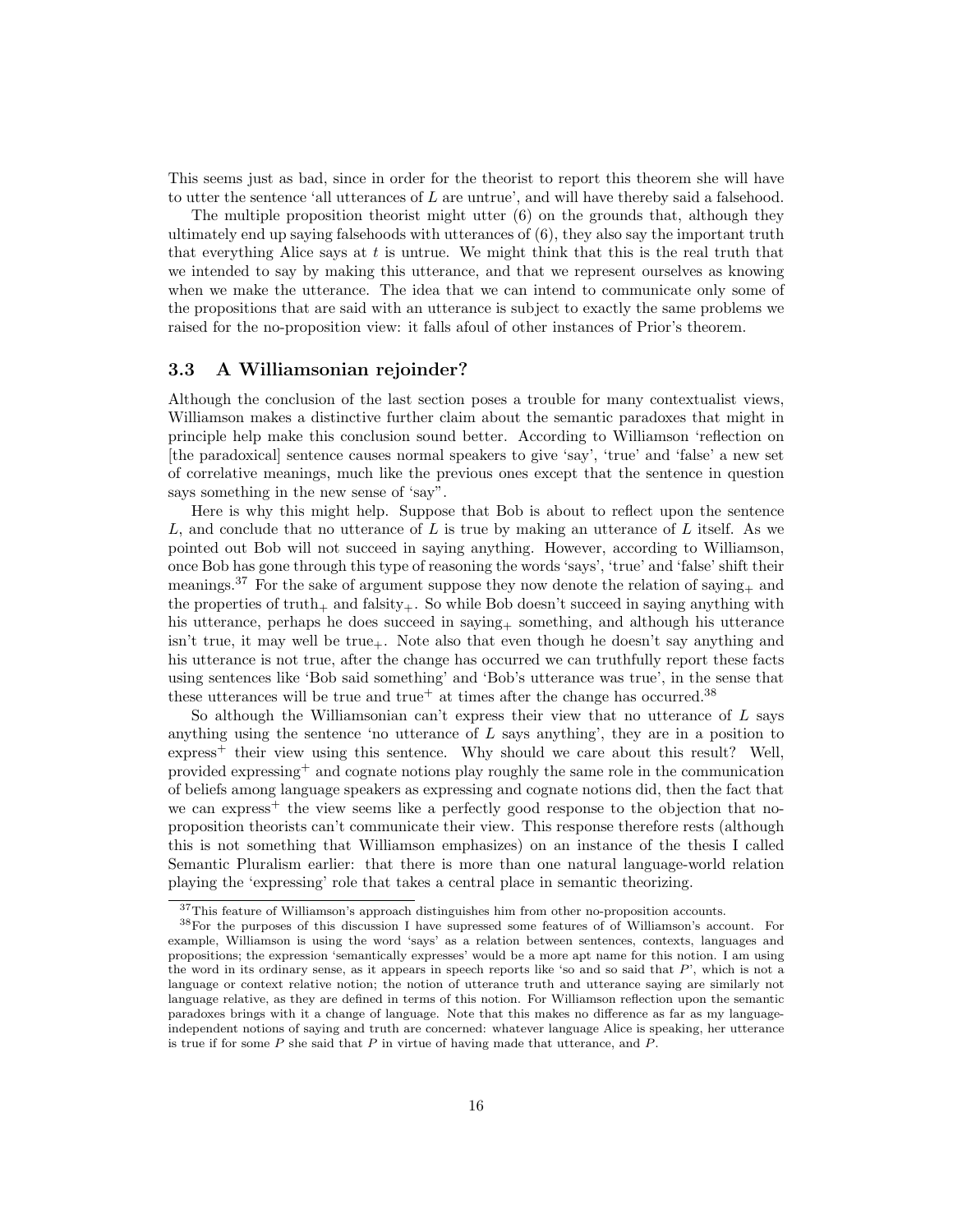It will be instructive to consider a toy model of Williamson's account. I make no claim that the following represents Williamson's views accurately or completely. Indeed, several decisions need to be made in order to have a concrete view in sight, decisions which are not settled by Williamson's remarks. The following is thus just one of several ways of fleshing out the picture.

Assume there are three days: day 1, day 2 and day 3 during which exactly one shift in the meaning of the word 'says' occurs per day:

On day 1, 'says' has a certain meaning, the relation of saying<sub>1</sub>, on day 2 it means saying<sub>2</sub>, and on day<sub>3</sub> it means saying<sub>3</sub>.

Williamson talks about the subsentential meaning of the expressions 'says' and 'true' as though such a notion of meaning is unproblematic and unambiguous. But if the if there is more than one sentential meaning relation (saying<sub>1</sub>, saying<sub>2</sub> and saying<sub>3</sub>), we must take seriously the idea that there are multiple subsentential meaning relations, meaning<sub>1</sub>, meaning<sub>2</sub> and meaning3, each related by the principle of compositionality to their coindexed notion of saying. By drawing these distinctions, we muddy the relation that the word 'says' apparently has to the relation says<sub>1</sub> on day 1, says<sub>2</sub> on day 2 and says<sub>3</sub> on day 3. Could the word 'says', for instance, mean<sub>1</sub> the saying<sub>1</sub> relation on day one, whilst simultaneously meaning<sub>2</sub> some other relation? To avoid the dizzying effects of too much semantic pluralism, and to allow us to take Williamson's talk of the meaning of 'says' changing at face value, we will assume that subsentential meaning<sub>1</sub> is in fact the very same relation as subsentential meaning<sub>2</sub> and meaning<sub>3</sub> (allowing us to effectively omit the subscripts, if we wanted to).

The identity of subsentential meaning<sub>1</sub>, meaning<sub>2</sub> and meaning<sub>3</sub> apparently conflicts with the distinctness of sentential saying<sub>1</sub>, saying<sub>2</sub> and saying<sub>3</sub>: a paradoxical utterance made on day 1 will not say<sub>1</sub> anything, whilst simultaneously saying<sub>2</sub> something. The differences between what is said<sub>1</sub> and said<sub>2</sub> cannot be due to differences in the subsentential meaning<sub>1</sub> and meaning<sub>2</sub> of 'says' (they are identical), and therefore must be due to a failure of compositionality: an utterance on day 1 might  $\text{say}_2$  something without saying<sub>1</sub> anything, even when their subsentential parts have the same meanings<sub>1</sub> as meanings<sub>2</sub> on day 1.

In addition to being a form of semantic pluralism, Williamson's view is also broadly contextualist. The subsentential meaning of words like 'says' and 'true' changes between days. More explicitly, while the meaning<sub>1</sub>, meaning<sub>2</sub> and meaning<sub>3</sub> of 'says' is the same on any given day, it changes between days, in unison, as indicated in the following table:

| 'says'      | means <sub>1</sub>  | means <sub>2</sub>  | means <sub>3</sub>  |
|-------------|---------------------|---------------------|---------------------|
| day 1       | say $\log_1$        | saying <sub>1</sub> | saying <sub>1</sub> |
| day 2       | saying <sub>2</sub> | saying <sub>2</sub> | saying <sub>2</sub> |
| $\rm day~3$ | saying <sub>3</sub> | saying <sub>3</sub> | saying <sub>3</sub> |
| ∩£<br>.     | $\pm$ 1. $\pm$      |                     | .                   |

Of course, the fact that the meanings<sub>i</sub> of 'says' change in unison is just guaranteed by our assumption that  $means_1=means_2=means_3$  for subsentential meaning.

This fact allows us to make the welcome prediction that Williamson's diagnosis of the paradoxes is true,  $(i = 1, 2, 3)$  whichever day he makes the diagnosis. That is, utterances of "says' changes its meaning between day 1 and 2 and between day 2 and 3' are true.  $(i = 1, 2, 3)$  whether those utterances are made on days 1, 2 and 3. (Note that, without the assumption of the identity of subsentential meaning<sub>1</sub> with meaning<sub>2</sub> and meaning<sub>3</sub>, the diagnosis offered by utterances of this sentence changes depending on what day it is made: for on day 1, you will being saying<sub>i</sub> (for any i) that 'says' changes its meaning<sub>1</sub> between day 1 and 2, and between day 2 and 3, but on day 2 uttering the same sentence would result in you saying<sub>i</sub> that 'says' changes its meaning<sub>2</sub> between day 1 and 2, and between day 2 and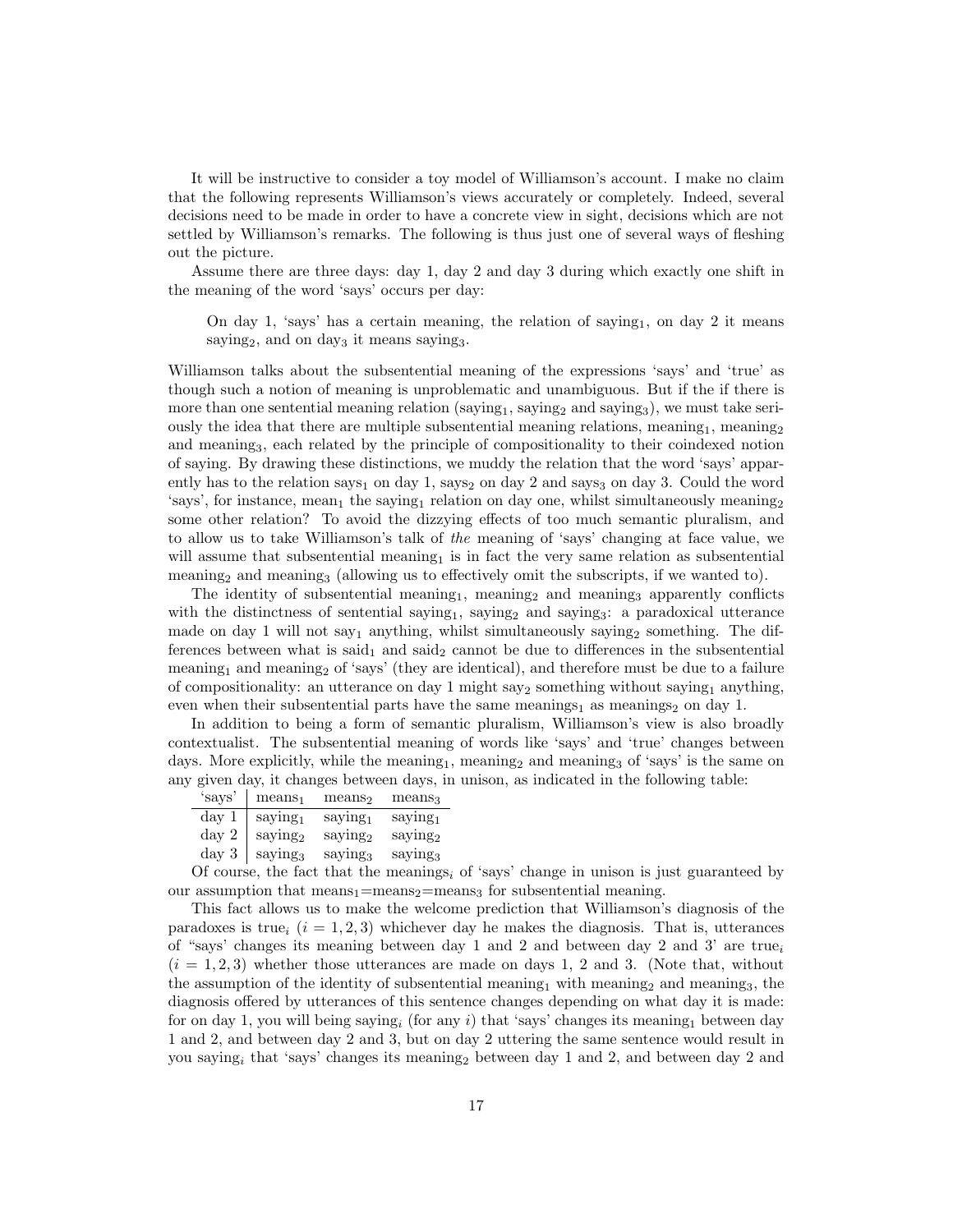3. If meaning<sub>1</sub> and meaning<sub>2</sub> are different, then these would be entirely different diagnoses. The ability to give the same diagnosis from day to day thus gives us independent reasons to identify the subsentential meaning relations.)

To see the contextual effects in action we need to look at different utterances of the same sentence. We can get a good picture by restricting our attention to nine utterances,  $u_j^i$  for  $i, j = 1, 2, 3$ , where  $u_j^i$  is an utterance made on day i of the sentence ' $u_j^j$  is not true' (thus, for example  $u_1^1$  is a self-referential utterance of the sentence ' $u_1^1$  is not true', made on day 1, whereas  $u_1^2$  is a non-self referential utterance of the same sentence, made on day 2, about the day 1 utterance). Their behavior may be summarized in this table:

|                                        | says <sub>1</sub>                     | SayS <sub>2</sub>                     | SayS <sub>3</sub>                     |
|----------------------------------------|---------------------------------------|---------------------------------------|---------------------------------------|
|                                        | Nothing                               | that $u_1^1$ is not true              | that $u_1^1$ is not true              |
| $u_1^1$<br>$u_1^2$                     | that $u_1^1$ is not true <sub>2</sub> | that $u_1^1$ is not true <sub>2</sub> | that $u_1^1$ is not true <sub>2</sub> |
| $u_1^{\bar{3}}$                        | that $u_1^1$ is not true <sub>3</sub> | that $u_1^1$ is not true <sub>3</sub> | that $u_1^1$ is not true <sub>3</sub> |
| $u_2^1$                                | that $u_2^2$ is not true.             | that $u_2^2$ is not true              | that $u_2^2$ is not true              |
| $u_2^2\\ u_2^3$                        | that $u_2^2$ is not true <sub>2</sub> | Nothing                               | that $u_2^2$ is not true <sub>2</sub> |
|                                        | that $u_2^2$ is not true <sub>3</sub> | that $u_2^2$ is not true <sub>3</sub> | that $u_2^2$ is not true <sub>3</sub> |
| $u_3^1$                                | that $u_3^3$ is not true <sub>1</sub> | that $u_3^3$ is not true              | that $u_3^3$ is not true              |
| $u_3^{\tilde{2}}$<br>$u_3^{\tilde{3}}$ | that $u_3^3$ is not true <sub>2</sub> | that $u_3^3$ is not true <sub>2</sub> | that $u_3^3$ is not true <sub>2</sub> |
|                                        | that $u_3^3$ is not true <sub>3</sub> | that $u_3^3$ is not true <sub>3</sub> | Nothing                               |
|                                        |                                       |                                       |                                       |

The first three rows concern three different utterances of the same sentence  $u_1^1$  is not true'.  $u_1^1$  can't say<sub>1</sub> anything: it was made on day 1, when 'true' means truth<sub>1</sub>, and so if it said<sub>1</sub> anything it would say<sub>1</sub> that  $u_1^1$  isn't true<sub>1</sub>, from which it would follow (given the analogue of Utterance Truth for truth<sub>1</sub> and saying<sub>1</sub>) that it was true<sub>1</sub> if and only if it wasn't. There is no similar barrier to it saying<sub>2</sub> or saying<sub>3</sub> anything: because on day 1 'true' means<sub>i</sub> ( $i = 2, 3$ ) truth<sub>1</sub>, compositionality tells us that it says<sub>2</sub> and says<sub>3</sub> that  $u_1^1$  is not true<sub>1</sub>, explaining the second and third entry of the first row. Because the meaning<sub>i</sub> of 'true' is truth<sub>2</sub> on day 2, and truth<sub>3</sub> and day 3 we can similarly explain rows two and three by compositionality. The next three rows concern  $u_2^2$  is not true' and the final three  $u_3^3$  is not true', and their explanations are completely analogous to the first three rows.

There is a final modeling choice, which we have not remarked upon, concerning whether the failure of an utterance to express a proposition only occurs when it has to (i.e. in cases that lead to paradox), or not. In the above we have entered 'Nothing' only in the cases where inconsistency would otherwise arise.

Williamson's discussion strongly suggests that the new meanings of 'says' and 'true' are more expansive than the old. He writes, for example, that 'encountering a semantic paradox might prompt us to enlarge what we mean by 'say" (p15). As we can see, this is incompatible with the idea that we get failures of compositionality only when we have to. For example, it's completely consistent that  $u_2^2$  says<sub>1</sub> something, and this is reflected in our table. But  $u_2^2$  cannot say<sub>2</sub> anything on pain of paradox. Thus even though saying<sub>2</sub> is a later meaning for 'says', it is not more comprehensive than saying<sub>1</sub> (of course, by considering  $u_1^1$ we see that saying<sub>1</sub> is not more comprehensive than saying<sub>2</sub> either). To capture the idea that the later meanings of saying are more comprehensive, we could artificially stipulated that  $u_2^2$  and  $u_3^3$  don't say<sub>1</sub> anything, and that  $u_3^3$  doesn't say<sub>2</sub> anything. The entire table would thus instead look like this.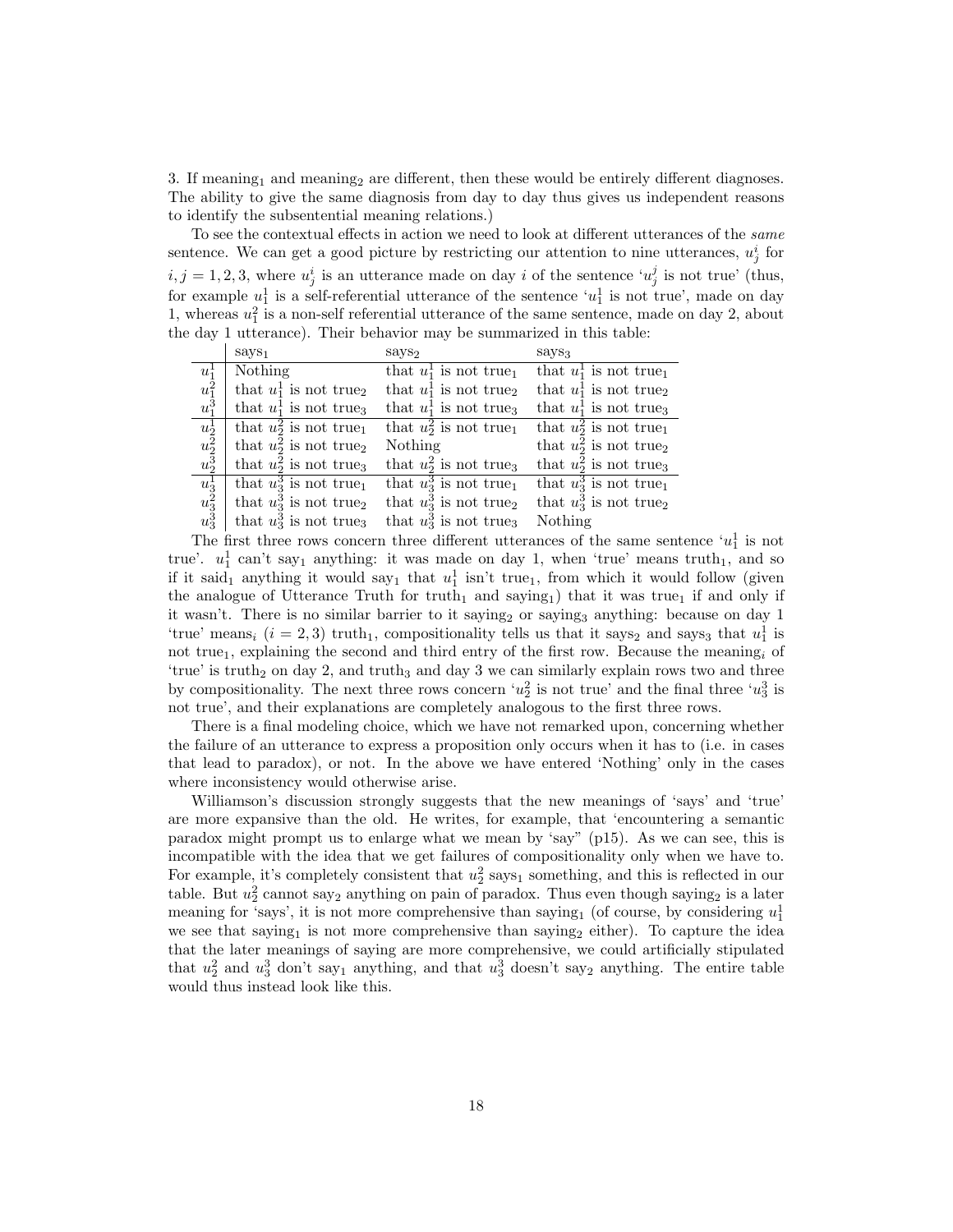|                                                             | says <sub>1</sub>                     | says <sub>2</sub>                     | says <sub>3</sub>                     |
|-------------------------------------------------------------|---------------------------------------|---------------------------------------|---------------------------------------|
| $u_1^1$                                                     | $\overline{\text{Nothing}}$           | that $u_1^1$ is not true <sub>1</sub> | that $u_1^1$ is not true <sub>1</sub> |
| $u_1^{\frac{1}{2}}$<br>$u_1^{\frac{1}{3}}$                  | that $u_1^1$ is not true <sub>2</sub> | that $u_1^1$ is not true <sub>2</sub> | that $u_1^1$ is not true <sub>2</sub> |
|                                                             | that $u_1^1$ is not true <sub>3</sub> | that $u_1^1$ is not true <sub>3</sub> | that $u_1^1$ is not true <sub>3</sub> |
| $\frac{u_2^1}{u_2^2}\ u_2^3$                                | that $u_2^2$ is not true <sub>1</sub> | that $u_2^2$ is not true <sub>1</sub> | that $u_2^2$ is not true              |
|                                                             | Nothing                               | Nothing                               | that $u_2^2$ is not true <sub>2</sub> |
|                                                             | that $u_2^2$ is not true <sub>3</sub> | that $u_2^2$ is not true <sub>3</sub> | that $u_2^2$ is not true <sub>3</sub> |
|                                                             | that $u_3^3$ is not true              | that $u_3^3$ is not true <sub>1</sub> | that $u_3^3$ is not true <sub>1</sub> |
| $\begin{array}{c}\n u_3^1 \\ u_3^2 \\ u_3^3 \\ \end{array}$ | that $u_3^3$ is not true <sub>2</sub> | that $u_3^3$ is not true <sub>2</sub> | that $u_3^3$ is not true <sub>2</sub> |
|                                                             | Nothing                               | Nothing                               | Nothing                               |

In this second model, compositionality fails even when we can consistently assume it to hold.

Let us discuss some of the features of the view I've just sketched. Firstly, the temporal element of the view isn't as important as it might seem at first. We've seen that it isn't really essential to the view that the meaning of 'says' becomes more expansive over time, and we've sketched a non-expanding version of the view in which saying<sub>1</sub>, saying<sub>2</sub> and saying<sub>3</sub> are all pretty much isomorphic, but for differing over which utterance,  $u_1^1, u_2^2$  or  $u_3^3$ , they fail to relate to a proposition.<sup>39</sup>

Secondly, and more importantly, the sense in which saying<sub>2</sub> comes in to play later than saying<sub>1</sub> is quite thin. On day 1, when we make utterances of ordinary sentences we simultaneously say<sub>1</sub>, say<sub>2</sub> and say<sub>3</sub> something (there will be some gaps regarding what we  $\frac{\text{say}_1}{\text{say}_2}{\text{say}_3}$  with paradoxical utterances, but this is the general picture). Moreover, we suggested, in response to the expressive worry raised in the last section, that the three different saying relations are all equally important for describing how we communicate; it's not OK to say<sub>2</sub> false things on day 1 any more than it is to say<sub>1</sub> false things. The view therefore seems to be one in which utterances on any given day have three important semantic properties; the three semantic statuses of these utterances do not vary from day to day. (The thin sense in which saying<sub>2</sub> comes in to play later than saying<sub>1</sub> is simply that it is the meaning of 'says' on day 2, and not day 1.)

But the view has some unintuitive elements as well. For example, it requires a quite remarkable and mysterious connection between the meaning of certain words and the practices of a certain group of people consisting mostly of logicians and philosophers (the group of people responsible for doing the most reflecting upon paradoxical sentences.) Puzzling questions quickly present themselves: if two people reflect upon a paradoxical sentence in quick succession, the language will successively undergo two quick changes of meaning. However if they reflect upon the sentence at exactly the same time, will the language undergo two changes or one? One might also wonder whether merely thinking about the paradoxes induces the change, or must it be aloud? If it is merely thinking then would it be possible for a non-English speaker to change the meaning of English words just by thinking about the paradoxes? What if, for example, an alien was aware that Alice had attempted to say that everything she's saying at  $t$  is false, whilst being completely unaware of how she tried to say it and of the English language quite generally. Could such a person really have an effect on the meaning of English words?

 $39$ It's also worth noting that in our non-expanding model, we can make many of the predictions Williamson achieves by having only two saying relations, with the meaning of 'says' alternating between when we reflect on paradoxical utterances. For by inspecting the entries of our table we see that on day 3, saying<sup>1</sup> and saying<sub>3</sub> are in agreement about the immediately preceding utterances (i.e. the day 2 utterances), and every proposition in our table may be said<sub>1</sub> or said<sub>2</sub> with an utterance of one of the three sentences in question.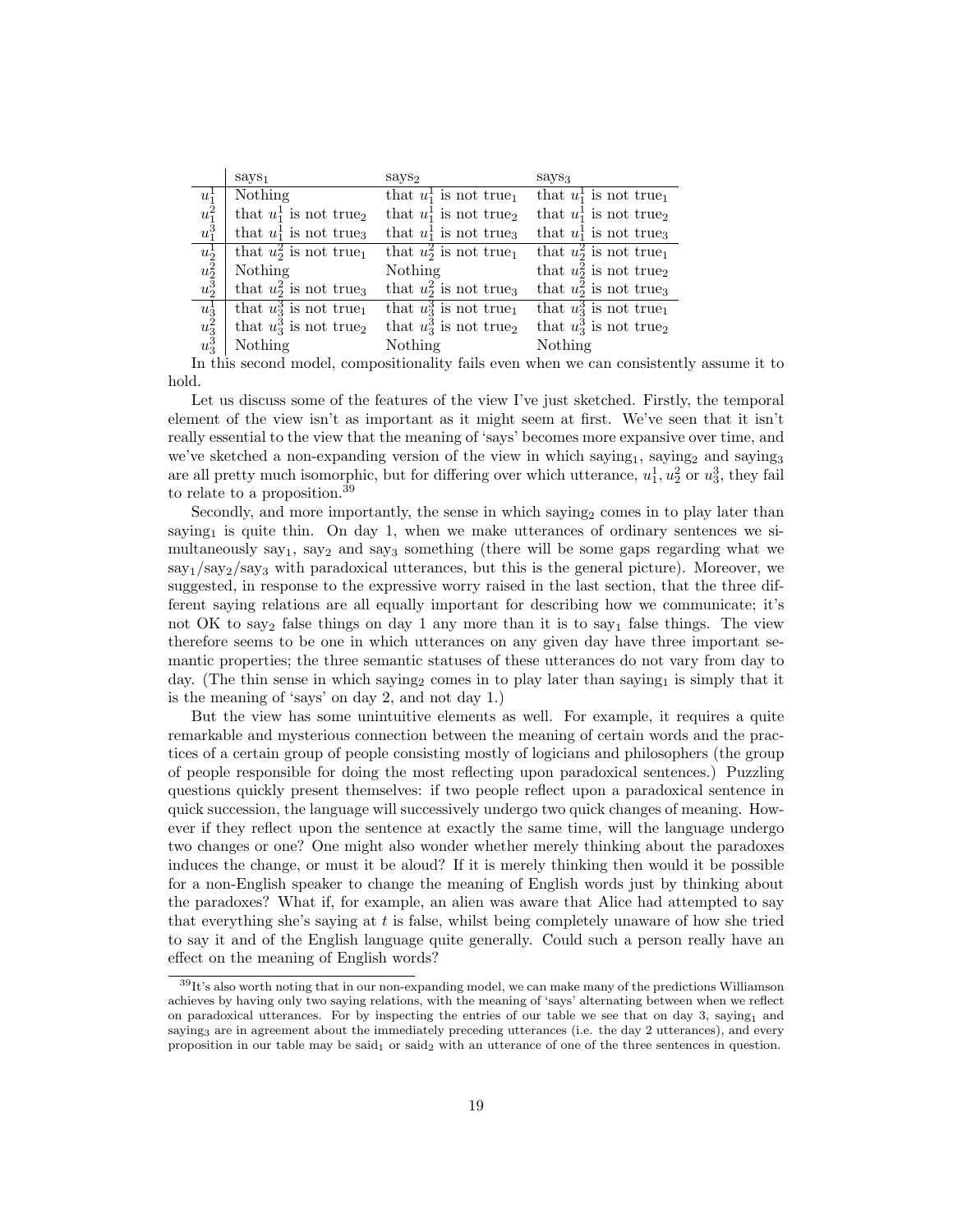Secondly, the view I have described isn't compositional — this is at least a *prima facie* cost. Indeed, if the explanation of our failing to say anything with an utterance boils down to a failure of compositionality, a sort of revenge paradox arises quite straightforwardly. Let the *compositional closure* of some subsentential meaning relations, written 'says<sup>cc</sup>', be defined as follows:

An utterance of S says<sup>cc</sup> that P iff the meanings of the parts of S, when applied to each other in accordance with the syntactic make up of S, compose to the proposition that P.

Even if an utterance fails to say something, provided its subsentential parts having meanings, it will still bear the compositional closure of saying, saying<sup>cc</sup>, to some proposition. Instances of Prior's theorem can be stated that instead use the saying<sup>cc</sup> relation.

Indeed, these sorts of reflections have lead me to think that the best way to avoid the sentential disquotational principles that lead to paradoxes is not to deny compositionality at all. A broadly contextualist view, like Williamson's, already denies disquotational principles as they apply at the subsentential level (such as 'says' means says, 'true' means true, and so on). Once one has made this concession, however, one has no need to give up compositionality to avoid the problematic disquotational principles. We shall develop this view in the next section. But first, a small digression.

## 3.4 What it sounded as though Alice said

As we mentioned in section 2.2, there are other puzzling instances of Prior's theorem which the no-proposition theory doesn't have much to say about.

Consider again reading  $S$  in Prior's theorem as 'at t it sounded as though Alice said that', and suppose moreover, that at  $t$  Alice utters the sentence:

Anything it sounded as though I said at  $t$  is false.

Anticipating a paradox parallel to the one we have been discussing, the no-proposition theorist might insist that Alice simply didn't succeed in saying anything with her utterance. However, this response does not avoid the relevant paradox, for it entails that if it merely sounded as though Alice said that everything it sounded as though she said at  $t$  is false, then there are two things it sounded as though she said at  $t$ . The parallel response to this instance of Prior's theorem is to insist that there is nothing it even sounded as though Alice said  $t$ . But, whether or not Alice said anything at  $t$ , it seems self-evident that it at least sounded as though she said something.

Now this is not a direct objection to the no-proposition theory, since it did not set out to solve every paradox that could be considered an instance of Prior's theorem. But it does highlight a deeply puzzling phenomenon for which the no-proposition theory offers no solution. One might expect a fully satisfying response to Prior's paradox to also explain this variant.

## 4 Radical Anti-Disquotationalism

The above considerations cast an unfavourable light on the no-proposition and multipleproposition interpretations of Prior's theorem – that Alice said nothing in uttering her sentence or that she said several things: both positions have trouble expressing their views.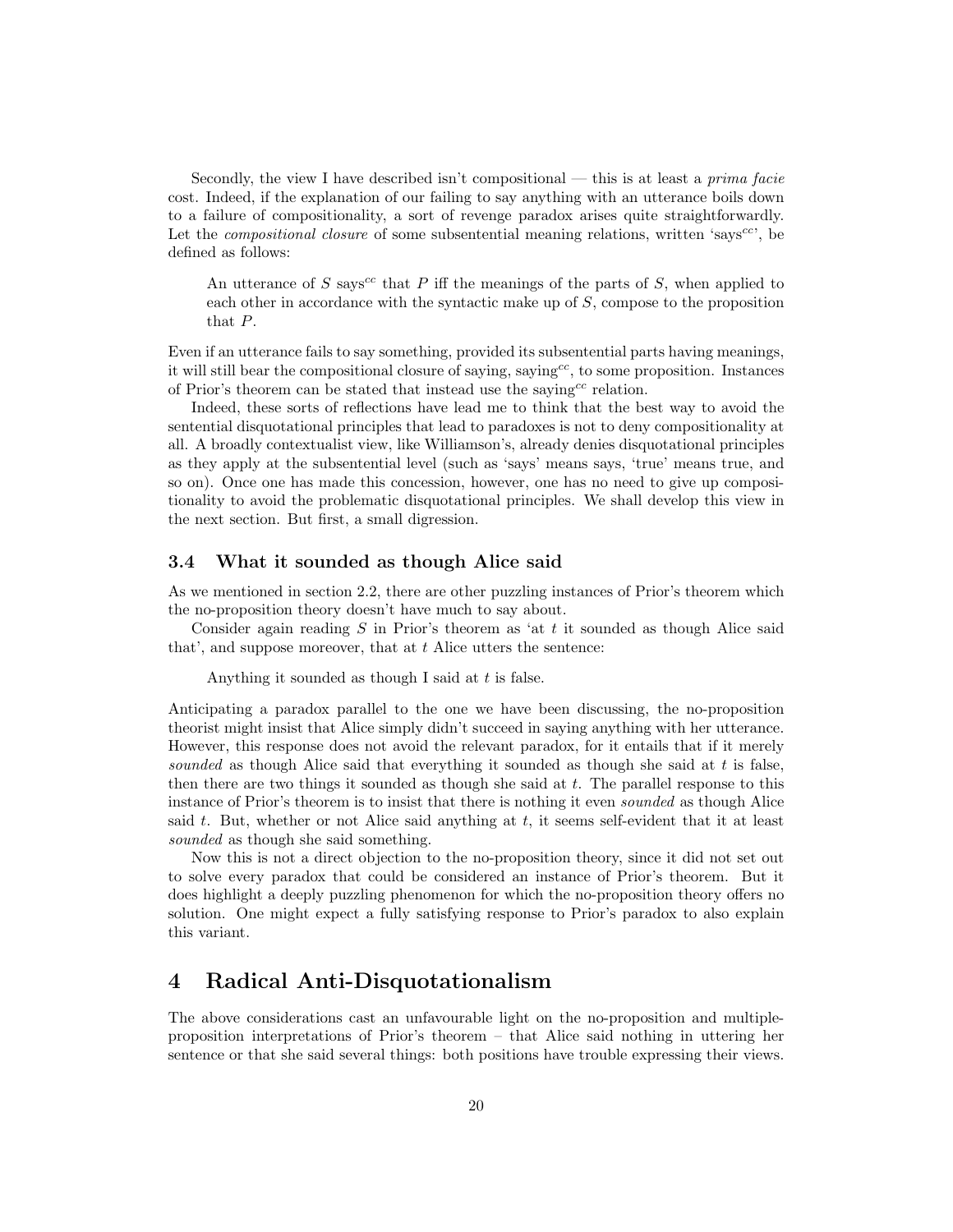This leaves only the third option: That Alice says exactly one thing when she utters the sentence 'everything Alice is saying at  $t$  is untrue', but it is not the proposition that everything Alice is saying at  $t$  is untrue. This response, however, immediately raises the question: what on earth is the proposition that she said in that circumstance, if not the proposition that everything she said at  $t$  is untrue?

In order to explain this puzzle, and much more, I will defend and appeal to the following thesis:

Semantic Pluralism There is a large number of language-world (and mind-world) relations that are all extremely similar to one another, each one playing similar roles in the theory of communication, and none more deserving of the scrutiny of semantic theorizing than any other.<sup>40</sup>

By a language-world (mind-world relation) I simply mean a relation holding between utterances (or mental tokens) and propositions. The kind of relation you might report as standing between an utterance and a proposition  $P$  when the producer of the utterance has said that  $P$ , or a belief (or any other attitude) and a proposition  $P$  if it is a belief that  $P$ . I shall focus on the linguistic case in what follows. In light of the discussion in section 3.3 it is natural to view Williamson's view as a version of semantic pluralism.

I claim that although semantic pluralism is quite a natural view it entails the following much more surprising thesis:

Radical Anti-Disquotationalism Hardly any of these language-world relations relate utterances of 'snow is white' to the proposition that snow is white.

In fact, I take Radical Anti-Disquotationalism (RAD, for short) to entail a long conjunction of surprising theses like the one above. In general one must resist the urge to narrow down the relations that play the expressing role to those which 'behave disquotationally' (I put this expression in scare quotes because it will soon become clear that 'behaving disquotationally' is not even a well defined property).

I choose the sentence 'snow is white' because it is often taken to be a paradigm case of a sentence that satisfies the disquotational schema. Actually the sentence 'snow is white', like most English sentences, is vague and therefore, at least according to one orthodoxy, context sensitive.<sup>41</sup> Since context sensitive sentences do not straightforwardly satisfy disquotational principles, and vagueness is so pervasive, we might already find ourselves to be committed to pervasive failures of disquotation. However context sensitive sentences still satisfy qualified versions of disquotational principles — for example, one might insist that utterances of 'snow is white' made in the present context say that snow is white. My arguments for RAD will establish that even these qualified disquotational principles have failures.

Why be interested in radical anti-disquotationalism? While it may be interesting and surprising in its own right, it also encodes exactly the kind of assumption that was responsible for the paradoxes we have been discussing. Once we've accepted a natural picture in which disquotational principles are in general false and fail in paradigm cases of ordinary semantic theorizing, we can see that the semantic paradoxes are actually quite unexceptional and require no revision to our semantic practices. This is shown more rigorously in section B where a model of semantic pluralism is given of a language which can reason about its own semantics in a completely general way.

<sup>40</sup>Semantic pluralism is not the same as alethic pluralism, the view that different subject matters require different truth predicates.

 $^{41}$ Although, for a contrasting opinion, see Cappelen and Lepore [10].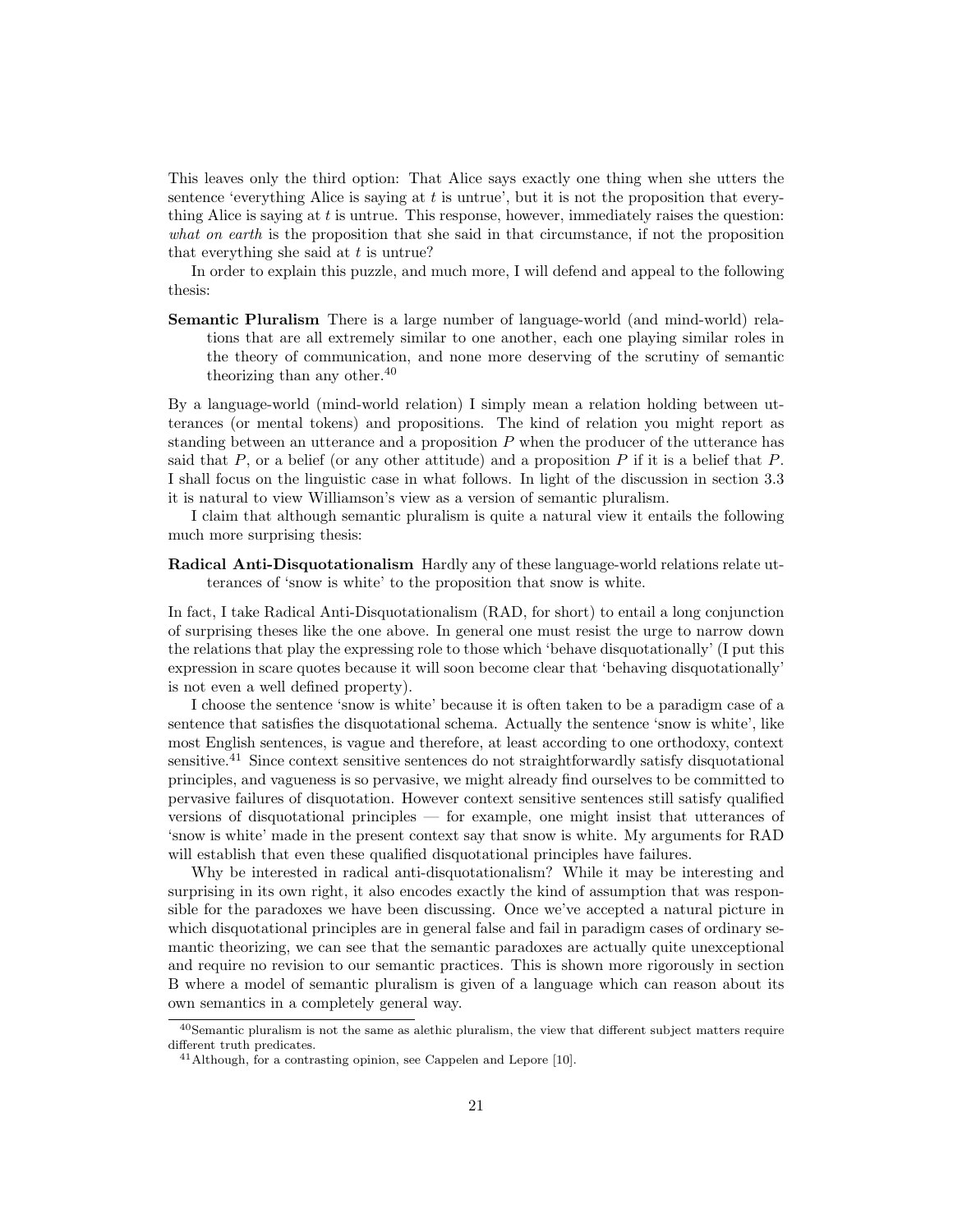It should be stressed that although RAD encodes an important sense in which the present view is 'anti-disquotational', there are other kinds of disquotational ideas one might want to give voice to. In particular, RAD does not entail that it's always bad to make utterances of disquotational sentences. Indeed it's consistent that utterances of the sentence ' 'snow is white' means that snow is white' are related by these language world relations only to truths. We discuss this point further in section 5.2.

## 4.1 Semantic Pluralism

The business of semantics is to match up bits of language to bits of the world; names to objects, predicates to properties, sentences to propositions and so on. If this was all that was required, matchings of this sort would not be hard to come by – there are lots of uninteresting ways of matching up utterances to propositions, for example. To fall within the purview of semantics a relation between an utterance and a proposition must additionally play some role explaining how that utterance causes beliefs in that proposition amongst speakers of the relevant language. Semantic pluralism is simply the view that there are many relations of this sort that fit the bill.

It would, I think, be incredibly surprising if there was exactly one relation between utterances and propositions that satisfied that kind of communicative role (described in more detail below). Thus semantic pluralism should have a considerable amount of prima facie appeal. However, it is worth examining the arguments for semantic pluralism in more detail to get a view of the mechanisms by which it comes about.

A central theoretical term for many philosophers and semanticists concerned with meaning is that of a sentence semantically expressing a proposition in a language relative to a context. This is a technical notion, although its can be pinned down by its wider theoretical role. It's unlikely that this role can be completely specified by a finite list of easy-to-state principles, however the following remarks capture some of its distinctive features:

- 1. We clearly use sentences to communicate with one another, yet what a sentence semantically expresses in a context will in general be much weaker than the total information imparted by a given use of that sentence in that context. When I utter a sentence my audience learns that I have vocal chords, a British accent, that I believe what I said, as well as any conversational or conventional implicatures my utterance might carry. None of these are part of what the sentence semantically expresses in that context.
- 2. What a sentence semantically expresses in a context often coincides with what the speaker said when a speaker makes an utterance of that sentence in that context.
- 3. If a speaker said that  $P$  with an utterance of the sentence  $S$ , and it is moreover the case that P, then that utterance is true; in these cases one can talk of the sentence being true in that context in the language in question. Thus given 2, we can say that a sentence S is true in L at c if and only if for some  $P$ , S semantically expresses P in L at c, and  $P^{42}$
- 4. One shouldn't assert false propositions. Since one way to do that is to assertively utter a sentence which expresses a false proposition, it follows that assertive utterance is nor-

<sup>42</sup>Earlier in the paper I defined utterance truth as 'saying something true and nothing false'. However if we understand saying and expressing in the strict sense it follows that things say and express no more than one thing. Thus we can drop the clause 'and nothing false' from our definition.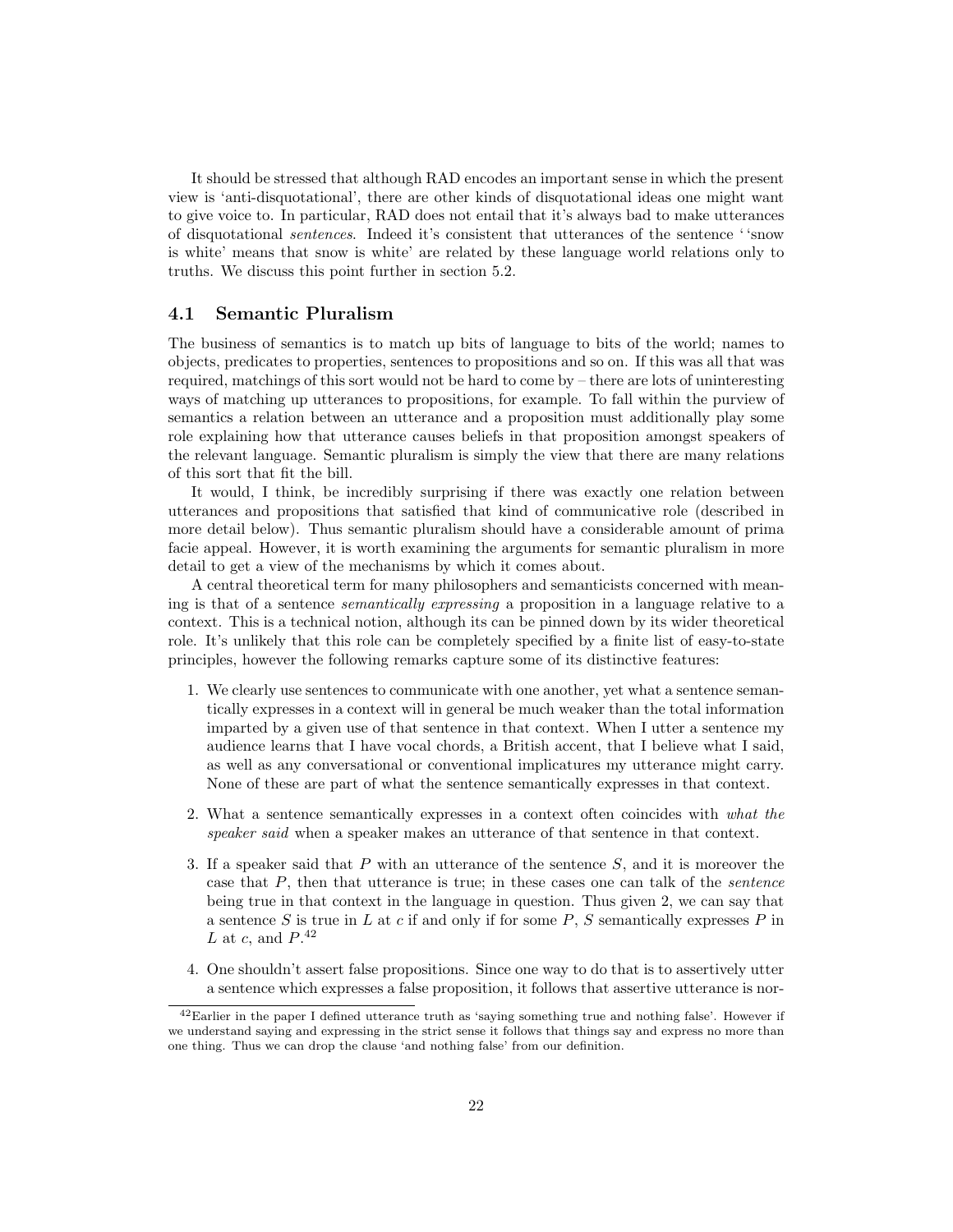matively constrained by the semantic notions of expression and truth: one shouldn't assertively utter a sentence if it is not true, or if it expresses a false proposition.

5. The relation of semantic expressing is governed by a principle of compositionality; for example a disjunction expresses the disunction of the propositions each disjunct expresses. One can generalise this to the subsentential principles with a generalised notion of semantic value.

These remarks, I take it, encapsulate some of the most important aspects of the role that technical notions like 'semantic value', 'semantic expression', 'truth' and so on, play in philosophical discussions of semantics and in linguistics.<sup>43</sup>

Earlier we made the simplifying assumption that technical talk of a sentence 'semantically expressing' a proposition  $P$  in a context can be eliminated in favour of just talking about what an agent uttering that sentence in that context would have said. Although this leaves talk of 'semantic expression' as loose and context sensitive as the notion of 'what is said', this is not entirely inappropriate: it would be remarkable if philosophers had managed to precisely and context insensitively latch onto a singly important relation in the course of their theorizing with phrases like 'semantically expresses'.<sup>44</sup> However the crucial point, which everyone can accept, is the intimate connection the technical notions have have with the pretheoretic notion of *what is said* by an utterance of a sentence.

Let me begin with a suggestive, although not decisive motivation for semantic pluralism. As noted already, speech reports of the form 'so-and-so said that  $P'$  are notoriously context sensitive. If Bob, for example, says that he will be up at 5am tomorrow then in some contexts I can report him by saying 'Bob said that he would be up early' (say, if we want to know if he'll be up before noon), whereas in others I cannot, and might even be able to say 'Bob did not say that he would be up early' (for example, if we were in a court of law determining whether Bob had committed purjury.) Thus there is a plethora of distinct but closely related relations that the word 'says' can be used to express, and for each of these conceptions of what it is that a person said with a given utterance there is a corresponding semantic relation relating that utterance to that proposition. Whence, semantic pluralism.<sup>45</sup>

Now the above example employed a use of the word 'says' that was fairly loose – it related Bob to the proposition that Bob would be up early when usually we would describe him as having said something much stronger. Presumably the notion of 'what is said' that is employed in elucidating the notion of semantic expression is a bit more strict than that. However once we have conceded that the word 'says' can be used to mean lots of different things, many of which differ from one another only by tiny factors, it seems unlikely that even in philosophical contexts we are able to settle on a perfectly consistent and unique use of the word 'says'. More importantly, even if they could, by some tremendous feat, do this, it seems unlikely that they would be picking up an a uniquely important attitude. Many of the relations that the word 'says' expresses can feature in explanations of how people communicate – one can say things like 'A did this and that because B said so and so' in

<sup>43</sup>See Soames [38] chapter 4 for a more detailed description of this role.

<sup>&</sup>lt;sup>44</sup>The eliminativist strategy is not quite so straightforward for the generalized notion of semantic value which applies to semantic categories other than sentences. I suspect we can make good sense of what a person is referring to with a use of a singular term (not to be understood as what they are intending to refer to.) However the slightly more technical notions seem to be needed if we are to extend talk of semantic value to predicates and other subsentential categories.

<sup>&</sup>lt;sup>45</sup>If we adopt the eliminativist strategy suggested above, this conclusion follows directly from the context sensitivity of 'says'.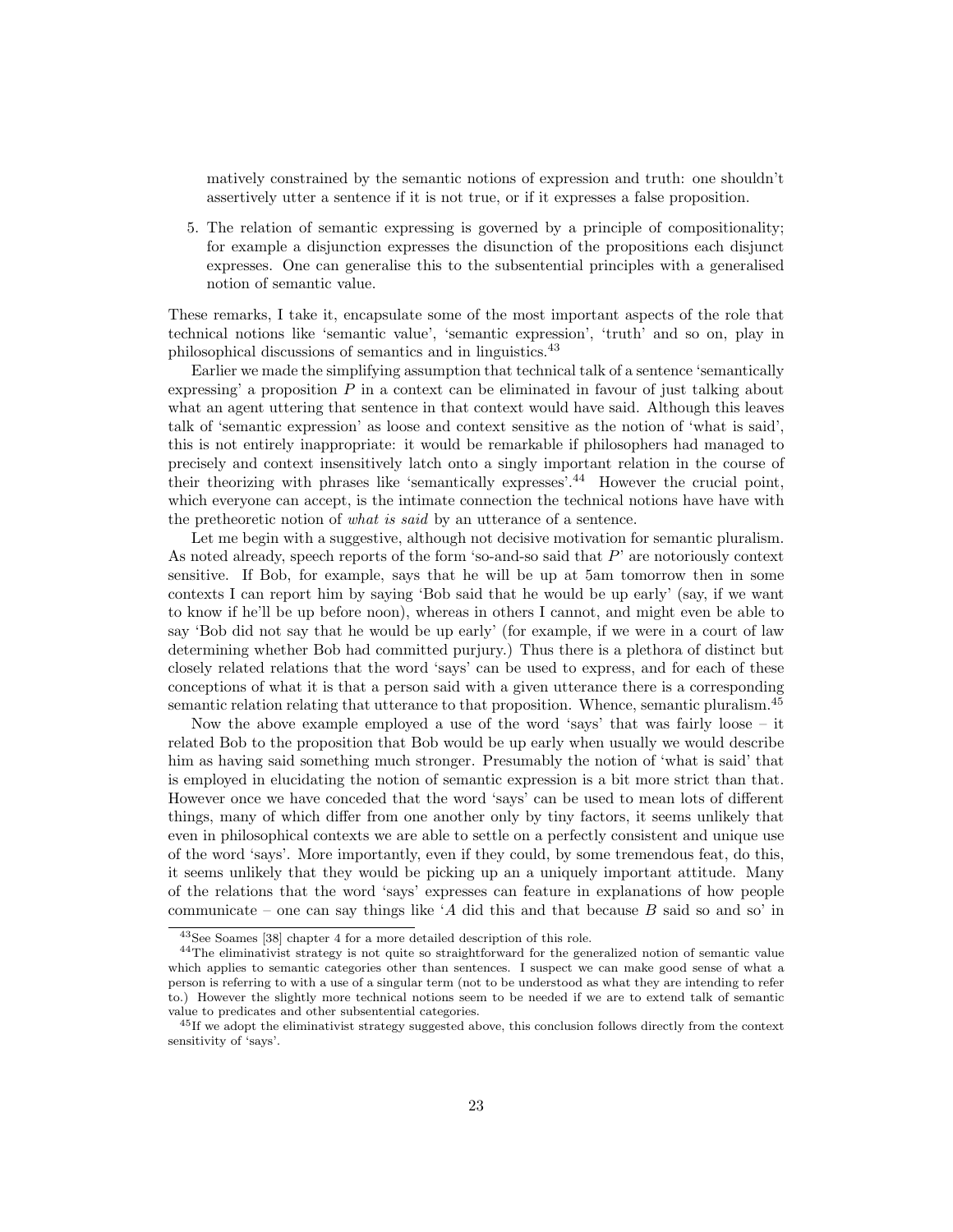a number of different contexts, and explain A actions in terms of a number of different attitudes B holds towards a certain proposition.

While I take the argument from context sensitivity to be suggestive, it is far from watertight. In most contexts the word 'says' appears to relate people to more than one proposition at a time. It is thus consistent with everything I've said to have a picture in which each utterance is associated with a strongest proposition corresponding to the conjunction of the propositions said, along with a few of its obvious logical consequences. $46$  One could insist that all context sensitivity in the word 'says' is context sensitivity deriving from how many consequences of that proposition we also count as having also been said. This view is consistent with the idea that there is a single proposition that is what an utterance has strictly speaking been used to say, and which all uses of the word 'says' relate that utterance to, and that any context sensitivity concerns only which of the logical consequences of that proposition come along for the ride. On this picture one could simply identify the proposition semantically expressed with the strongest base proposition that is constant between all uses of the word 'says'; such a view does not obviously motivate semantic pluralism.

A better model of semantic pluralism is suggested by consideration of the vagueness of words like 'says' and 'semantically expresses'.<sup>47</sup> As many people have observed, vague words like 'tall', 'red', 'bald' and so on, typically also exhibit a degree of context sensitivity which is distinctive in that the differences in meaning are only very slight. Moreover, the cloud of propositions that's associated with a sentence like 'Harry is bald' is typically such that there isn't a member of that cloud which entails all the other members of that cloud: there is no proposition in the cloud that could be a plausible candidate for what has strictly speaking been said.

Note, however, that even if vague words are not always context sensitive, it is surely true that when a term is vague there is also a plethora of of closely related denotations of the appropriate semantic type associated with that word, each of which playing roughly the same role in thought and communication as any other. For example even if we assume that the predicate 'tall' picks out exactly one property, there are plenty of closely related properties, differing only with regards to the minimum heights they are compatible with, each of which seem equally good candidates to be associated with the word 'tall'. The word 'says' is surely the same in this regard. Although we do not have as clear a dimension as height to make the point, surely whether a person has said that  $P$ , or whether an utterance semantically expresses  $P$ , supervenes on the microphysical facts in some way, thus there will be a host of candidate relations that differ only slightly with regard to which microphysical states they are compatible with.<sup>48</sup>

Before I give some more concrete examples of such relations, let us pause to stress how general these points are. In the above arguments I have primarily focused on the vagueness and context sensitivity of the word 'says'. Perhaps you think the technical notion of semantic expression should not be as closely tied to this pretheoretic notion of 'what is said' as I have assumed. Other conceptions of the central language-world relation are available; perhaps one can spell it out in terms of conventions of truth and trust amongst the linguistic community

<sup>46</sup>There is of course still the strict sense of 'says' that you can define as the conjunction of things said in the loose sense. However the data supporting the context sensitivity of 'says' all concern the ordinary use of 'says'.

 $47$ The following discussion is heavily inspired by the discussion in Dorr and Hawthorne [13].

<sup>48</sup>See Dorr and Hawthorne [13] for a way of make the notion of a 'slight difference in microphysical facts' precise. Dorr and Hawthorne make a very similar argument to the the one above, arguing that "In almost all cases, an expressions actual meaning is surrounded by a vast cloud of slight variants which seem just as well qualified to be possible meanings."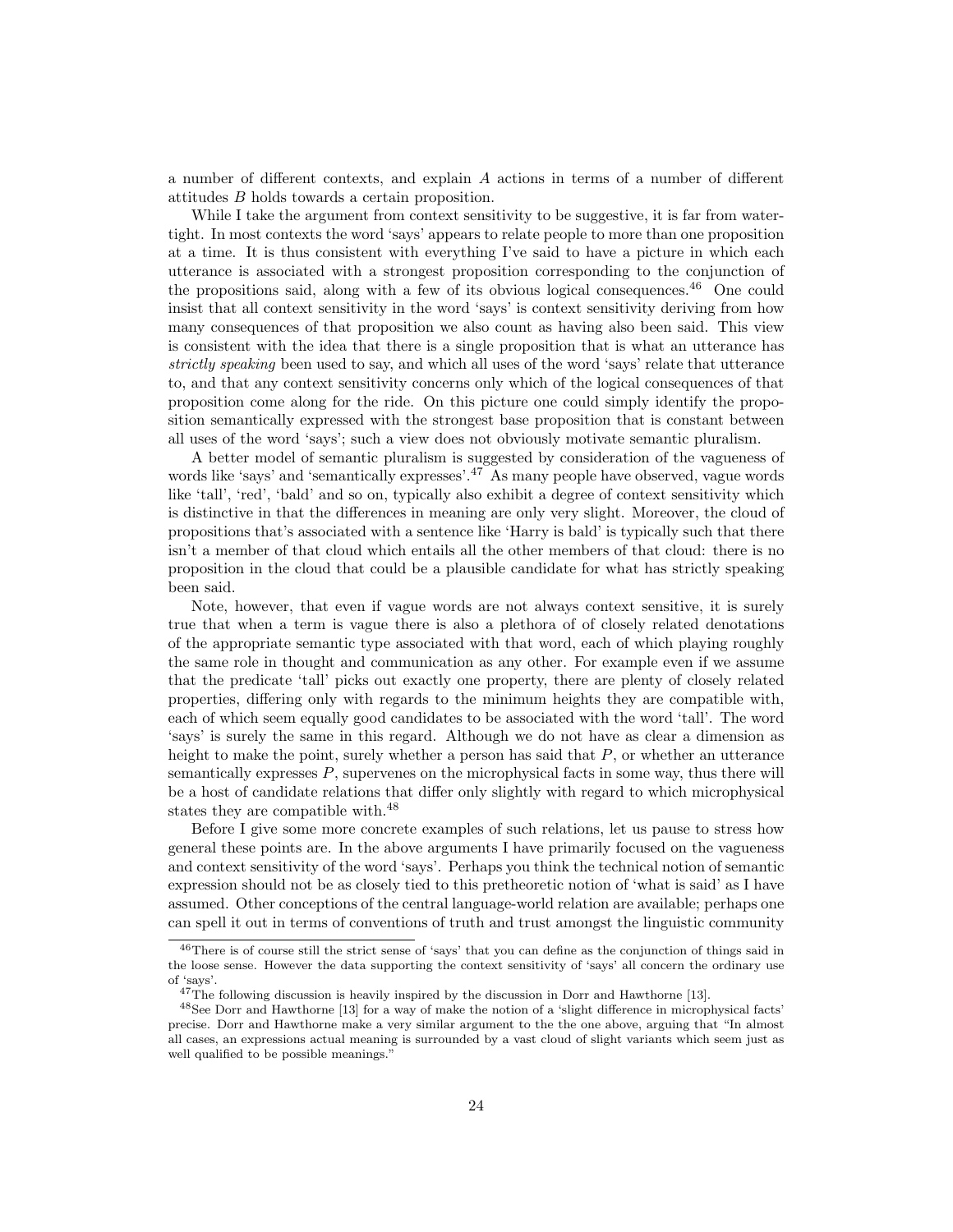(Lewis [28]), or in terms of interpretations that maximise the number of true beliefs of the linguistic community (Davidson [11]) or in some other way. Although these accounts place more emphasis on the attitudes of belief and desire and less on the attitude of saying, the considerations we have been considering extend fairly naturally to these other attitudes. However we spell it out, it would be utterly wild to think that the resulting account will not involve words that are vague or context sensitive, and thus it seems incredibly natural to think that there will be more than one relation which plays the semantic expressing role according to these theories. Thus analogous conclusions can be drawn even under the assumption of these alternative pictures.

Let us now make the above ideas more explicit. Here is one way. It is a platitude that as languages evolve, words change their meanings – this much is true whatever we take meaning to be. Let us suppose that an expression  $E$  now has a different meaning than it did fifty years ago. Now whether this change happened gradually, with the expression continually changing its meaning by small amounts, or in a small number of big jumps, there must have been a moment of time at which the expression had a meaning which it didn't have one nano-second earlier. This change is naturally going to be a function of how the use of the expression is changing over time. Now presumably there is a very similar function of the use of E, calling this 'meaning<sup>∗</sup> ', according to which the change in meaning<sup>∗</sup> is delayed by a nano-second relative to the change in meaning. Now, I maintain that it would quite remarkable if the thing I've presumptuously called 'meaning', and not the thing I've called 'meaning<sup>∗</sup> ', played a more important role in the theory of communication. For even if we focused exclusively on communication occurring at the nano-second at which they differ, it is hard to see how any important feature of communication could feature one of these relations more centrally than the other.<sup>49</sup>

Here is another reason to think there is a cluster of closely related language-world relations, this time stemming from the observation that there are typically a cluster of closely related propositions associated with each *non*-semantic sentence. For example, in addition to the proposition an utterance of 'snow is white' actually expresses, call that P, there are a cluster of closely related propositions that differ from one another only slightly. Perhaps the strongest thing P entails about the reflectiveness of snow is that snow reflects a particular range of the visible spectrum  $R$ , whereas the strongest thing entailed by another proposition in the cluster,  $Q$ , is that snow reflects a very slightly shifted range  $R'$ . Since, by assumption, neither the range R nor R' is contained within the other, neither P nor Q is entailed by the other (the cluster of propositions associated with 'snow is white' is not linearly ordered by entailment.) Now in addition to the relation that I've (again, presumptuously) called 'semantic expressing' that relates this utterance of 'snow is white' to P, there is another very similar relation that relates utterances of sentences involving the word 'white' to ever so slightly different propositions, and in particular relations that match this utterance to Q. Once again it would be remarkable if one of these two relations was theoretically more significant than the other, for the way in which beliefs that  $P$  pattern with the use of the sentence 'snow is white' is roughly the same as the way in which beliefs that Q pattern with this usage.

To fix ideas, it might be instructive to consider a toy model of closeness that allows us to say, a bit more precisely, what it means for (i) two propositions to be similar, and (ii) what it means for two expressing relations, represented by functions from sentences

<sup>49</sup>Note that even if we model the meaning of a sentence as a cluster of propositions rather than a single one, it's just as clear that a sentence can change the cluster of propositions it means over a period of time and an analogous argument can be run on that assumption.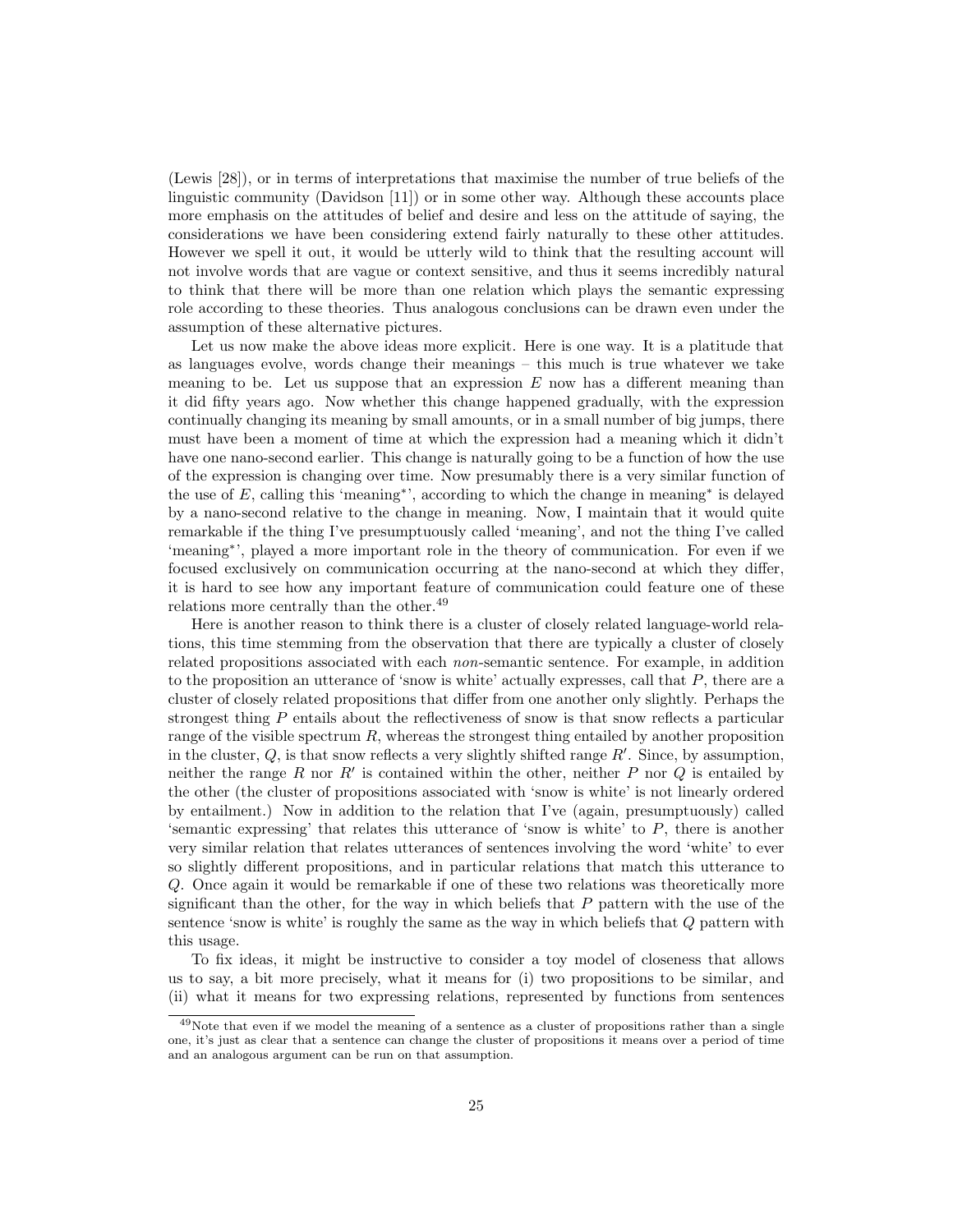to propositions, to be similar. Subsequent discussion will not depend on the mechanics of this specific model, but it is informative due to its concreteness. We will adopt a standard possible worlds framework in which propositions are identified with sets of worlds, properties with functions from individuals to sets of worlds, and so on (see appendix A). First, assume that we have some way of measuring similarity between two worlds. Formally, this may be represented by a metric function,  $d$ , taking two worlds and yielding a non-negative real number representing the extent of disimilarity between them,  $d(x, y)$ .<sup>50</sup> We will introduce the concept of perturbation. A perturbation determines two things: a permutation of worlds that maps worlds to similar worlds, which we represent formally by the following condition

#### $d(w, iw) \leq \alpha$  for every world w.

Here two worlds count as similar if their disimilarity does not exceed the threshold,  $\alpha$ . Secondly, it determines a permutation of individuals mapping individuals to similar individuals, where individual similarity may also be capture by a metric (for example, there appear to be lots of distinct but overlapping hunks of rock in the vicinity of Mt. Kilimanjaro, differing over their exact boundaries).<sup>51</sup>

The notion of a perturbation gives us a natural way to say when two propositions are close: namely, if one can be mapped to the other by a perturbation — for some perturbation i,  $iP = Q$ , or  $iQ = P$ , writing iP for  $\{iw \mid w \in P\}$ . Likewise, two individuals are close if one can be to mapped to the other by a perturbation. More importantly, we can say what it means for a property  $F$ , as represented by a function from individuals to propositions, to be close to another. For every perturbation, i, has an inverse,  $i^{-1}$ , whose action on propositions and individuals is given by the inverse of is action on propositions and individuals. We shall say that perturbation i maps F to the function that maps an individual a to  $i(F(i^{-1}(a)))$ .<sup>52</sup> Thus we may say that one meaning relation, as represented by a function from individuals to propositions (mapping non-sentences to some fixed proposition,  $\perp$  say), is close to another if there is a perturbation mapping one to the other in this sense. (Note that the action of a perturbation may be extended in this manner to any type whatsoever, since once we have said what a perturbation does to things of type  $\sigma$  and of type  $\tau$  we may use the same idea to define the action of the perturbation on type  $\sigma \to \tau$ ; this is made a bit more explicit in the appendix.)

The above model predicts the sorts of connections we'd expect given the forgoing considerations. For example, if  $m_1$  and  $m_2$  are similar meaning functions, then we should expect  $m_1$  and  $m_2$  to map the sentence 'snow is white' to similar propositions. For suppose that  $i(m_1) = m_2$  for some perturbation, i. It's natural to think that certain mathematical and abstract objects like sentences, but unlike mountains, are fixed by perturbations: a sentence is sufficiently disimilar from any other object that no perturbation could map it to anything but itself. In which case it follows that  $iS = i^{-1}S = S$ , so that

<sup>&</sup>lt;sup>50</sup>We assume that d is a metric: i.e. for any worlds x, y and z,  $d(x, x) = 0$ ,  $d(x, y) = d(y, x)$  and  $d(x, z) \leq d(x, y) + d(y, z)$ . Following [13], we might look to the underlying physics to find natural metrics: for example, in classical mechanics a world is uniquely determined by the position and momenta of each particle. The distance between two worlds (containing the same particles) may be identified by the Euclidean distance between two such vectors of quantities, in a given numerical representation. I will not assume any specific interpretation of  $d$  in what follows, however.

<sup>&</sup>lt;sup>51</sup>Not all pairs of permutations will correspond to a perturbation. Intuitively, they must be coordinated: if, for example, a perturbation, i, maps a hunk of rock  $x$  to another,  $y$ , then i must map the proposition that x is exactly 19,341 feet to the proposition that y is exactly 19,341 feet.

<sup>&</sup>lt;sup>52</sup>That this choice is natural needs some independent defense that would take us too far afield here, but see e.g. Bacon [5] for some of the relevant theory.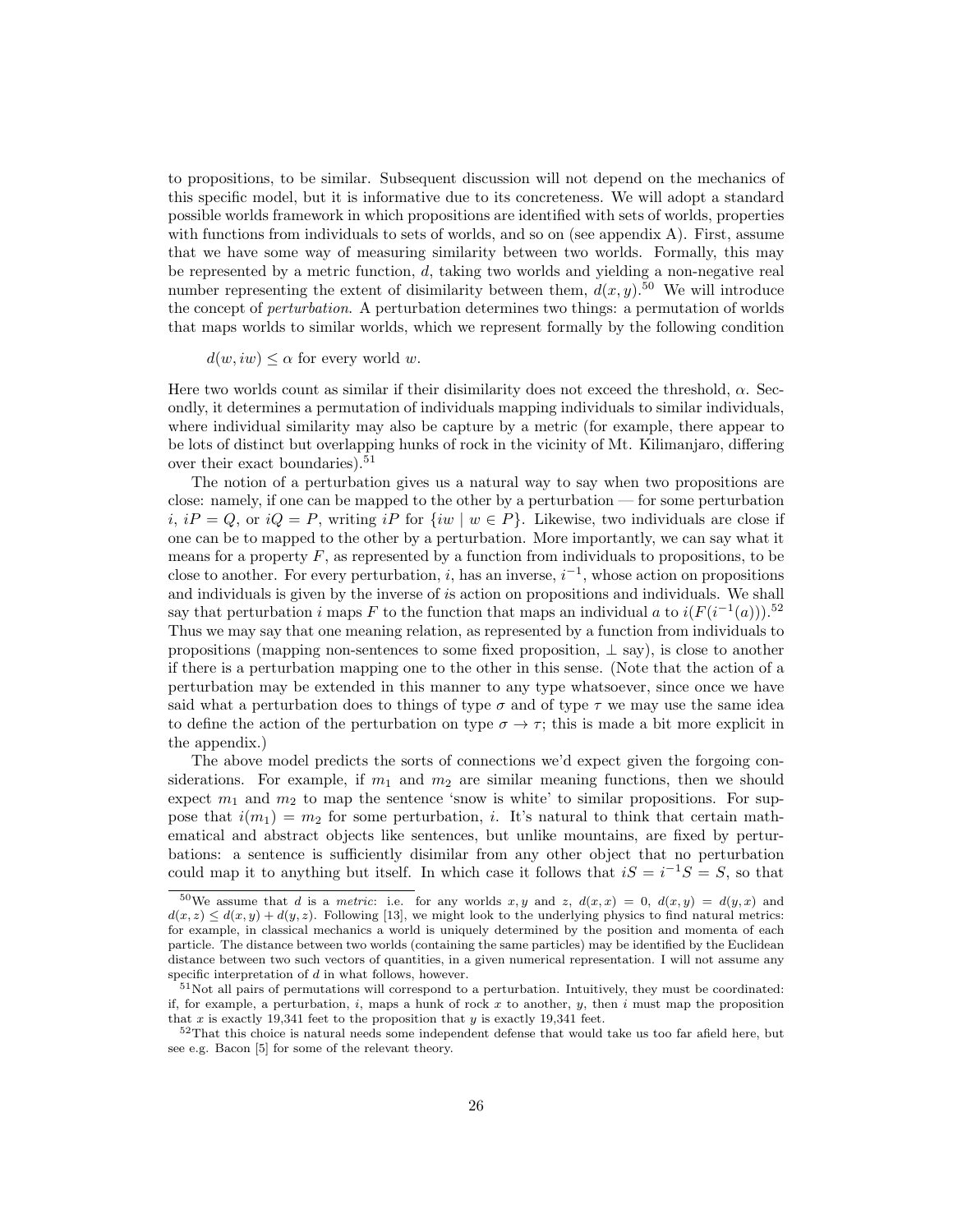$m_2(S) = i(m_1)(S) = i(m_1(i^{-1}S) = i(m_2S)$ , demonstrating that  $m_1(S)$  and  $m_2(S)$  are related by a perturbation, and are thus similar.

Let me end, then, by making two further comments about the generality of this discussion. Firstly, it is hard to resist the arguments above by maintaining that the semantic expressing relation relates each utterance not to a single proposition, but to the cluster of propositions itself. For the clusters themselves can come in clusters of similar clusters of propositions, differing only slightly over what they jointly rule out. In what follows I shall continue to assume that each of the semantic relations we are concerned with is *strict*: they relate each sentence to a unique proposition.

Secondly – although it is beyond the scope of this paper to explore this idea thoroughly – very similar arguments can be run for to mind-world relations by noting that attitude reports are also subject to similar considerations as speech reports.<sup>53</sup> For example, let b the be mentalese equivalent of the English sentence 'snow is white'. Suppose, by analogy with the linguistic case, that b is a belief that  $P$ , where  $P$  is a proposition that is inconsistent with certain hypotheses about the reflectivity of snow, and  $Q$  is a very similar proposition that is inconsistent with a slightly different range of hypothesis. A parallel with our earlier discussion arises, for there is another belief-like attitude belief<sup>\*</sup>, in which b counts as a belief<sup>\*</sup> that Q, which plays roughly the same role in explaining our actions and verbal behaviour as the attitude of belief did.

Here is some useful terminology for what follows. I shall use 'says<sub>1</sub>', 'says<sub>2</sub>', 'says<sub>3</sub>' as place-holders for a complete spelling out of the various different utterance-proposition relations. The subscripts are not to be thought of as an argument place for a number, they are merely typographical ways of distinguishing the different relations. Corresponding to each of these relations are subsentential semantic relations: for singular terms I shall use 'refers<sub>1</sub>', 'refers<sub>2</sub>' and so on, and more generally 'means<sub>1</sub>', 'means<sub>2</sub>', ... for other semantic categories.

We shall suppose that each family of denotation relations for a given index satisfies the role spelled out in  $(1)-(5)$ . Thus, for example, co-indexed denotation functions must satisfy the principle of compositionality with respect to one another: e.g. what an utterance says<sub>1</sub> is a function of what its parts denote<sub>1</sub> on that occasion of use (and similarly for what that utterances  $ss_1, ss_2, ss_3$  and so on). Some portion of this role concerns the penumbral connections between co-indexed notions. And since our arguments suggest that pluralism is quite pervasive for attitudes, one might suspect that many of the concepts involved in this role are pluralized, including belief, assertion, desire and so forth. One might worry that the expressing relation is as a result radically underdetermined by the expressing role — that our theory has been Ramsified to the point that it is tells us nothing. But note that other parts of the role do impose objective constraints, relating pluralized notions to unindexed concepts. For example, consider the maxim that one shouldn't assert that  $P$  when it's not the case that  $P$ . Presumably assertion, like saying, is pluralized so we actually get a family of constraints saying that we shouldn't assert<sub>i</sub> that P when not P, for each i. This relates the indexed notion of assertion<sub>i</sub> to the objective unindexed notion of propositional truth and falsity. Given (2) this also implies that it's OK to make an assertive utterance only if that utterance is true, for every i. For if you made an utterance that was false, for some i, you would thereby assert<sub>i</sub> something that was not the case, contradicting the relevant instance.

<sup>&</sup>lt;sup>53</sup>Many people have noted the vagueness and context sensitivity of belief reports. Although some of these considerations stem from fairly specific considerations of Frege puzzles, others are quite general (see, for example, Field on mental representation [15].)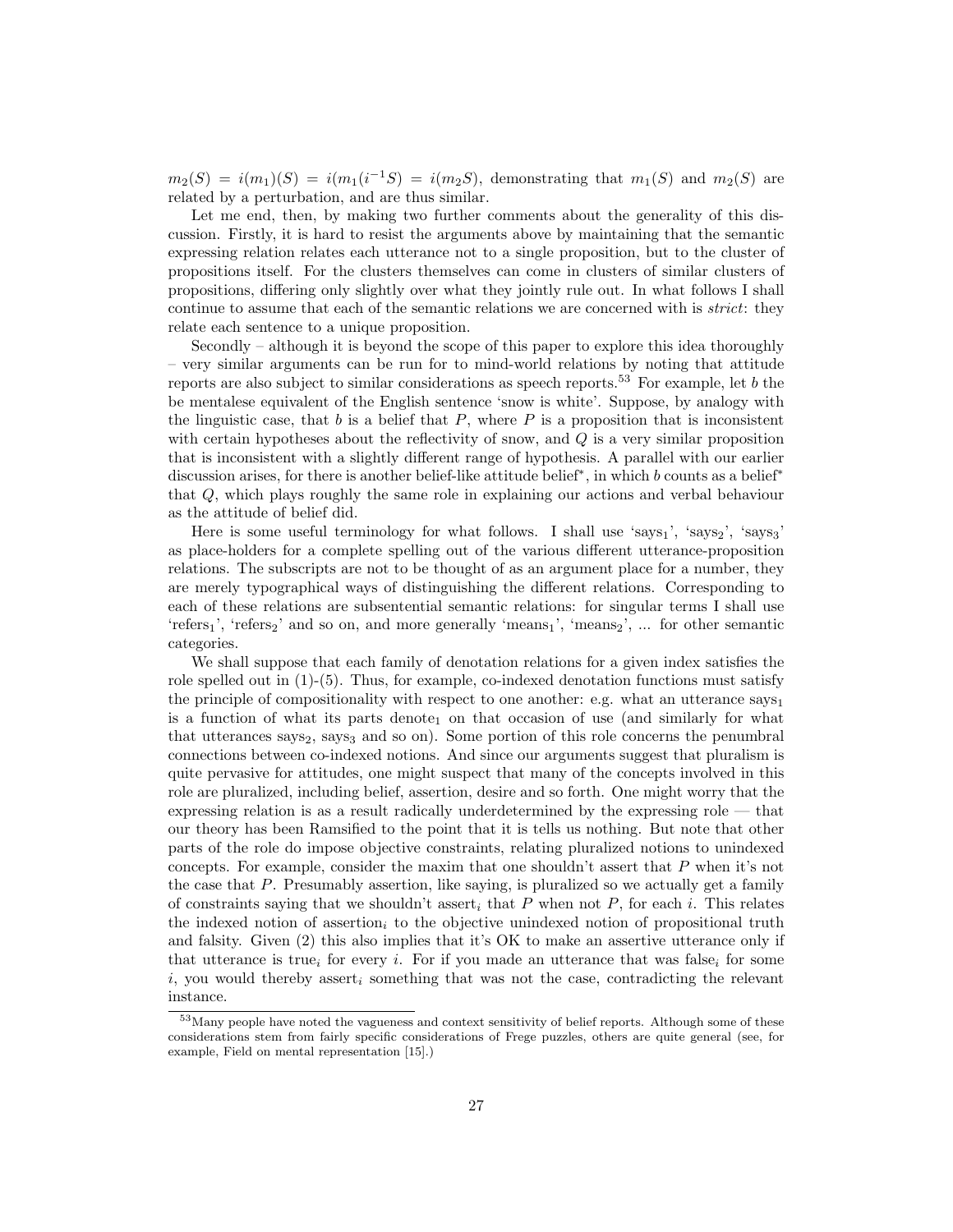### 4.2 Semantic Pluralism entails Radical Anti-Disquotationalism

Although the paradoxes give us reason to reject particular instances of disquotational reasoning, here I argue that semantic pluralism entails far more radical violations of disquotational principles.

Radical Anti-Disquotationalism Hardly any of the cluster of important language-world relations relate utterances of 'snow is white' to the proposition that snow is white.

Of course, if 'snow is white' is context sensitive the idea that an utterance of 'snow is white' in context c says that snow is white is only plausible if c is a context relevantly like the context we are in right now. However my case for radical anti-disquotationalism does not rest on the context sensitivity of the sentence 'snow is white', for it will show that for any utterance of 'snow is white' (even ones made in this very context), most of the semantic relations will not relate that utterance to the proposition that snow is white.

The interest of radical anti-disquotationalism for our purposes is that it demonstrates that there is nothing exceptional about 'paradoxical' utterances and moreover it deflates a number of potential revenge arguments resting on weakenings of the disquotational principles.

It is instructive to look at a couple of instances of this argument: one for saying, and one for reference.<sup>54</sup> Suppose that says<sub>1</sub> and says<sub>2</sub> are two such semantic relations. Suppose, moreover, that Alice makes an utterance of 'snow is white' and that the two semantic relations deliver differing verdicts for Alice's utterance:  $says<sub>1</sub>$  relates Alice's utterance to the proposition that P and says<sub>2</sub> relations relates her to a distinct proposition,  $Q$  (where, lets say, P and Q differ marginally over the minimum fluffiness that something needs to be to be snow). Since at most one of  $P$  and  $Q$  can be identical to the proposition that snow is white, at most one of the two semantic relations will relate Alice to the proposition that snow is white. The thought generalises, for if disquotational principles fail roughly half the time when there are only two relations, when there are several relations which do not agree with one another about Alice's utterance at most one of them can relate Alice to the proposition that snow is white, and thus most of them will not relate Alice to the proposition that snow is white.

Parallel arguments establish similar conclusions for reference. There are plenty of mountainlike objects in the vicinity of Mt. Kilimanjaro that differ from one another only slightly over their boundaries — for example, some might include a small piece of dust near the bottom and others might not. Mt. Kilimanjaro is, of course, one of these objects, but there is nothing particularly special about it — it does not stand out as haloed among the other similar objects. There is presumably vagueness concerning the referent of 'Mt. Kilimanjaro'. It is natural to think there is also semantic multiplicity here — lots of extremely similar reference-like relations each relating the name 'Kilimanjaro' to one of these different mountain-like objects. I take it that none of these mountain-like objects has the unique privilege of being the most suitable semantic value of the name 'Kilimanjaro', not even Mt. Kilimanjaro, and that none of the variant reference relations plays a more important semantic role than any other. Yet since only one of these mountain-like objects is Mt. Kilimanjaro most of these reference relations will not relate the name 'Kilimanjaro' to Kilimanjaro.

It is initially quite tempting to turn this argument on its head and take it as a refutation of semantic pluralism. 'Look', one might argue, 'perhaps refers<sub>1</sub> and refers<sub>2</sub> play very similar roles, however if one of them is relating 'Mt. Kilimanjaro' to Mt. Kilimanjaro and the other

<sup>54</sup>Here I draw on the discussion in Hawthorne [23].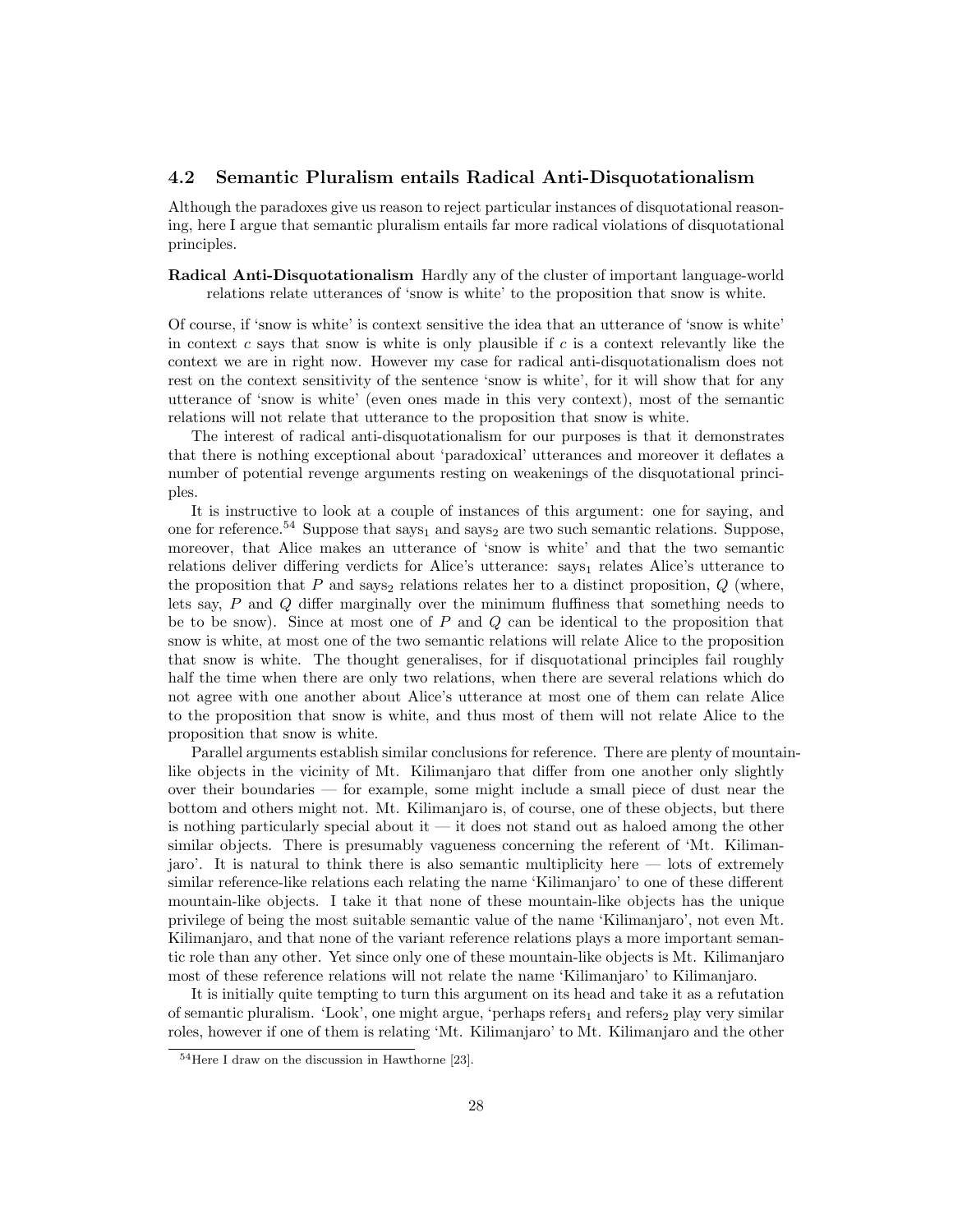is not then surely the relation that does is the more important language-world relation, and we should not be concerned with the other relation in our semantic theorizing'. We may also apply this argument to rule out any saying relation that does not relate 'snow is white' to the proposition that snow is white; indeed, if we repeat this style of reasoning for every expression in the language we may show that if there are multiple important semantic relations, they must all agree with one another about which expressions are related to which denotations, showing them all to be extensionally equivalent. This, I take it, is enough to rob semantic pluralism of its interest. Let's call this the *disquotational argument against* semantic pluralism.

Quite apart from the semantic paradoxes, disquotational constraints like the one suggested above should be treated with caution. Consider the following parody argument:

The word 'me' can be can be used in different contexts to pick out different people. In some contexts it picks out Alice, in some Bob and in others me. However there is clearly something theoretically distinctive about the last kind of context which makes it more deserving of the attention of semantic theorizing, for it is the only context in which 'me' behaves disquotationally.

The absurdity of this line of reasoning is dramatized by observing that Alice or Bob could have verbally made the exact same argument and arrived at very different conclusions.

Although semantic multiplicity is not the same as context sensitivity, the similarities are evident. The problem in the above argument was that I used (as opposed to mentioned) a word, 'me', that had several equally good referents associated with it; in the present case we used an expression, 'Mt. Kilimanjaro', that while not context sensitive is associated with many different individuals that are all on a par as potential referents for 'Mt. Kilimanjaro' go.

Of course, there is an apparent tension that needs to be defused. On the one hand, we have good reasons to think that no particular object located in that particular region of Tanzania is more special than any other, metaphysically, semantically, or otherwise. On the other hand, we know from first-order logic that exactly one object is identical to Mt. Kilimanjaro. Isn't being identical Mt. Kilimanjaro itself a source of specialness, a property which none of the other hunks of rock share? Or perhaps we should follow common sense and maintain that there is only one mountain in that part of Tanzania, and conclude that, actually, the different hunks of rock in that vicinity are not on a par  $-$  the one that's a mountain is special. Semantic Pluralism helps us see our way out of this tension. When we make speeches involving names like 'Mt. Kilimanjaro' we simultaneously say<sub>1</sub> and say<sub>2</sub> different propositions. Suppose that 'Mt. Kilimanjaro' refers<sub>1</sub> to a certain hunk of rock,  $Hunk<sub>1</sub>$ , and refers<sub>2</sub> to another,  $Hunk<sub>2</sub>$ , and that the principle of compositionality holds. Then when we make speeches like 'Mt. Kilimanjaro is the best candidate referent for 'Mt. Kilimanjaro" (whatever 'best' might be taken to mean), we say 1 something about  $Hunk<sub>1</sub>$ , namely that it is the best candidate referent for 'Mt. Kilimanjaro', or something close enough. And we simultaneously  $say_2$ , with the same utterance, something about Hunk2, namely that it is the best candidate referent for 'Mt. Kilimanjaro'. Such speeches, thus, clearly do not favour  $Hunk<sub>1</sub>$  or  $Hunk<sub>2</sub>$ . Moreover, they appear to be incompatible propositions, so the speech in question cannot be acceptable. Similar speeches appealing to the idea that there is only one mountain in that vicinity similarly misfire, as 'mountain' is presumably also related by different semantic relations to different but related properties, each containing a unique hunk of rock in its extension without agreeing about which hunk of rock that is.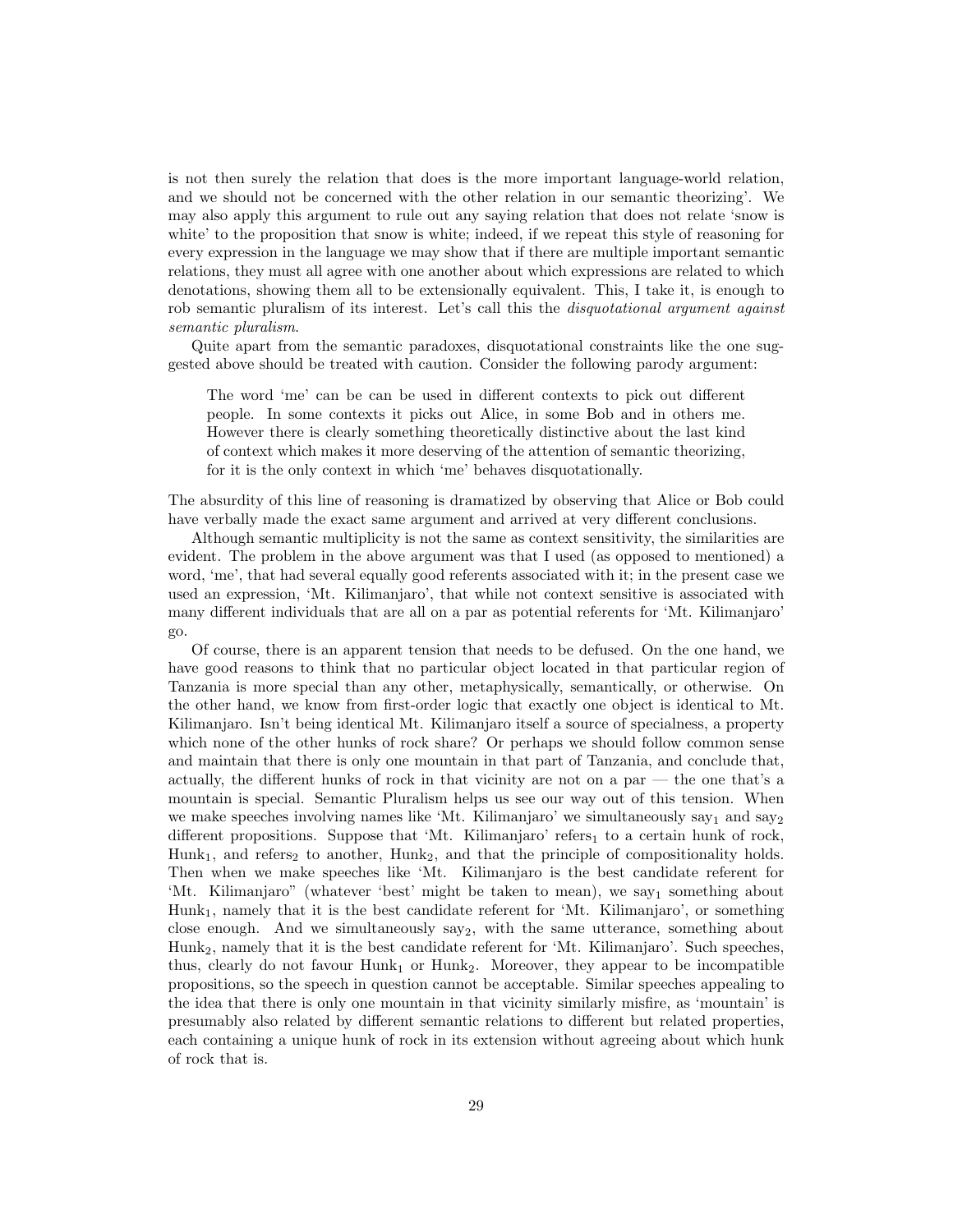The key to making ones peace with these anti-disquotational conclusions is to recognise that there is nothing special about Mt. Kilimanjaro over the other mountain-like entities in its vicinity, and that the proposition that snow is white is no more important than the plethora of propositions distinct from it but with very similar modal profiles. Once we have made our peace with that, we may also deflate the disquotational argument against semantic pluralism argument we made above. For suppose I make the following announcement:

Relations that relate utterances of 'snow is white' to the proposition that snow is white are better than those that don't.

Since 'snow is white' says<sub>1</sub> that P and says<sub>2</sub> that Q, then we can ask what I've said<sub>1</sub> and said<sub>2</sub> when I make the above announcement. I've said<sub>1</sub> that relations that relate utterances of 'snow is white' to  $P$  are better than those that don't (or something like that) and I've said<sub>2</sub> that relations that relate utterances of 'snow is white' to  $Q$  are better than those that don't.<sup>55</sup> Not only is there a perfect symmetry here between P and Q, but I've said<sub>1</sub> and said<sub>2</sub> contradictory things, which explains why it might be bad to make announcements like this.

The core issue at stake here is whether there is something special about Mt. Kilimanjaro and the proposition that snow is white, over the other closely related objects and propositions in the vicinity. This is an extremely seductive thought, abetted by the naturalness of certain disquotational speeches, but a thought that I think must ultimately be resisted.

We must be vigilant in applying all of these morals to our subsequent theorizing involving semantic words. We have been theorizing in terms of the relation of saying, which we have argued is but one of a large family of similar language-world relations that satisfy the expressing role, which we numbered saying<sub>1</sub>, saying<sub>2</sub>, etc. It's tempting to think that, despite this, the saying relation is somehow more special than these other relations, in virtue of it being the saying relation. On the present view, this is just as much a mistake as thinking that Mt. Kilimanjaro is in some way privileged over the other mountain-like objects in its vicinity.

## 5 Applications to the Semantic Paradoxes

## 5.1 Semantic Pluralism and mysterious propositions

We have argued that when Alice utters, at  $t$ , the sentence 'everything Alice is saying at  $t$ is untrue' she says something, but not the proposition that everything Alice is saying at  $t$ is untrue. But if Alice didn't say this, a conspicuous question remains: what did she say? Let us now apply our considerations involving semantic pluralism to deflate this apparent mystery.

According to semantic pluralism, the word 'says' is associated with a bunch of distinct but equally important relations and so we have a whole bunch of candidate answers to the mysterious proposition worry. Perhaps, after Alice makes her utterance, she has said at t that everything she said<sup>∗</sup> at t is untrue, where 'saying<sup>∗</sup> ' is another semantic relation that

<sup>55</sup>Throughout this discussion I've made quite a few assumptions here to ease readability. I've assumed, for example, that 'utterances' refer<sub>1</sub> and referz to utterances, when it could be referring<sub>1</sub> and referring<sub>2</sub> to noises that are only slightly different from utterances. Similar assumptions were made about the other words used in my announcement.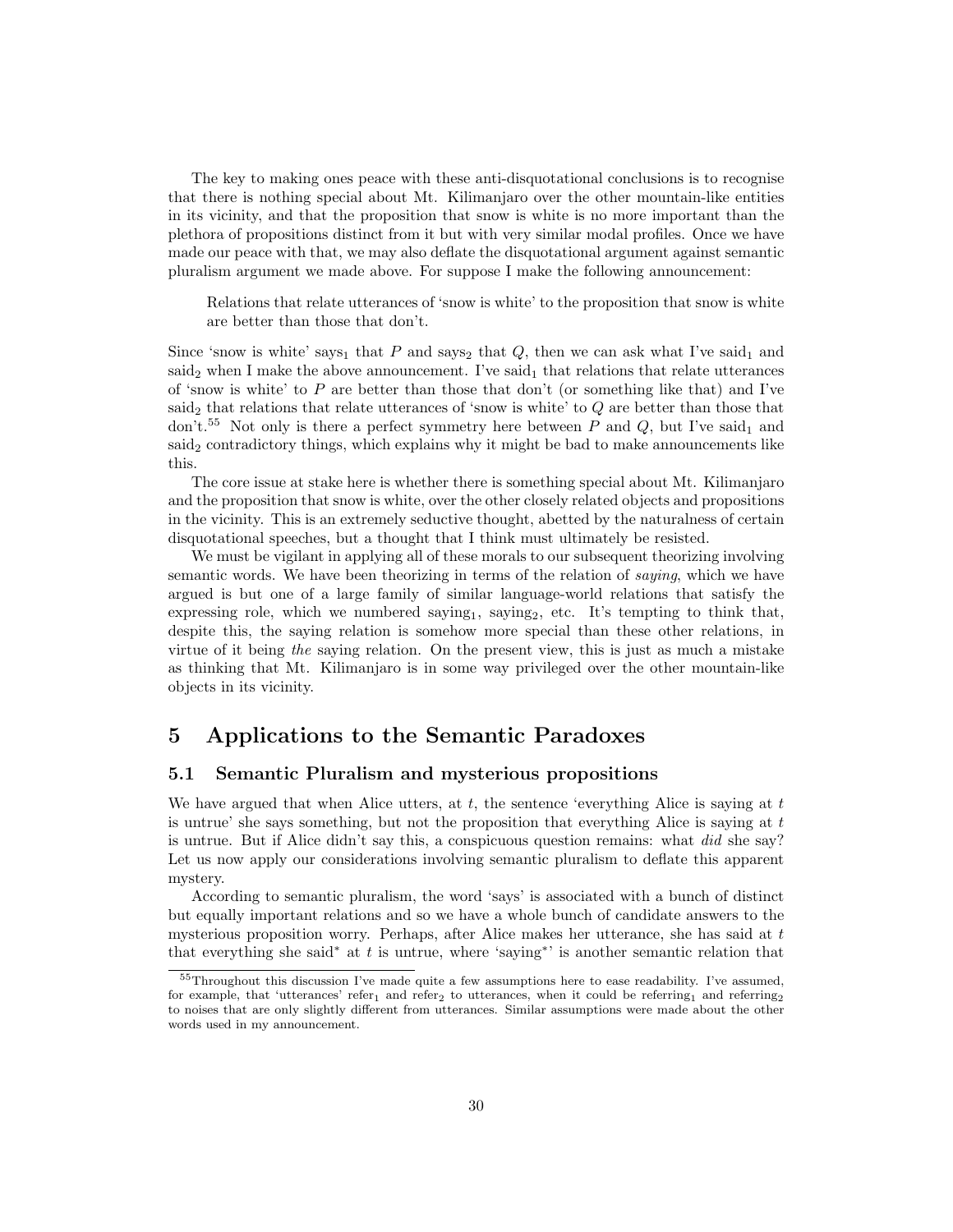plays the saying-role (but is for most purposes very similar to the saying relation).<sup>56</sup>

Notice, however, that given Semantic Pluralism the above discussion is overly simplistic: we also have a bunch of candidate questions too! One lesson we drew earlier was that there is nothing special about the saying relation: there's a question of what Alice said<sub>1</sub>, what she said<sub>2</sub> and so on. Further instances of Prior's theorem allow us to get some idea of the situation (letting  $i = 1, 2, 3, ...$ )

If Alice is saying<sub>i</sub> at t that everything she is saying<sub>i</sub> at t is untrue then at t she is saying<sub>i</sub> something true and something untrue.

Applying the same line of reasoning to each of the saying $_i$  relations, we might conclude that the proposition Alice is saying<sub>i</sub> at t, is the proposition that everything she is saying<sub>i</sub> at t is untrue for some  $i$  distinct from  $i$ .

We can predict these results by making assumptions about the meanings of the subsentential components of Alice's utterance. For example, given the assumption that 'says' means<sub>i</sub> the saying<sub>j</sub> in Alice's context, and some simplifying disquotational assumptions (that 'Alice' means<sub>i</sub> Alice etc) we can argue, by compositionality, that Alice's utterance of 'everything Alice is saying at t is untrue' says<sub>i</sub> that everything Alice is saying<sub>j</sub> at t is untrue.

Note, moreover, that the aforementioned compositionality assumption allows us to refute the following natural conjecture:

'says' means<sub>i</sub> the saying<sub>i</sub> relation.

For if it did then, given the same background assumptions, it would follow that at  $t$  Alice said<sub>i</sub> that everything Alice said<sub>i</sub> at t is untrue. But we rejected the latter hypothesis on the basis of Prior's theorem. Given the interconnected nature of expressing role, we must thus also reject the idea that 'means' means<sub>i</sub> the meaning<sub>i</sub> relation, 'true' means<sub>i</sub> truth<sub>i</sub>, and other similar principles.

### 5.2 When is disquotational reasoning legitimate?

It is important to distinguish radical anti-disquotationalism, the thesis that most semantic relations do not relate 'Snow is white' to the proposition that snow is white, from the thesis that certain disquotational utterances are acceptable, such as the utterance "Snow is white' means that snow is white'. Conflating these two ideas often itself involves an instance of problematic disquotational reasoning.

RAD still leaves room for the acceptability of these disquotational utterances. For example, although most semantic relations do not relate 'snow is white' to the proposition that snow is white, it could still be true that some or all of these semantic relations relate utterances of the the disquotational sentence "snow is white' means that snow is white' to a true proposition. In which case, our general anti-disquotational sentiments notwithstanding, it could turn out that certain utterances stating disquotational principles will come out true in some or all the different senses of true. For example, a plausible sufficient condition for an utterance of this sentence to be true; would be if 'snow is white' meant<sub>i</sub> and meant<sub>i</sub> the same proposition, where meaning<sub>j</sub> is the relation 'means' means<sub>i</sub>. More explicitly:

<sup>56</sup>Note that this idea generalizes to the mental versions of Prior's paradox. Prior's theorem entails, for example, that it's impossible to uniquely think that everything you are thinking is false. On my view when one produces a mentalese token that corresponds to the sentence 'everything I'm thinking is false', I do not think that everything I'm thinking is false, but a slightly different proposition: that everything I'm thinking<sup>∗</sup> is false.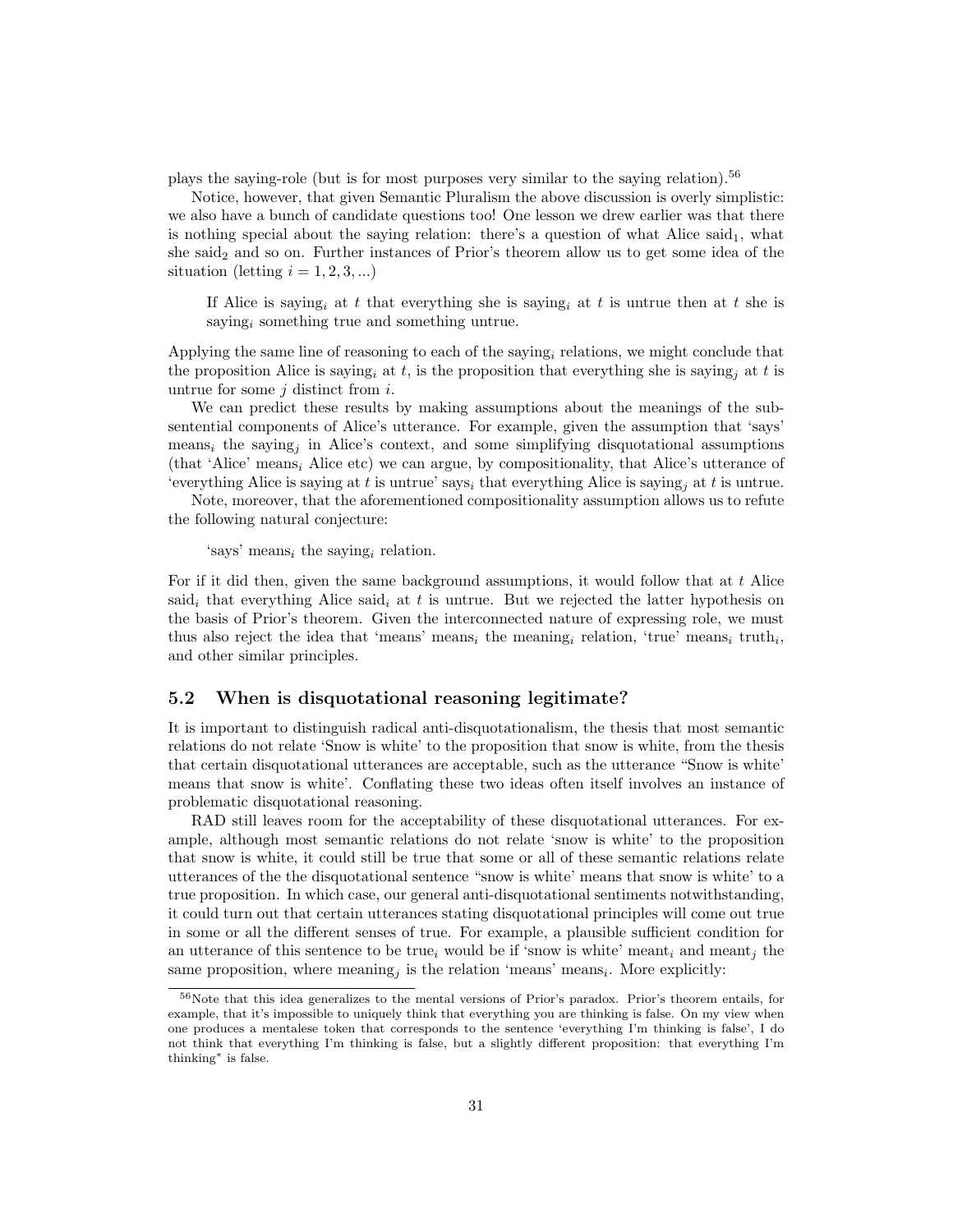- 1. 'means' means<sub>i</sub> meaning<sub>i</sub> (this holds for some j according to the present view)
- 2. 'snow is white' means<sub>i</sub> and means<sub>i</sub> the same proposition:  $P$ .
- 3. "snow is white' means that snow is white' means<sub>i</sub> that 'snow is white' means<sub>i</sub> that P.

3 follows from 1 and 2 and compositionality given the simplifying assumption that the quotation name ''snow is white''  $refers<sub>i</sub>$  to the sentence 'snow is white', and similar such assumptions. Given 2 'snow is white' means<sub>j</sub> that P and so given 3, "snow is white' means that snow is white' means<sub>i</sub> a truth, namely that 'snow is white' means<sub>i</sub> that P.

Thus we have seen what it takes for a sentence of the form  $P'$  means that P' to be true<sub>i</sub>. Liar-like paradoxes will certainly place limitations on the extent to which even this form of disquotation can hold.<sup>57</sup> However, it's entirely possible to ensure that disquotational utterances of sentences that do not involve semantic vocabulary are acceptable. The main point to bear in mind is that the justification for why these utterances are acceptable, as we saw above, is not at all routine, and so we have at least a clearer picture of what happens when disquotational utterances involving paradoxical sentences fail to be true<sub>i</sub>. In these cases, the meaning<sub>i</sub> and meaning<sub>i</sub> relations disagree about the proposition assigned to the paradoxical utterance (here meaning<sub>i</sub> is what 'means' means<sub>i</sub>).

Expanding on this a little, let us suppose for the sake of argument that semantic pluralism, and consequently our anti-disquotational conclusions, are indeed isolated to semantic words like 'says', 'means', and so on. Does it follow that we could continue to speak, more or less, as we are naïvely inclined to, only revising these practices in those highly unusual circumstances involving self-referential sentences containing semantic vocabulary? The present view predicts that na¨ıve practice will lead us to assert falsehoods in much more mundane situations involving embedded speech reports. Suppose that Bob makes a speech report by uttering the sentence 'Alice said that  $0=1'$ . I might in turn report on Bob by uttering the sentence 'Bob said that Alice said that  $0=1'$ . Assume that 'says' means<sub>1</sub> saying<sub>2</sub> and means<sub>2</sub> saying<sub>3</sub>, but that 'Alice', 'Bob' and ' $0=1$ ' mean<sub>1</sub> and mean<sub>2</sub> Alice, Bob and that  $0=1$  respectively (in accordance with our assumption that semantic pluralism is isolated to semantic words). Then by compositionality for meaning<sub>1</sub>, my utterance said<sub>1</sub> that Bob said<sub>2</sub> that Alice said<sub>2</sub> that  $0=1$ . By compositionality for meaning<sub>2</sub>, Bob said<sub>2</sub> that Alice said<sub>3</sub> that  $0=1$ . Supposing Bob said<sub>2</sub> only one thing, and that the proposition that Alice said<sub>2</sub> that  $0=1$  is distinct from the proposition that Alice said<sub>3</sub> that  $0=1$ , it follows that I said<sub>1</sub> a falsehood. For Bob said<sub>2</sub> that Alice said<sub>3</sub> that  $0=1$ , he didn't say<sub>2</sub> that Alice said<sub>2</sub> that  $0=1$ . One response is to go thoroughly error theoretic about embedded speech reports, but there are also more moderate responses. A particularly natural option is that 'says' is extremely context-sensitive to the extent that it can change it's meaning<sup>1</sup> within the utterance of a single sentence. In particular, in the sentence 'Bob said that Alice said that  $0=1'$ , the meaning<sub>1</sub> of 'says' at the beginning of the sentence is saying<sub>2</sub>, but has shifted to saying<sub>3</sub> by the time we reach the second occurrence.<sup>58</sup>

## 5.3 Other versions of Prior's paradox

Let us examine again our variant of Prior's paradox, with an eye to bringing it under the umbrella of our proposed solution.

 $57$  For example, there are some instances of "S' is true if and only if S' that are classically inconsistent, and so assuming that the expressing relations are reasonably well-behaved no expressing relation can relate utterances of this sentence to truths.

<sup>&</sup>lt;sup>58</sup>Related worries, and responses to them, are explored in a lot more detail in Dorr and Hawthorne [13].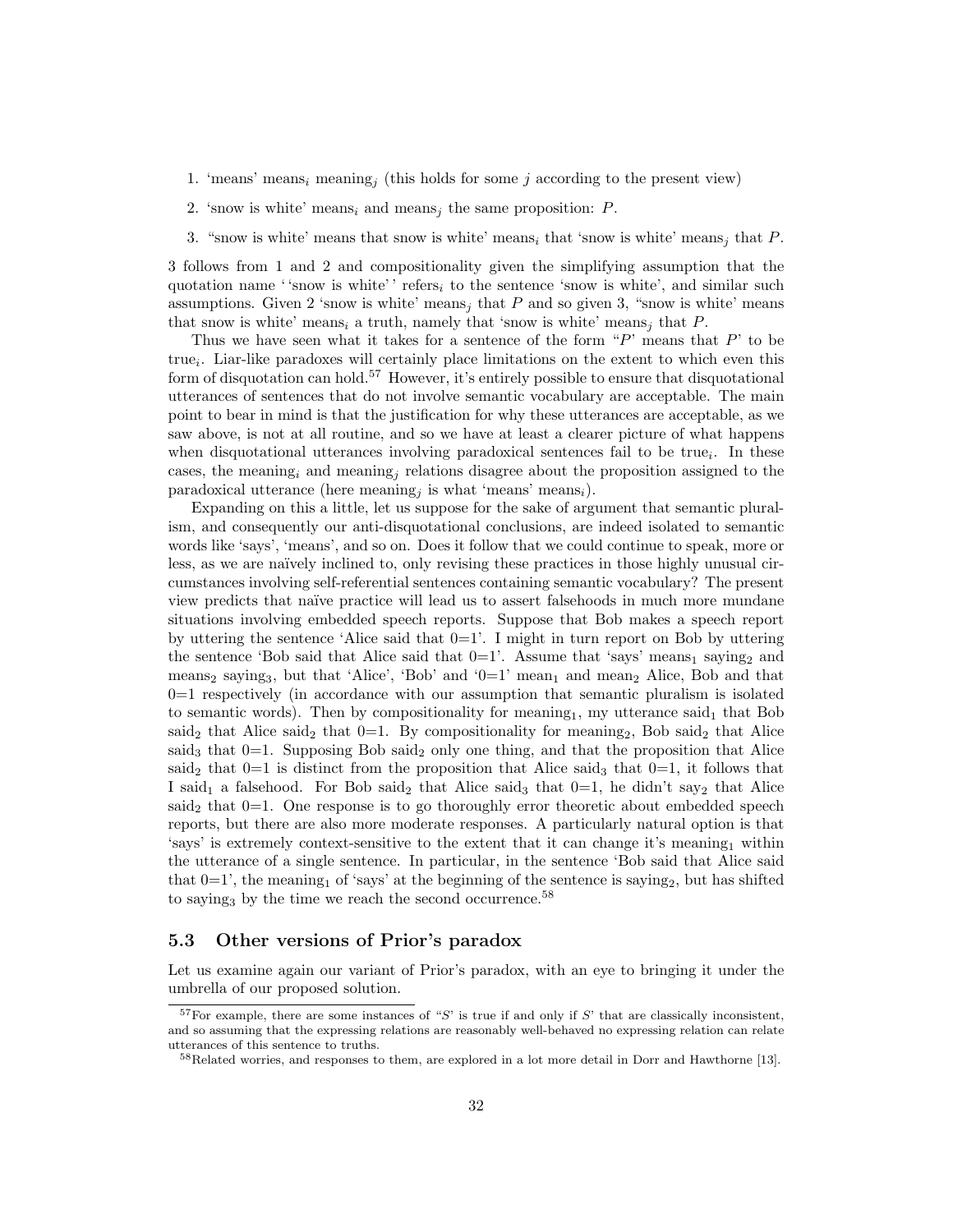Suppose, as before, that at  $t$ , Alice utters the sentence 'everything it sounded as though I said at t is false'. There are only two options consistent with Prior's theorem:

- 1. At t, it didn't sound as though Alice said that everything it sounded as though she said at t is false. (Corresponding to denying the antecedent of Prior's theorem:  $S\forall p(Sp \rightarrow$  $\neg p)$ .)
- 2. There is at least one other proposition it sounded as though Alice said at  $t$ . (Corresponding to accepting the consequent:  $\exists p(Sp \land p) \land \exists p(Sp \land \neg p)$ .)

When put this way, it is evident that far from being a problem just for no-proposition theorists this paradox is a problem for everyone. Both of the options appear to be refuted by common sense: by uttering that sentence, it surely sounded as though Alice said that everything it sounded as though she said at  $t$  is false, and there wasn't anything else it sounded as though she said either. To say otherwise seems to contradict facts we appear to have direct introspective access to, namely how things sound to us.

But our remarks above put us in a position to better understand what is happening here. We have made the case that someone who has uttered the sentence 'snow is white' (say) has most likely not said that snow is white, but said some closely related proposition (since only a small proportion of the saying-like relations relate that utterance to the proposition that snow is white). Now let us consider for a minute the following plausible principle:

In most circumstances what people have said and what it sounds as though they've said are the same.

I take it that this principle is a part of common sense. But in case it needs an argument, note that without it effective communication would be difficult. For it would mean that people would often sound as though they were saying something they weren't in fact saying, or conversely saying things without sounding as though they were saying them, neither of which is particularly conducive to communication.

What this means is that if disquotational principles are not a good guide to what people have said — having uttered the sentence 'snow is white' is not a good indicator that you have said that snow is white — then they are no better guide to what it sounds as though people have said. In this case, when Alice utters the sentence 'everything it sounded as though I said at t is false', she says some proposition  $P$ , but not the proposition that everything it sounded as though Alice said at t is false. Given our common sense principle,  $P$  is also the proposition it sounded as though she said.

Does this position cast doubt on the idea that we have introspective access to how things sound to us? I think not. I maintain that we know what Alice said, and what it sounded as though she said: P. Of course, disquotational reasoning is seductive, and if asked what it sounded as though Alice said, I might reply by uttering the sentence: 'it sounded as though Alice said that everything it sounded as though she said at  $t$  is false. But this is not a failure of me to introspect on how things sound to me, but a failure to properly articulate in words the proposition it sounded as though Alice said. And it is not an unnatural mistake to make, given that  $P$  (the proposition Alice actually said) and the proposition I'd ascribe to Alice by naïvely applying a disquotational principle are closely related, and that I have the words readily available to make the latter speech report.<sup>59</sup>

<sup>59</sup>Note that if we adopt the intra-sentential-contextualist approach to the word 'says', indicated in the previous section, we have extra maneuvres available to us here. Suppose that, with her utterance, Alice said<sub>j</sub>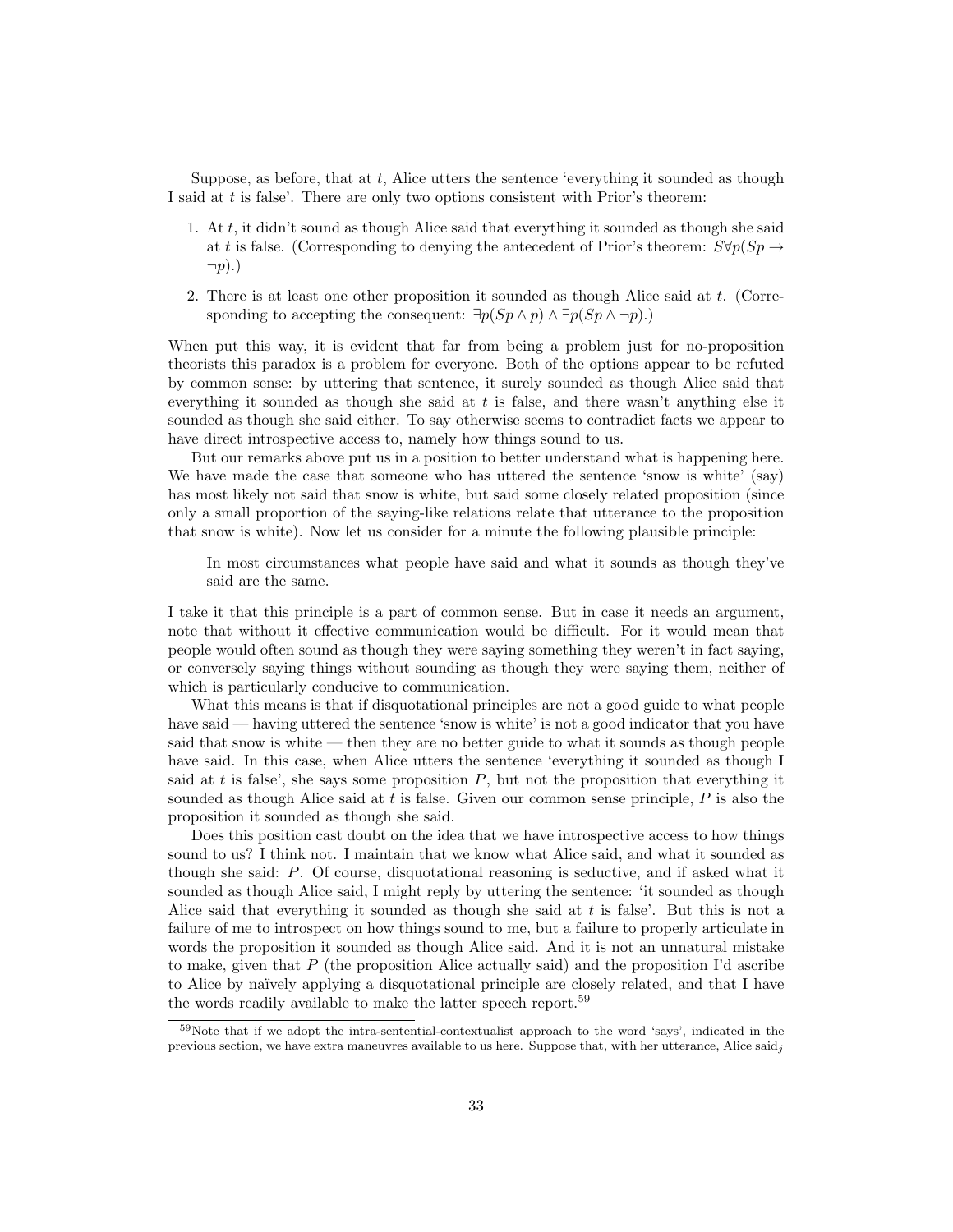The predicted mismatch between how things sound to us, and how we are naturally inclined to articulate how things sound to us, is arguably quite pervasive. To illustrate, consider an example involving context sensitivity.

Suppose that Alice and Bob are discussing their children, and Alice remarks on how much Bob's daughter, Enid, has grown: she utters the sentence 'Enid is tall'. In this context it seems to be perfectly fine to report what Alice said by uttering the sentence 'Alice said that Enid is tall'. But in other contexts it would be inappropriate. Suppose that Bob and Carol are attempting to get a book down from a high shelf, but neither are tall enough. Carol asks Bob whether Alice said anyone was tall, and he may correctly reply negatively. Indeed, if Enid came up as a potential book-reacher he could even say the following: 'No, Alice did not say that Enid is tall: she was talking about four-year-olds, and she said that Enid was tall-for-a-four-year-old'.

Indeed, I think we should go further and insist that it didn't even sound to Bob as though Alice said that Enid is tall. Given what we know about the context the utterance was made in, it sounds as though she was saying that Enid is tall-for-a-four-year-old it's just obvious in this case that she wasn't saying that Enid is tall-for-an-adult, which is what 'Enid is tall' means relative to an ordinary context, or the context in which Bob and Caroline are talking, since it's clear to Caroline that Enid isn't tall in that sense (she cannot, for example, help them with their book). In accordance with our principle, what Alice said and what it sounded as though she said are the same: that Enid is tall for a child, or something similar.

But people can be bad at articulating how things sound to them. If you hear Alice utter the sentence 'Enid is tall' and you know it is a context different from your own, then you are typically in a position to know that she hasn't said that Enid is tall-for-your-context. However it is still very tempting to simply report Alice disquotationally, by saying 'Alice said that Enid is tall' or even 'it sounds to me as though Alice said that Enid is tall'. This might be tempting because the proposition Alice in fact said presumably cannot be described simply in your context because the word 'tall' doesn't express the appropriate property in your mouth. The proposition that Enid is tall, on the other hand, seems natural and simple because it's the proposition that I'm able to refer to in my context with a particularly simple definite description ('the proposition that Enid is tall'). Symmetrically from Alice's context that description would pick out her proposition, and it would be the proposition  $I$  picked out with it that would be hard for her to articulate. If Alice were to try to describe the proposition that Enid is tall in his context she would also find she didn't have simple words for it — the words 'the proposition that Enid is tall' would not succeed unless what 'tall' means in her context is the same as what it means in mine.<sup>60</sup>

that everything it sounded as though she said<sub>k</sub> is false. In accordance with our communicative principle, this is also what it sounded as though she said<sub>j</sub>. I might be able to truthfully<sub>i</sub> utter the sentence 'it sounded as though Alice said that everything it sounded as though she said is false' because the word 'says' means, saying<sub>i</sub> in its first occurrence but saying<sub>k</sub> in its second occurrence (because there's been an intra-sentential context shift). Thus I say<sub>i</sub> a truth, namely that it sounded as though Alice said<sub>i</sub> that everything it sounded as though Alice said<sub>k</sub> is false.

 $60$ Other diagnoses of the above are possible too: if we don't know enough about what context Alice is in we won't know what she's said. In such cases there probably isn't a particular proposition you think she said, or a particular proposition which it sounds to you as though she said. Analogous moves may be made about paradoxical utterances: perhaps there's no particular proposition sounds as though Alice was saying. Or perhaps how things sound to me isn't very finely tuned, and there are several propositions it sounds as though she is or might be saying. In either case, Prior's theorem is upheld.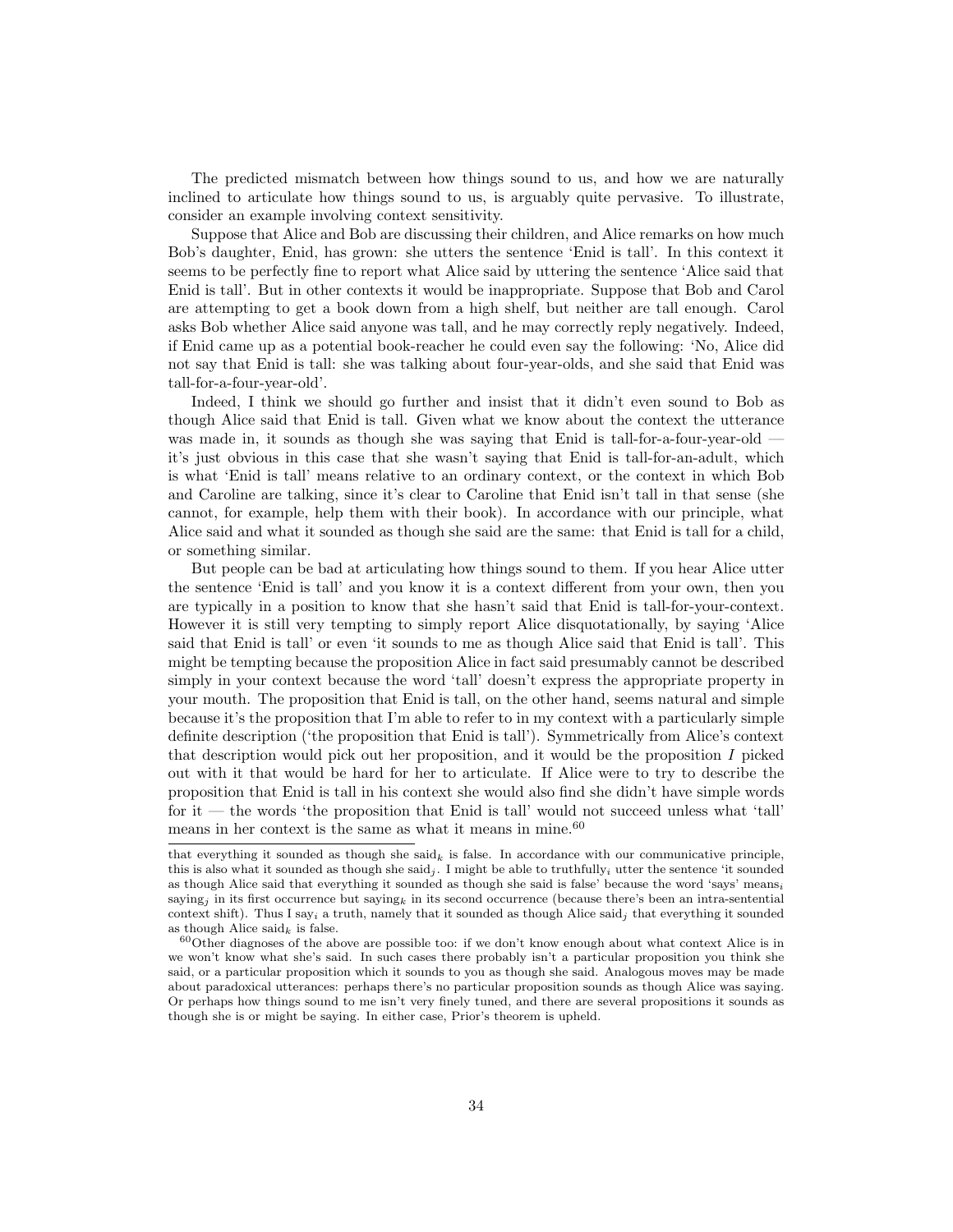### 5.4 Hierarchies

Some ways of indexing the saying relations are more aesthetically pleasing than others. Since we have rejected the assumption that 'says' means<sub>i</sub> saying<sub>i</sub>, it's natural to choose an indexing in which whatever relation 'says' means<sub>i</sub> is indexed by  $i + 1$ . We can do this inductively by associating the saying relation with the index 0, and defining saying $_{i+1}$  to be whatever relation 'says' means<sub>i</sub>.

So indexed, the saying relations have the look of a hierarchy, and one might wonder how the resulting view compares to hierarchical approaches to the paradoxes.<sup>61</sup> There are some important differences. Firstly, not every expressing relation is arrived at via this process. It's plausible that there are uncountably many expressing relations, yet at most countably many expressing relations get indexed by this process (as there is no obvious way to continue our indexing conventions into the transfinite). $^{62}$  Conversely, we have no guarantee that every relation arrived in this way is an expressing relation. If meaning<sub>i</sub> is a relation that barely satisfies the expressing role, it could be that 'says' means<sub>i</sub> a relation that simply doesn't satisfy the expressing role.

Another significant difference is that for traditional hierarchical approaches to the paradox there is a clear direction to the hierarchy: one has a series of more expansive truth predicates, 'true<sub>0</sub>', 'true<sub>1</sub>', etc. where truth<sub>n+1</sub> is supposed to capture truth for the language containing predicates 'true<sub>0</sub>',..., 'true<sub>n</sub>'. Thus the sentence 'something is true<sub>1</sub>' is true<sub>2</sub>, but 'something is true<sub>2</sub>' is not true<sub>1</sub>, as no sentence involving 'true<sub>2</sub>' is true<sub>1</sub>. There is no asymmetry of this sort in the present theory. Suppose we have established a language, as we apparently have, containing expressions for several different semantic concepts, 'meaning1', 'meaning2' et cetera. The principle of compositionality, for each possible index, dictates that every expression must have a meaning<sub>1</sub>, a meaning<sub>2</sub> and so forth. Thus we may ask what the expression 'means<sub>1</sub>' means<sub>2</sub> and 'means<sub>2</sub>' means<sub>1</sub>. It's clear that there is no constraint to the effect that expressions containing 'meaning<sub>n+1</sub>' do not have meanings<sub>n</sub>, however we have set up the indices. (The consistency of these sorts of compositionality principles is shown in the appendix.) It's also worth noting that we could have indexed our relations in the opposite order, i.e. by letting  $n + 1$  index the network of semantic concepts with the property that 'says' means<sub>n+1</sub> saying<sub>n</sub>.

On the other hand, there are also points of similarity with hierarchical views. For example, hierarchies of truth predicates typically come well-ordered by their indices, which among other things rules out loops: cases where one truth predicate appears below a another in the hierarchy, while the other also appears below the first. This raises a natural question about loops in the present framework. Could, for example, 'says' mean<sub>1</sub> saying<sub>2</sub> and mean<sub>2</sub> saying<sub>1</sub>. Similar questions concerning loops of higher orders are also open: e.g. is it consistent that 'says' means<sub>1</sub> saying<sub>2</sub>, means<sub>2</sub> saying<sub>3</sub> and means<sub>3</sub> saying<sub>1</sub>?

Supposing we have indexed the saying relations in the way prescribed above, we can similarly rule out loops. This requires a generalization of Prior's paradox involving liar-like loops of arbitrary length, and is proved similarly. The theorem is stated in a language with n unary operators  $S_1, ..., S_n$ :

$$
(\bigwedge_{1\leq i\leq n}S_n(\forall p(S_ip\rightarrow p))\wedge S_{n+1}\forall p(S_1p\rightarrow \neg p)\rightarrow \bigvee_{1\leq i\leq n+1}\exists p(S_ip\wedge p)\wedge \exists p(S_ip\wedge \neg p)
$$

The theorem may be illustrated for the case of  $n + 1 = 3$ , interpreting  $S_i$  as 'Alice said that', 'Bob said that' and 'Carol said that' for  $i = 1, 2, 3$ . The theorem states that if Alice

 $61$ See, e.g., Tarski [39], Burge [9] etc.

 $62$ An argument for the uncountability thesis, albeit in a slightly different context, is presented in Dorr and Hawthorne [13].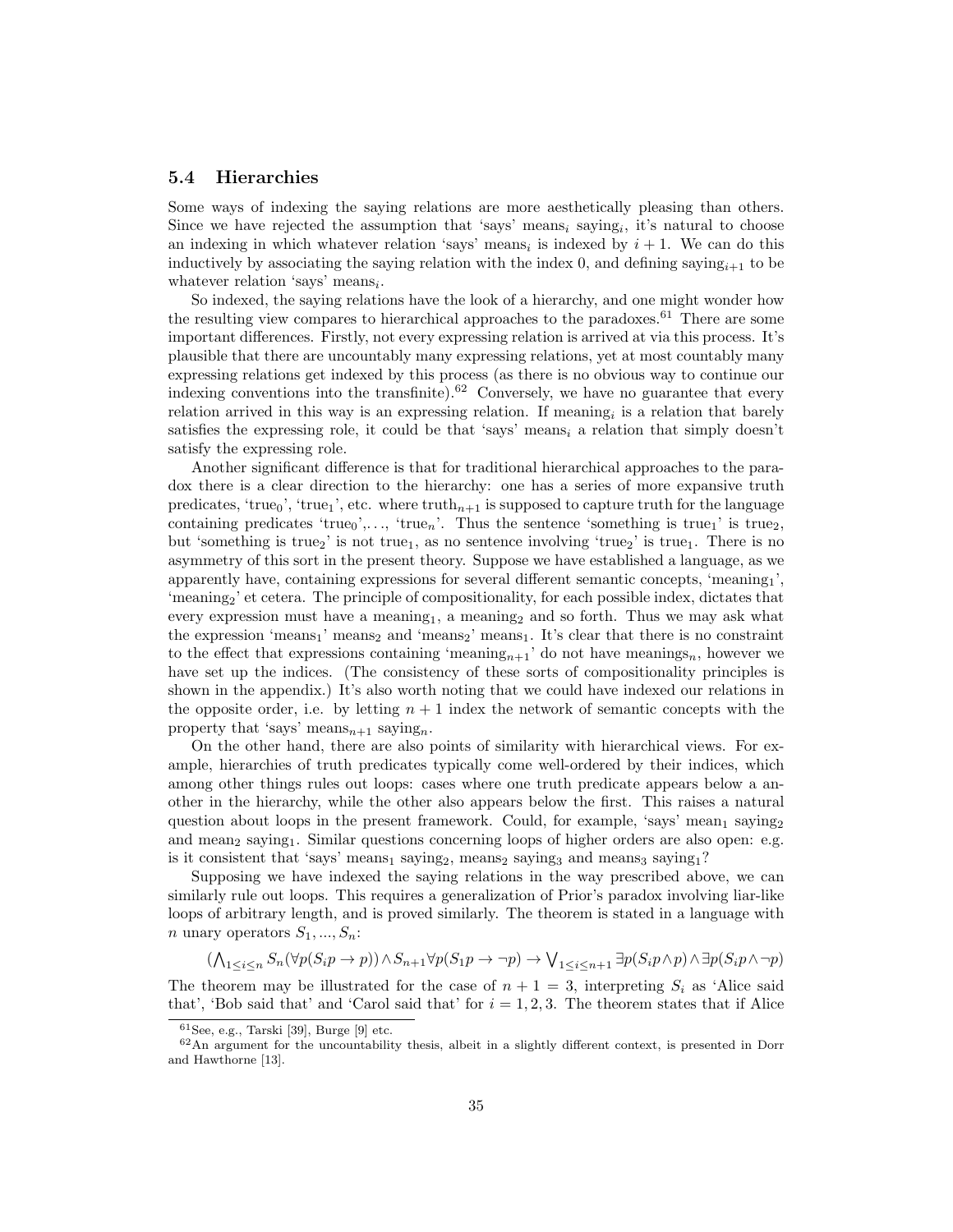says that everything Bob says is true, Bob says everything Carol says is true, and Carol says that everything Alice says is false, then either Alice, Bob or Carol said a truth and a falsehood.

As with Prior's theorem, we may generate a puzzle by supposing that Alice utters the sentence 'everything Bob says is true', Bob utters 'everything Carol says is true' and Carol utters 'everything Alice says is false'. What does our proposed solution say about this case? Alice, Bob and Carol each simultaneously  $say_1$ ,  $say_2$  and  $say_3$  something. Since 'says' means<sub>1</sub> saying<sub>2</sub> (given our indexing convention), we may conclude by compositionality that Alice says<sub>1</sub> that everything Bob says<sub>2</sub> is true. Similarly, we can infer that Bob says<sub>2</sub> that everything Carol says<sub>3</sub> is true, and Carol says<sub>3</sub> that everything Alice says<sub>4</sub> is false. But suppose we had a loop of order three: that saying<sub>1</sub>=saying<sub>4</sub>. Then we have that Carol says<sub>3</sub> that everything Alice says<sub>1</sub> is false. Now we may apply our generalization of Prior's theorem, reading  $S_1$  as 'Alice said<sub>1</sub> that',  $S_2$  as 'Bob said<sub>2</sub> that' and  $S_3$  as 'Carol said<sub>3</sub> that'. We may conclude that either Alice said<sub>1</sub> a truth and a falsehood, Bob said<sub>2</sub> a truth and a falsehood or Carol said<sub>3</sub> a truth and a falsehood; each of these options are inconsistent with our proposed constraints on saying relations.

#### 5.5 Similarity and disquotational reasoning

In this section we'll elaborate a bit further on the idea that the expressing relations are similar to one another and thereby relate sentences to similar propositions. We'll explain how this is relevant to the apparent acceptability of disquotational reasoning when applied to extensional semantic concepts like truth.

Our discussion in section 4.2 suggested that 'snow is white' likely does not mean that snow is white, on the grounds that very few expressing relations, of which saying is just one, relate 'snow is white' to this proposition. But these expressing relations collectively relate 'snow is white' to a cluster of closely related propositions. Thus one might expect the following to hold:

'snow is white' means a proposition close to the proposition that snow is white.

Here we will resume our earlier formal model, defining two propositions to be *close* if there is a perturbation that maps one to the other. There is, of course, nothing special about the meaning relation, so we might also wish to investigate the claim that the propositions 'snow is white' means<sub>1</sub>, means<sub>2</sub>, means<sub>3</sub> and so on, are all close to the proposition that snow is white.

Let us investigate some consequences of this idea. Firstly, it offers an explanation for the apparent acceptability of many instances of the oft-discussed T-schema. Once one has accepted the possibility that 'snow is white' does not mean that snow is white, we have no logical guarantee that the proposition 'snow is white' means holds if and only if snow is white. Assuming our account of sentential truth as meaning a true proposition, the upshot is that we have no guarantee that:

'snow is white' is true if and only if snow is white.

Nonetheless, it seems extremely plausible. We might substantiate this as follows: 'snow is white' means some proposition,  $P$ , which is close to the proposition that snow is white. Since snow is white couldn't easily have been false  $-$  it is true in worlds sufficiently like our  $own - any proposition close to snow is white must also be true, and so P must true, and$ thus the sentence 'snow is white' is true. Again, there is nothing special about truth, and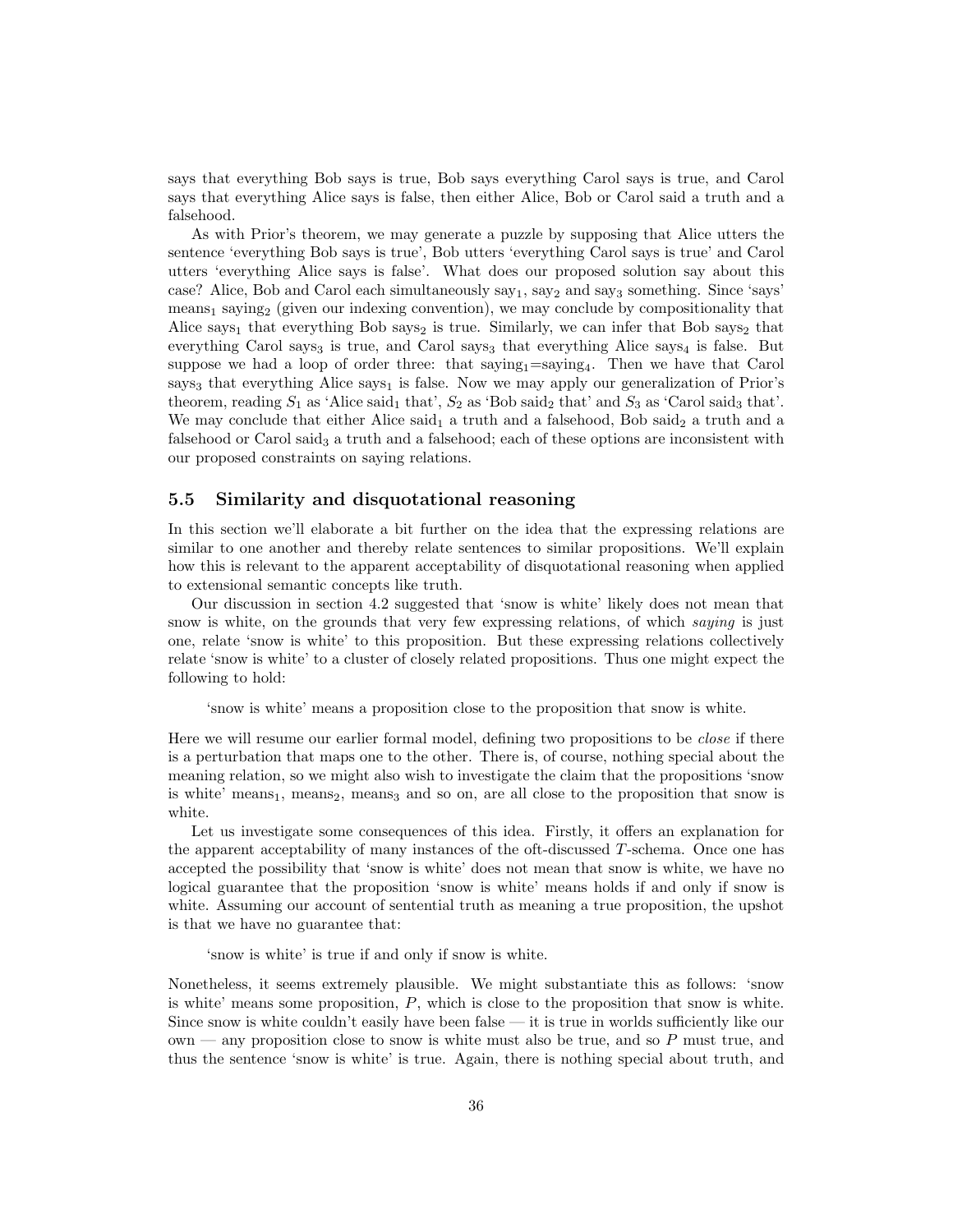the preceding considerations also generalize to suggest that 'snow is white' is true<sub>i</sub> if and only if snow is white, for each i, given the parallel assumption that 'snow is white' means a proposition close to the proposition that snow is white.

The above argument rested on the idea that if  $P$  and  $Q$  are similar, and  $P$  is true in all nearby worlds, then Q is also true. This is a consequence of our model of propositional similarity; I put the argument in a footnote.  $63$ 

Exceptions to the T-schema arise only when the propositions involved are false in nearby worlds. Lets try and make this a bit more precise. Say that a proposition is determinate iff it's true at all worlds sufficiently similar to actuality. It may be given a simple Kripke-style semantics as follows:

**Determinacy** It's determinate that P at a world w iff P is true at every world v such that  $d(w, v) \leq \alpha$ 

Propositional determinacy and similarity are related as follows: A proposition is determinate if and only if every proposition close to it is true.<sup>64</sup> Say that it's determinate whether  $P$ when either  $P$  or its negation is determinate. Then we may use the assumption that  $P'$ means something close to  $P$  to establish:<sup>65</sup>

RT If it's determinate whether  $P$  then ' $P$ ' is true if and only if  $P$ .

I have argued elsewhere that a principle of this form is the correct way to capture the restriction on disquotational reasoning about truth (Bacon [2]).

Thus we may make some attractive predictions from the assumption that 'snow is white' means something close to the proposition that snow is white. But given the misgivings we have expressed so far about disquotational reasoning, it's natural to ask why we should treat this disquotational thought any differently? More importantly, what about a more general disquotational *schema*, of the form:

**Closeness schema**  $P'$  means something close to the proposition that  $P$ .

It's not obvious what it means to simply 'endorse' a schema like this. One might take it as endorsing an infinite number of propositions, that includes things like the claim that 'snow is white' means something close to the proposition that snow is white, that 'grass is green' means something close to the proposition that grass is green, and so on, and so forth. But it is surprisingly hard to spell out exactly what 'and so on, and so forth' amounts to here. We need to figure out which pairs of sentences and propositions can be plugged into the left and right, respectively, of this principle. But the question of whether there is a disquotation operation, mapping sentences to propositions, is ill-posed; talk of disquotation is at best an

<sup>&</sup>lt;sup>63</sup>Suppose that w is the actual world P is true at every nearby world: for every x such that  $d(w, x) \leq \alpha$ ,  $x \in P$ . Suppose also that Q is close to P. Then, without loss of generality, there is some perturbation, i, such that  $iP = Q$ . Since i is perturbation,  $d(w, iw) \leq \alpha$ , and since P is true in all worlds x such that  $d(w, x) \leq \alpha$ , iw  $\in P$ . Since  $iQ = \{ix \mid x \in Q\} = P$ , it follows that w the actual world, is in Q so Q is true as required.

<sup>&</sup>lt;sup>64</sup>If P is determinate, then for any perturbation, i, iP is true: if w is the actual world,  $i^{-1}w$  is close to actuality (since  $i^{-1}$  is also a perturbation), and so  $i^{-1}w \in P$ , and thus  $w \in iP$ , so  $iP$  is true. Conversely, if every perturbation of P is true, and v is close to w (actuality), then the mapping i which switches w and v and leaves everything else alone is a perturbation. So iP is true, i.e.  $w \in iP$ , and thus  $v = i^{-1}w \in P$ . More details can be found in Bacon [4] chapter 13, which investigates structurally similar analyses of determinacy in the context of vagueness.

<sup>&</sup>lt;sup>65</sup>The case where P is determinate was argued for above. In case  $\neg P$  is determinate we need another lemma, which also falls out of our account of propositional similarity: namely that if P is false in all nearby worlds, and  $Q$  is close to  $P$  then  $Q$  also false.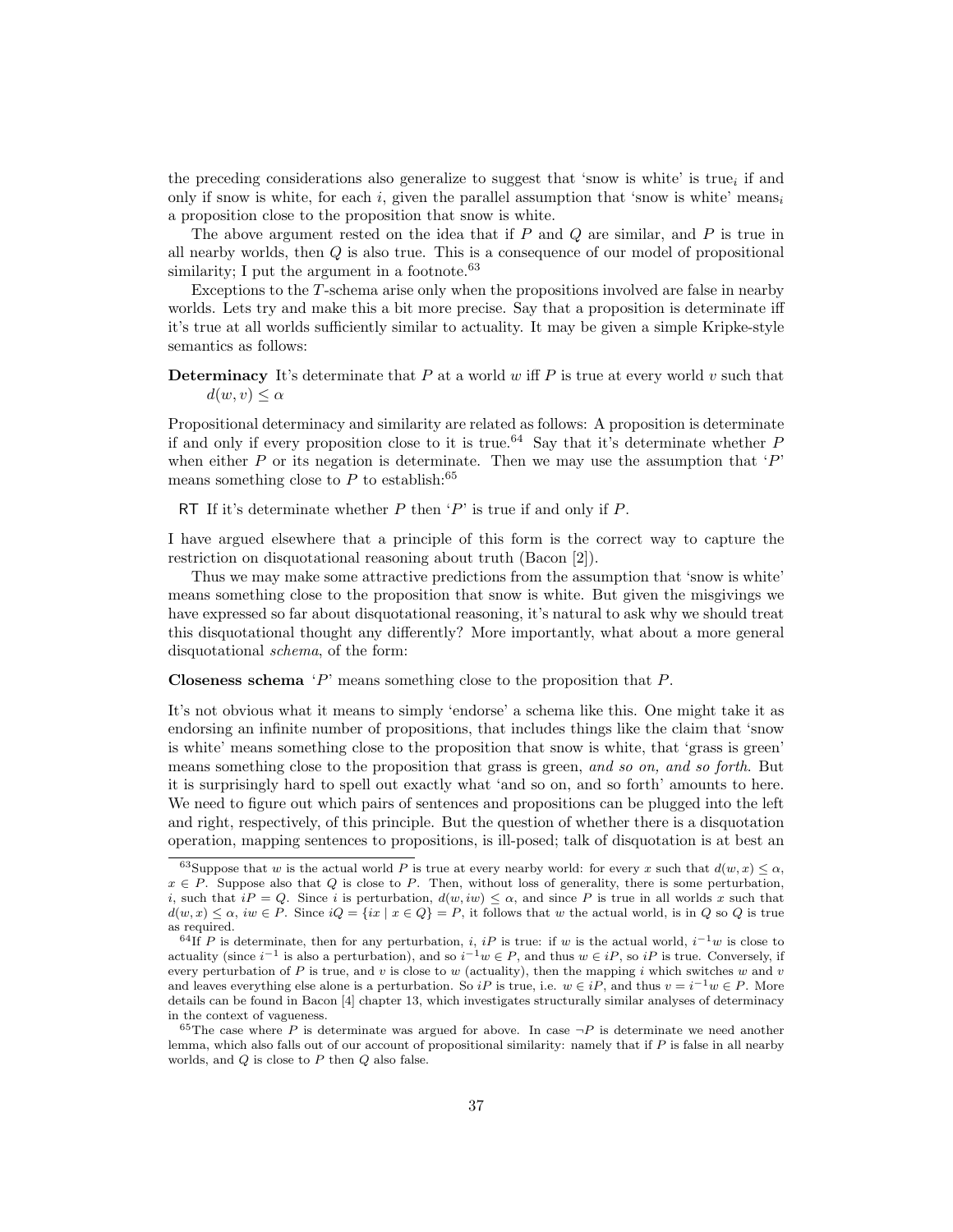abbreviation for something metalinguistic. Alternatively, one might endorse the claim that every sentence of the form " $P$ " means something close to the proposition that  $P$ " is true. Here it is clear what it means to be a sentence of this form: one simply must replace the letter  $P'$  with the same sentence in both of its occurrences.

Interestingly, we can prove the truth of all instances of the closeness schema from a few natural, and for the most part non-disquotational, assumptions, which I offer in an exploratory spirit. This gives some insight into what it takes for this schema to have only true instances. Here are the assumptions:

- 1. The relation that 'means' means is similar to meaning.
- 2. 'close' expresses a relation that holds between propositions that bear similar expressing relations to  $P'$ .
- 3. " $P$ " means ' $P$ ', 'something' means something.

Suppose that 'P' means  $Q$ , 'means' means meaning', and 'close' means close'. By compositionality and 3 we have that "P' means something close to P' means that 'P' means' something close' to  $Q$ . By 1, means and means' are similar relations. Thus they relate the sentence 'P' to close' propositions by 2. Since 'P' means  $Q$ , it follows that 'P' means' something close' to  $Q$ . Since this is what "P' means something close to P' means, and we have just established it to be a true proposition, it follows that " $P$ " means something close to  $P'$  is true.

Similar arguments may be used to derive the conclusion that " $P$ " means something close to P' is true<sub>i</sub> for each i, provided we make assumptions parallel to 1-3 for meaning<sub>i</sub>.

As with all of the disquotational principles we have considered, there is the threat of paradox. For the closeness schema, let C be the sentence 'something close to Cs meaning is false', and consider an instance of Prior's theorem interpreting  $S$  as 'C means something close to the proposition that'.

If C means something close to the proposition that something close to Cs meaning is false, then there's a truth and a falsehood close to Cs meaning.

Given than  $C=$ 'something close to Cs meaning is false', the antecedent is an instance of the closeness schema. So we may infer the consequent, and in particular, infer that something close to Cs meaning is false. We might see this as another version of the practical bind we found the no-proposition theorist in: for we have just proven that something close to Cs meaning is false. In writing this conclusion, I have written an instance of  $C$  itself. And so I have thereby asserted a proposition that is close to a false proposition (since something close to Cs meaning is false). Or, equivalently, I have asserted a proposition that is not determinate.

Determinacy is plausibly a necessary condition for knowledge, and thus proper assertion. An indeterminate proposition is one which is false in a nearby world, and a so belief in an indeterminate proposition runs the risk of being unsafe, and thus unknown. Since uttering C assertively results in one asserting an indeterminate proposition, we should refrain from uttering  $C$ , or sentences that entail  $C$ . In particular, we should refrain from assertively uttering some instances of the closeness schema. This is not necessarily because these instances express falsehoods (we provided a tentative argument that they express truths above), but because they express truths that could easily be false.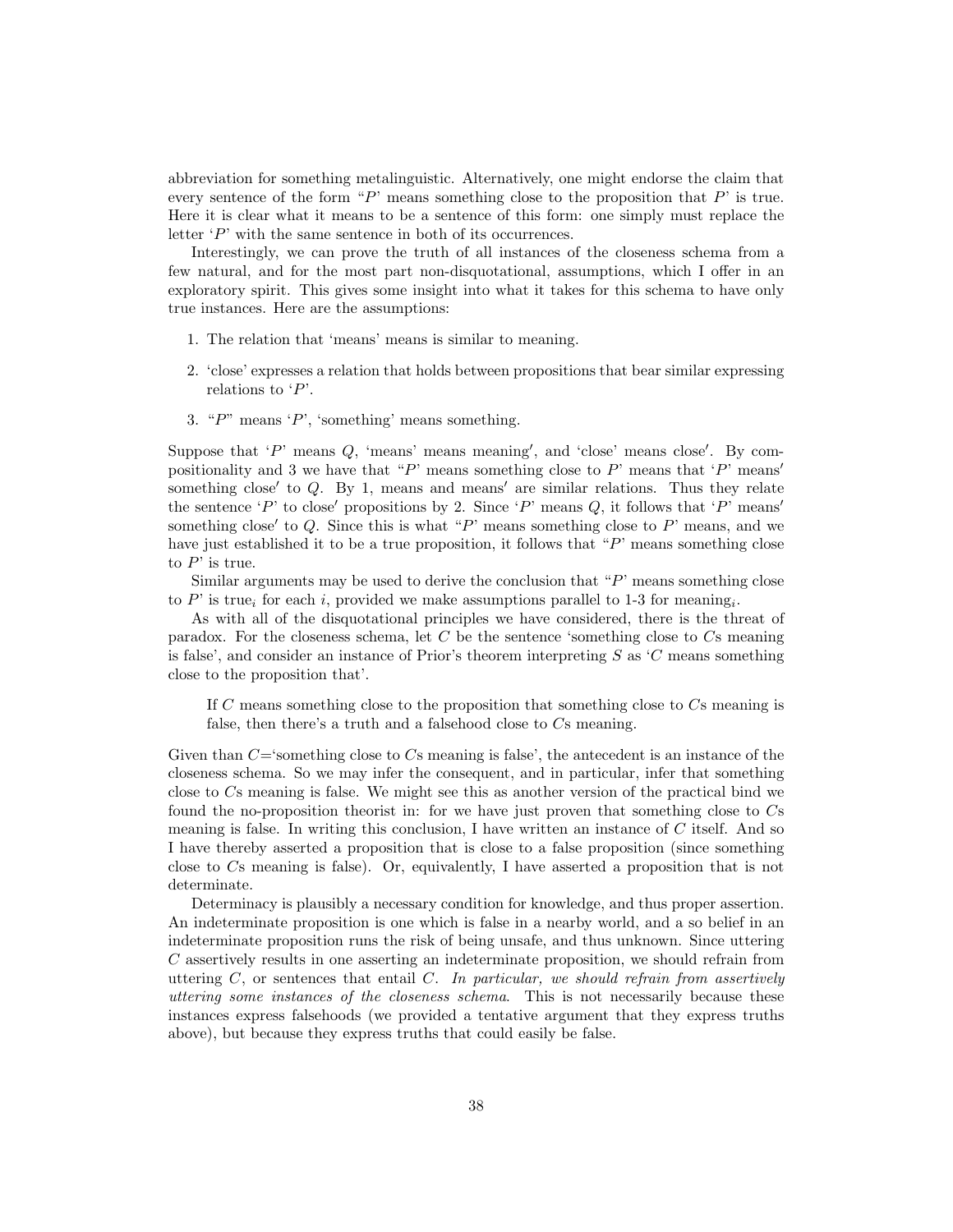## 6 Conclusion

It is typical, in presentations of the liar paradox, to frame the paradoxes as exceptions to a class of normally acceptable principles.<sup>66</sup> According to the standard perspective, the disquotational principles tell us important and non-accidental truths about the relation of language to the world: that 'Mt. Kilimanjaro' refers to Mt. Kilimanjaro, that 'Snow is white' means that snow is white, and so on and so forth. What the paradoxes tell us, according to this outlook, is that while these principles are usually true, and indeed encapsulate something important when true, they admit of exceptions distinctive to sentences that involve semantic notions.

Once this outlook is accepted, it becomes all but inevitable to see the philosopher's role, in providing a solution to the paradoxes, to be that of characterizing the exceptions to the disquotational principles: to offer some general theory of what those problematic instances look like, and maybe offer some explanation for why sentences of that sort 'go wrong'. Attempts to solve the paradoxes based on this premise have inevitably led to revenge paradoxes: for one can always ask about the sentence that classifies itself as either untrue or as one of the exceptions, according to whatever analysis one offers of 'exception', and one finds oneself in paradox once again.<sup>67</sup>

The attitude of the present paper is that it is a mistake in the first place to frame the paradoxes in terms of exceptions, and things 'going wrong'. Disquotational principles do not in general express truths, even when they do not involve semantic words, and when instances of the principles do express truths it is as best an accident, as these instances will typically bear other equally important semantic relations to falsehoods. Rather than characterise the exceptions to disquotational reasoning, the challenge, on the present view, instead becomes to explain why disquotational principles ever true express truths — a task that will presumably require us to investigate how speakers of a language use both semantic and non-semantic words (see the exploratory remarks in the previous section). I submit that this is entirely appropriate: if it is a fact that 'snow is white' means that snow is white in English, it is a contingent and empirical matter, and it is a virtue that our approach predicts this.

<sup>66</sup>I include my former self here; see Bacon [2].

 $67$ In other work (Bacon [2]) I have spelled out what I take to be the general form of this paradox for the classical logician. There I also offered an alternative revenge-free approach that still falls within the paradigm of trying to offer an analysis of the 'exceptions' to the disquotational principles.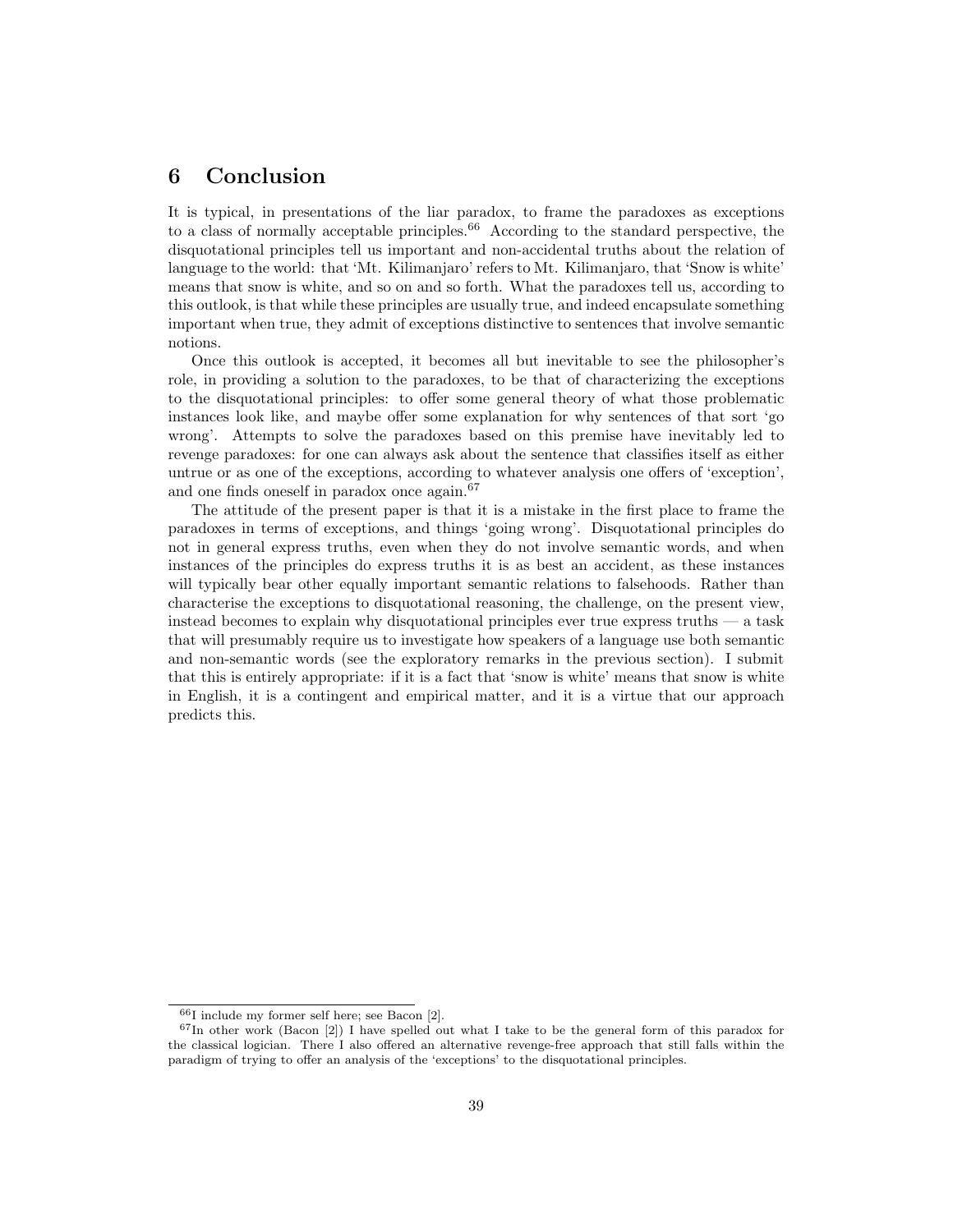## A Formal theories of expression

In this section we develop a formal framework for representing the vision of semantics we've developed in the previous sections. We'll work our way up to this in stages. First, we'll present a formal theory of meaning that allows us to theorize compositionally about the semantic values of arbitrary expressions. This theory is superficially semantically monist, in that concerns a single notion of meaning. Second, we'll see that the theory proves 'meaning' doesn't mean meaning, and we investigate a sequence of stronger theories, the first of which states that the relation 'meaning' means also satisfies the formal axioms of a meaning function, suggestive of a view in which there are multiple meaning relations. Third, we look at languages that are a bit more explicitly friendly to semantic pluralism, containing the predicate of being an expressing relation. Finally, we'll examine the idea that the relevant meaning relations are 'close' to one another, in some sense to be specified, and use this fact to predict the truth of certain disquotational principles.

Formal work on the paradoxes has focused on theories of truth. For anyone interested in the wider implications of the paradoxes for semantics, this fairly narrow focus is unfortunate. Firstly, truth is a semantic property of sentences, and so doesn't say anything about the semantic properties of subsentential expressions, such as names, predicates, operators, quantifiers and so forth. Secondly, truth is an extensional notion: two sentences might have the same truth value but express different propositions. Thus we are missing out on important semantic properties of even sentences.<sup>68</sup>

In order to broaden our aspirations in the first direction we need a language suitable for theorizing about the meanings of expressions with arbitrary grammatical types. As we suggested in section 2.1 the natural setting for this is type theory. In order to accommodate the second issue, we must choose a version of type theory that does not include the principle that there are only two propositions: the true and the false.

Each expression of our language will have a unique type. There is the type of singular terms, e, the type of sentences, t, and for any types  $\sigma$  and  $\tau$ , there is the type of expressions that combine with argument expressions of type  $\sigma$  to produce an expression of type  $\tau$ :  $\sigma \to \tau$ . We omit outer parenthesis and parenthesis that are associated to the right. Thus, for example,  $t \to t \to t$  is short for  $(t \to (t \to t))$ : an expression which takes two sentences in succession to produce a sentence (a binary connective). Our language will contain the following primitive expressions (constants) of the following types:

- 1.  $\wedge$  of type  $t \to t \to t$ ,  $\neg$  of type  $t \to t$
- 2.  $\forall_{\sigma}$  of type  $(\sigma \to t) \to t$  for each type  $\sigma$
- 3.  $\lbrack \cdot \rbrack^{\sigma}$  of type  $e \to \sigma$
- 4. An infinite stock of *expression* constants,  $c_1, c_2, \ldots$  of type  $e$ .

According to our explanations of the types  $\neg$  combines with a sentence to form a sentence, i.e. it is an operator. The type of  $\wedge$  is that of a binary connective, as explained above.  $\forall_e$  takes a predicate — say, F of type  $e \to t$  — and produce a sentence  $\forall_e F$ , intuitively

<sup>68</sup>McGee [29] chapter 1 shows how certain paradoxes of reference and of extension can be simulated within a formal theory of satisfaction (a theory which tells us how to evaluated open sentences with respect to variable assignments). But the simulated notions are still extensional (e.g. we may talk about a predicates extension, but not the property it expresses). Moreover, we seek a theory that treats the semantic properties of arbitrary expressions in the type hierarchy.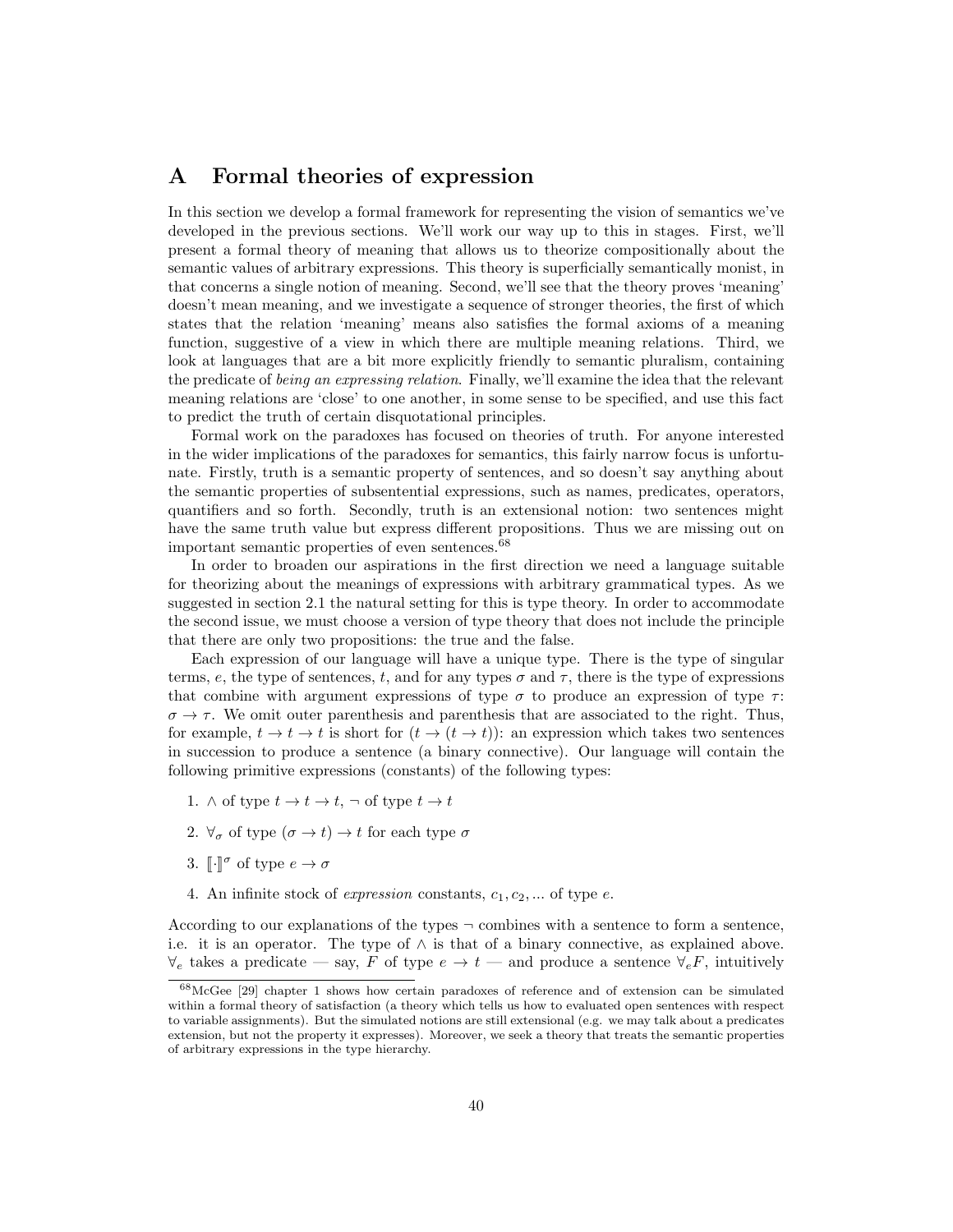stating that every individual is F. More generally,  $\forall_{\sigma}$  combines with a predicate of type  $\sigma$ , F of type  $\sigma \to t$ , to create a higher-order quantified sentence  $\forall_{\sigma} F$ . The constants  $c_1, c_2, ...$ on their intended interpretations will denote expressions of the language; we call the set of expression constants E.  $\llbracket \cdot \rrbracket^{\sigma}$  has  $c_k$  as an argument, which denotes an expression of  $\alpha$  the language and the result  $\llbracket a \rrbracket^{\sigma}$  is an expression of type  $\tau$  supposed to be the meaning of  $\alpha$ language, and the result  $[\![c_k]\!]^\sigma$  is an expression of type  $\sigma$ , supposed to be the meaning of  $\alpha$ .<br>For each type  $\sigma$ , we help expective to an infinite stock of variables.  $Var^\sigma$  of that type

For each type  $\sigma$ , we help ourselves to an infinite stock of variables,  $Var^{\sigma}$  of that type. We form complex expressions as follows

- Every constant described above is an expression of type  $\sigma$
- Every variable of type  $\sigma$  is an expression of type  $\sigma$
- If  $\alpha$  is an expression of type  $\sigma \to \tau$  and  $\beta$  an expression of type  $\sigma$  then  $(\alpha\beta)$  is an expression of type  $\tau$
- If  $\alpha$  is an expression of type  $\tau$  and  $x \in Var^{\sigma}$ ,  $\lambda x \alpha$  is an expression of type  $\sigma \to \tau$

If  $\phi$  is a sentence (an expression of type t) and x a variable of type  $\sigma$  then we follow the usual convention of writing  $\forall_{\sigma} x \phi$  as short for  $\forall_{\sigma} \lambda x \phi$ .

We may introduce other logical expressions, such as  $\vee$ ,  $\rightarrow$  and  $\exists$ , by definition. An important example is a generalized notion of identity  $=\sigma$  of type  $\sigma \to \sigma \to t$ , which takes two expressions of type  $\sigma$ , a and b, and produces a sentence that informally states the identity of a and b. It may be defined as  $\lambda x \lambda y \forall_{\sigma \to t} X(Xx \to Xy)$ . When it is clear from context, we omit the type subscript from the identity relation.

Two terms,  $\alpha$  and  $\beta$ , are called  $\beta\eta$ -equivalent if one can be obtained from the other by some sequence of the following operations: (i) renaming bound variables with new variables, (ii) replacing a subterm of the form  $(\lambda x \alpha') \beta'$  with  $\alpha' [\beta'/x]$  where  $\beta'$  is substitutable for x in  $\alpha'$ , or vice versa, (iii) replacing a subterm of the form  $\lambda x \alpha' x$  with  $\alpha'$ , where x doesn't appear free in  $\alpha$ , or vice versa. Two particular families of expressions are important. For each  $\sigma$  and  $\tau$  there is an expression K of type  $\sigma \to \tau \to \sigma$  defined as  $\lambda x \lambda y x$  where  $x \in Var^{\sigma}, y \in Var^{\tau}$ . Similarly, for any  $\rho, \sigma$  and  $\tau$  there is an expression S of type  $(\rho \to \sigma \to \tau) \to (\rho \to \sigma) \to \rho \to$  $\tau$  defined as  $\lambda x \lambda y \lambda z x z(yz)$ . It is a well-known fact that every closed term is  $\beta \eta$ -equivalent to a term built out of combinations of  $S$ ,  $K$  and the constants via application. This fact proves useful because it allows us to provide a compositional axiomatization of expression without worrying about variables, variable assignments, and so on. In addition to  $S$  and  $K$ , we also adopt the abreviation I for  $\lambda x \, x$ .

Finally, note that the official syntax uses prefix conventions. However, we will use use infix notation for the connectives, writing e.g.  $A \wedge B$  and  $A =_t B$  instead of  $(\wedge A)B$  and  $(=t A)B$ . And we will use 'outfix' notation for the semantic primitives, writing  $[[c]]^{\sigma}$  instead of  $\lbrack \cdot \rbrack^{\sigma}c$ .

## A.1 Representing syntax

In order to theorize about the semantics of expressions we need to be able to theorize about expressions themselves. Expressions are individuals, and so we have supposed that we have an infinite supply of type e constants, each to be thought of naming a different expression of our language. Since we are just concerned with modeling various sorts of self-referential sentences, we will work with an extremely pared down theory of syntax. (A more expressive theory of syntax would desirable if we were attempting to do anything more serious than provide a proof of concept. In formal work on truth, this is often achieved by representing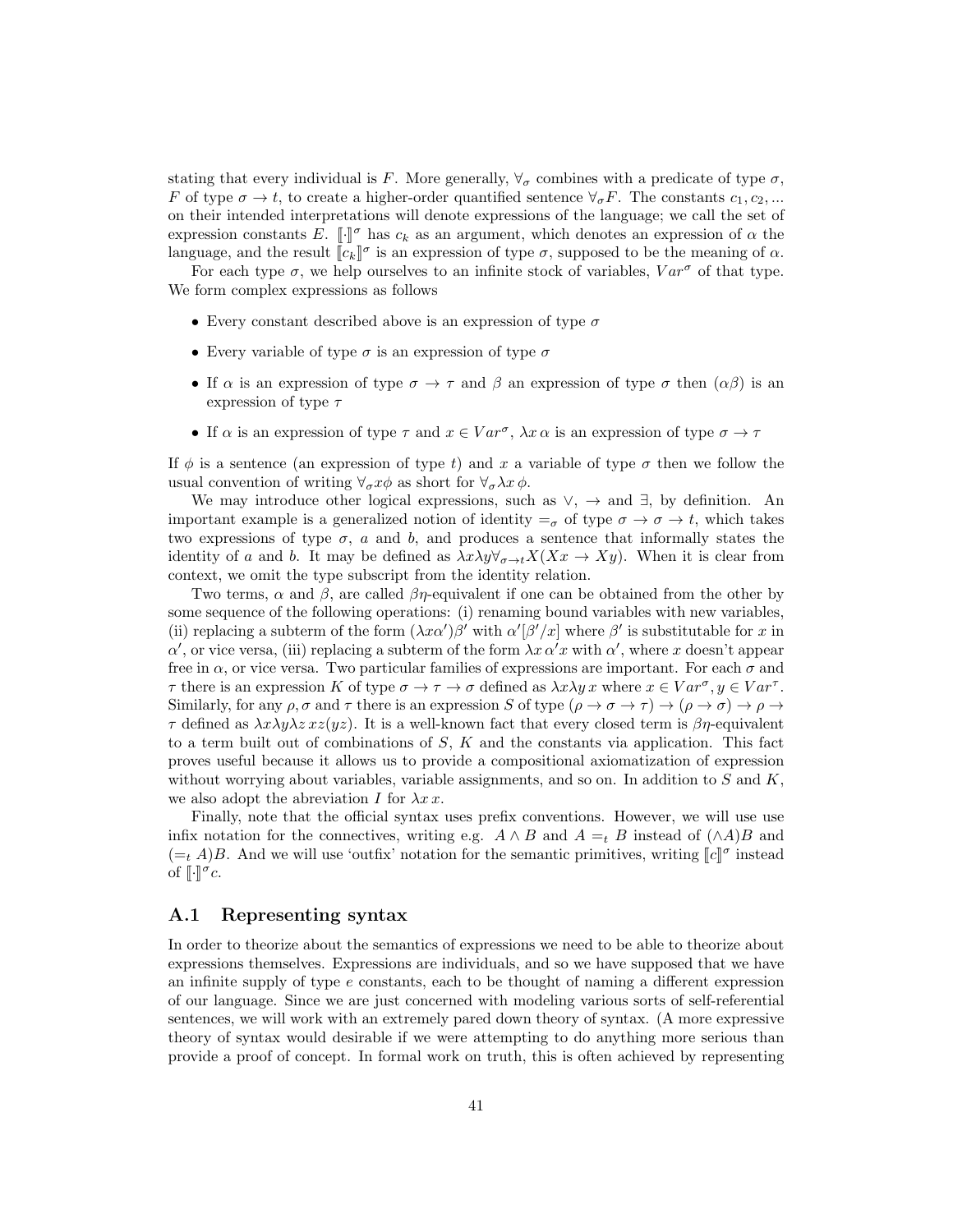syntax indirectly by encoding it in arithmetic; I'll offer some more direct ways of doing this below.)

For each expression,  $\alpha$ , of our language, we assume there is some individual constant  $c_k$  denoting that expression. Obviously it doesn't matter which constant plays this role, so long as no two expressions get associated with the same constant; i.e. the assocation must be injective. We shall call such an association a representation of the syntax.

#### **Definition 1.** A representation function is an injective function rep :  $\mathcal{L} \to E$ .

An example from English is instructive. Given an expression of some type, e.g. loves of  $e \to e \to t$ , there is an expression of type e, 'loves', which is the quotation name for the expression loves. Note that distinct expressions always get mapped to distinct names, as can be seen by noting the mapping from expressions to their underlying strings is injective. For a slightly more formal example:

**Example 1** (Gödel quotes). Suppose  $\mathcal{L}$  contains the language of arithmetic, and we have a Gödel numbering of the expressions of  $\mathcal{L}$ . Then the mapping which maps  $\alpha$  to the numeral of  $\lceil \alpha \rceil$  is injective and thus a representation function.

The difference between numerals and numbers won't play much role in the following. Thus we shall often use Gödel numbering style notations, such as  $\lceil \cdot \rceil$  and  $\langle \cdot \rangle$ , for discussing specific examples of representation functions, but the more familiar prefix notation  $rep$  when making generalizations about them. We will also adopt a convention about embedded uses of representations. For example, if  $\langle \alpha \rangle = c_7$ , then we will write  $\langle F(\alpha) \rangle$  for  $\langle F c_7 \rangle$ . (Note that the string of symbols  $F\langle \alpha \rangle$  does not correspond to an expression of the language, and so technically is not in the domain of  $\langle \cdot \rangle$ , whereas  $Fc_7$ , by contrast, is. Thus this convention is not automatic, but imposed.) We'll similarly abuse notation by using our abbreviations inside the representation function, e.g. writing  $\langle K \rangle$  for what really should be  $\langle \lambda x \lambda y x \rangle$ .

Every expression gets associated with an expression constant. Because it doesn't matter which constant represents which expression, there are lots of ways to do this. But we also see that not all representations are 'isomorphic', since we have to choose where to send expressions that themselves contain expression constants. For example, suppose F is a predicate of type  $e \rightarrow t$ , then some representation functions have self-referentiality by mapping  $F(c_1)$  to  $c_1$ , where as others might not, by e.g. mapping  $F(c_k)$  to a distinct expression constant for every  $c_k$ . Note for example, that the example of quotation doesn't generate self-reference: one way to see this by composing the quotation representation function with the function from expressions to the length of their underlying strings of symbols: since quotation always increases the length by two, we see that if  $c$  is a quotation name, the length of  $F(c)$  is always greater and is thus always mapped to something distinct from c by quotation.

We write  $e^n \to t$  as short for the type of *n*-ary predicates, i.e.  $e \to \dots \to e \to t$ . This notational convention generalizes: in the next definition we write  $\sigma^0 \to \tau$  for  $\tau$  and  $\sigma^{n+1} \to \tau$  for  $\sigma \to \sigma^n \to \tau$ 

**Definition 2.** Suppose that  $\phi_1, \ldots, \phi_n$  are expressions of types  $e^n \to \sigma_1, \ldots, e^n \to \sigma_n$ . A fixed point, relative to a representation function rep, is a sequence of distinct individual constants  $c_1, ..., c_n$  such that:

•  $rep(\phi_i c_1...c_n) = c_i$  when  $1 \leq i \leq n$ .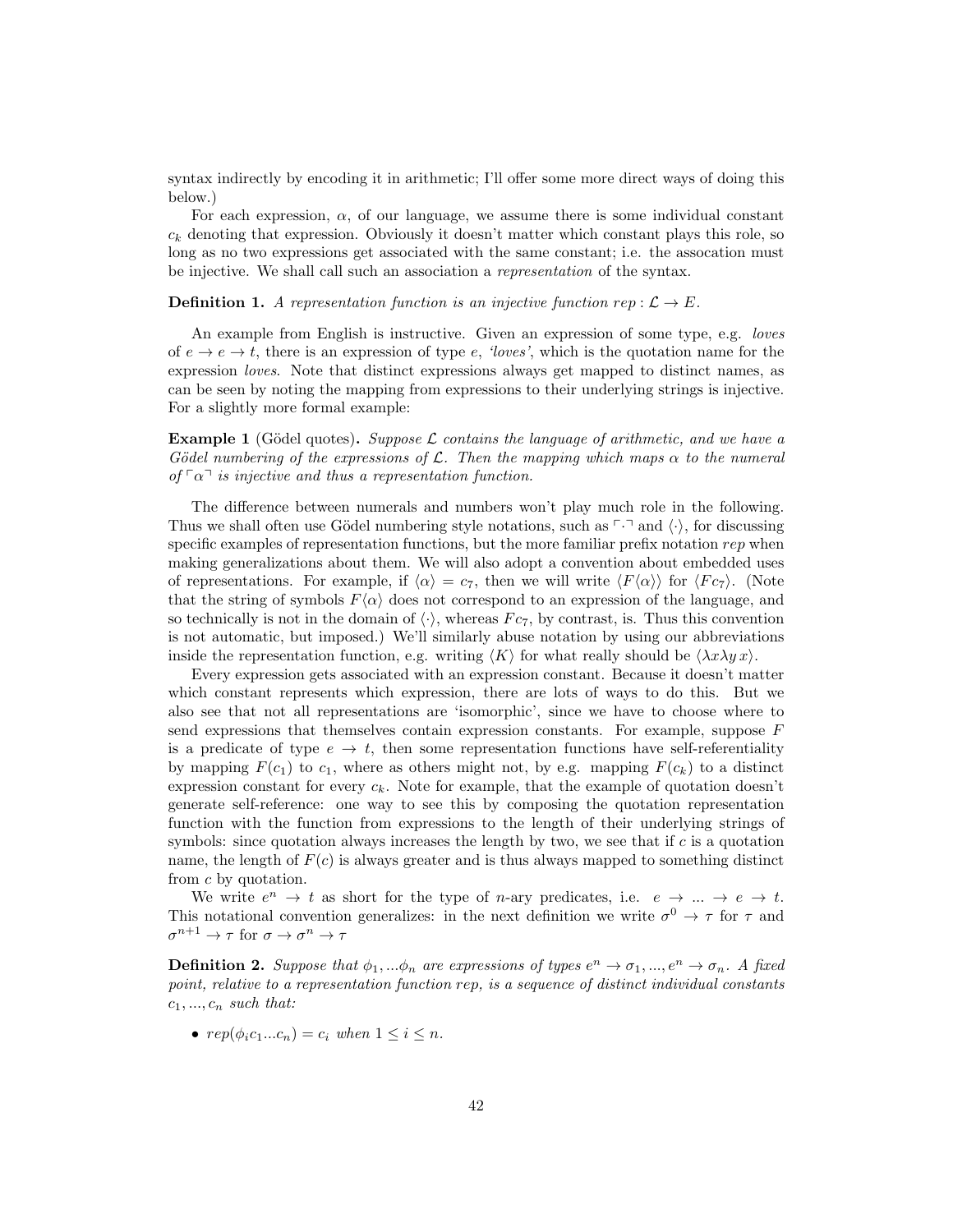The reader may have noticed that our notion of a fixed-point is bit more general than the usual one. Firstly, it is a conception of fixed-points for  $n$ -ary functions. The familiar liar sentence arises when  $rep(\neg T c) = c$  for some constant c, assuming T is a truth predicate, and arises from our more general conception of a fixed point when  $n = 1$  and  $\phi_1 = \neg T$ . Secondly, even in the unary case, we can ask for fixed-points for arbitrary expressions of type  $e \to \sigma$ , in contrast to the familiar fixed-points of predicates (of type  $e \to t$ ). For example, the expression  $\lambda x \lambda p(\neg (\llbracket x \rrbracket^{t \to t} p))$  has type  $e \to (t \to t)$ . A fixed-point of this expression is a constant c such that  $c = \langle \lambda x \lambda p (\neg (\llbracket x \rrbracket^{t \to t} p))) \rangle$ . Informally,  $c =$  'the result of composing the meaning of c with negation'. It is easily seen that any sequence of expressions  $\phi_1...\phi_n$ of the indicated types have fixed-points relative to some representation function, by simply stipulating that  $rep(\phi_i c_1...c_n) := c_i$  for each i, and extending rep to any injective function on the remaining expressions.

A substitution of the expression constants is a function  $i: E \to E$ , mapping expression constants to expression constants. Given an arbitrary expression  $\alpha$  of type  $\sigma$ , we may apply a substitution i to  $\alpha$  to produce another term of type  $\sigma$ , i $\alpha$ , i $\alpha$  is defined as the result of replacing each expression constant  $c_k$  appearing in  $\alpha$  with  $i(c_k)$ .

Definition 3 (Translation of representations). A translation from one representation function rep, to another rep', is a substitution  $i : E \to E$  such that rep'(i $\alpha$ ) = irep( $\alpha$ ) for every expression α.



If i is a translation from rep to rep', we write  $i : rep \rightarrow rep'$ .

To illustrate the general idea, suppose that  $\lceil \cdot \rceil$  and  $\langle \cdot \rangle$  are two representation functions, and  $i$  a translation from the former to the latter. Consider first an expression that does not itself contain any expressions constants, such as K of type  $e \to t \to e$ .  $\lceil K \rceil$  and  $\langle K \rangle$  are thus two expression constants, but because they are different representations they may not be the same expression constant. The translation  $i$  simply tells us how to move between one and the other: in particular we get that  $i : \ulcorner K \urcorner \mapsto \langle K \rangle$ . This follows because  $iK = K$ , since K doesn't contain any expression constants, and because  $i\bar{K}^{\dagger} = \langle iK \rangle$  by the definition of a translation. What happens if we apply  $i$  to an expression containing expressing constants itself, such as  $\lceil K \rceil K \rceil$ ? By applying the definition we get that

$$
\ulcorner K \ulcorner K \urcorner \urcorner \mapsto \langle K \langle K \rangle \rangle
$$

Firstly,  $i\ulcorner K\ulcorner K\urcorner \urcorner = \langle i\ulcorner K\urcorner \rangle$ , and we also just showed that  $i\ulcorner K\urcorner = \langle K \rangle$ . We may similarly see that  $\ulcorner K\ulcorner K\ulcorner K\ulcorner\urcorner\urcorner \rightarrow \langle K\langle K\langle K\rangle\rangle\rangle$ , and so on. Informally, we may think of the commuting square condition on a translation as ensuring that we replace  $\ulcorner \cdot \urcorner$  everywhere with  $\langle \cdot \rangle$ , including the cases where they appear embedded.

**Definition 4.** A representation rep :  $\mathcal{L} \rightarrow E$  is

- 1. Universal iff for every representation function rep' :  $\mathcal{L} \to E$  there is at least one translation  $i : rep' \rightarrow rep$ .
- 2. Terminal iff that translation is unique.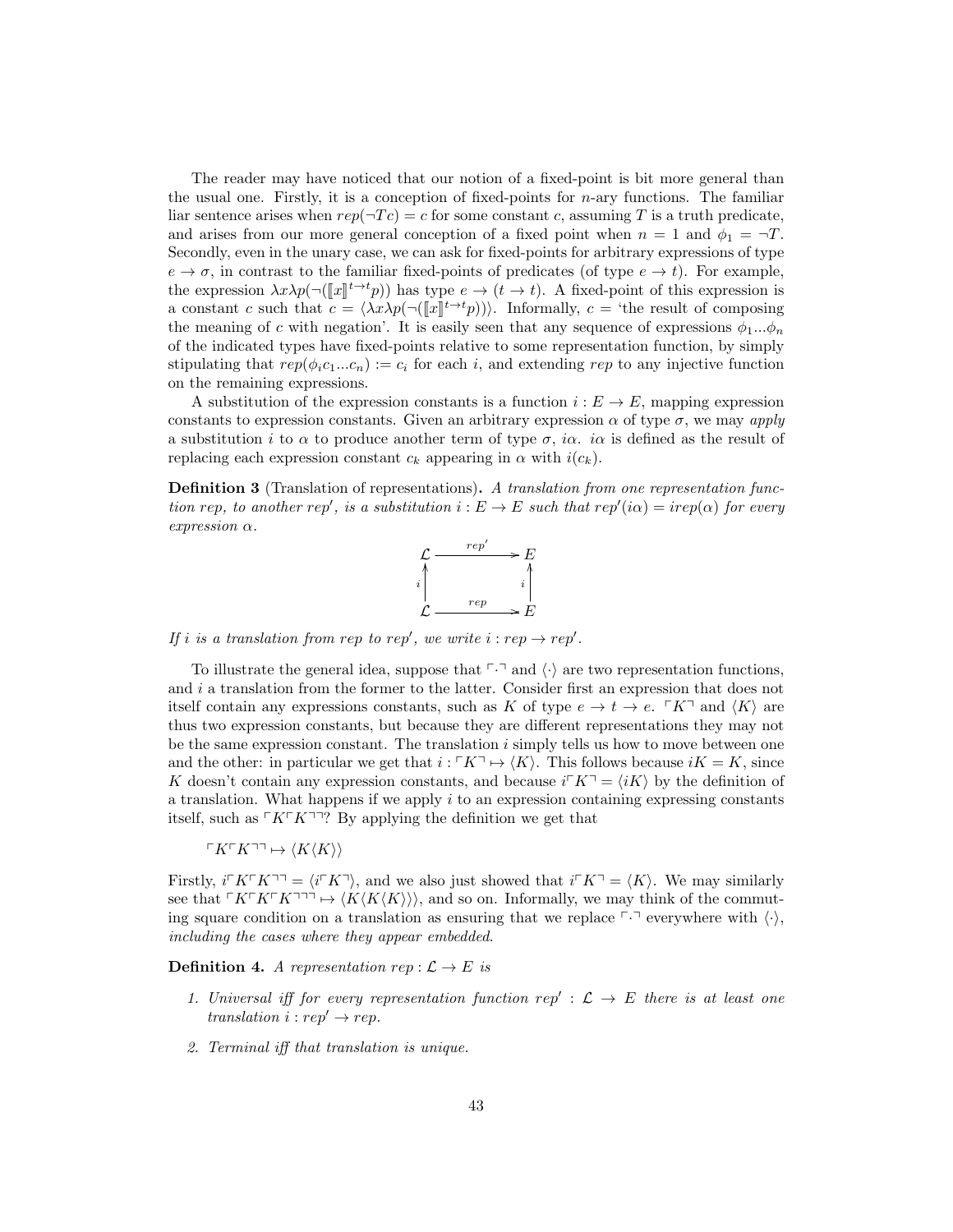3. Couniversal for every representation function rep' :  $\mathcal{L} \rightarrow E$  there is at least one translation  $i : rep \rightarrow rep'.$ 

#### 4. Initial iff that translation is unique

We shall be primarily interested in universal representation functions because, as we shall argue below, they instantiate every sort of self-reference: every sequence of expressions has a fixed-point. In a terminal representation function these fixed points are moreover unique.

The difference between couniversal and initial representation functions will be less important for us: these representation functions contain no self-reference. Informally here is how one might construct an initial representation function. Firstly, consider the language fragment that contains no expression constants, call it  $\mathcal{L}_0$ , and then proceed inductively, constructing  $\mathcal{L}_{n+1}$  as the result of adding a new expression constant for each expression of  $\mathcal{L}_n$ , making sure to leave infinitely many expression constants unused at each stage (so there are infinitely many expression constants left for the next round). One reaches a fixed point of this process at  $\mathcal{L}_{\omega}$ , defined as the union of each  $\mathcal{L}_n$ . We may think of this as a precise version of the informal example of quotation in English we introduced earlier.

Intuitively a universal representation function has every sort of self-reference. This follows from a more general fact. If  $i : rep' \rightarrow rep$ , and if  $\phi_1, ..., \phi_n$  have fixed points under the representation  $rep'$ , then  $i\phi_1, ..., i\phi_n$  have fixed points under rep. Specifically, if  $c_1...c_n$  are the fixed points under rep' then  $ic_1,...,ic_n$  are the fixed points under rep. We can illustrate with the liar sentence: Suppose that we had a truth predicate,  $T$ , in the language and that c is a liar sentence with respect to rep':  $rep'(\neg T c) = c$ . Then  $rep(\neg T(ic)) = rep(i\neg Tc) = irep'(\neg Tc) = ic$ , so ic is a fixed point of the predicate  $\neg T$  with respect to rep. In other words, if liar-like self-reference is possible at all (i.e. relative to any representation function) then liar-like self-reference occurs in a universal representation function. Universal and terminal representation functions exist, although the details will take us to far afield.

### A.2 The compositional theory of expression

The following theory, and the subsequent consistency proofs, are formulated relative to some fixed representation function  $\langle \cdot \rangle$ . So that we may freely help ourselves to the existence of particular paradoxes, we will assume that  $\langle \cdot \rangle$  is universal, although nothing of substance turns on this choice. We begin by outlining a basic theory of expression encoding the assumption that the  $\llbracket \cdot \rrbracket$  functions behave compositionally.

#### Compositionality

- C(app)  $[\langle \alpha \beta \rangle]^\tau = [\langle \alpha \rangle]^{\sigma \to \tau} [\langle \beta \rangle]^\sigma$ 
	- $C(\forall) \ [\langle \forall \rangle]^{(\sigma \to t) \to t} = \forall$
	- $C(\wedge) \quad [\langle \wedge \rangle]^{t \to t \to t} = \wedge$
	- $C(\neg) \quad [\neg]^{t \to t} = \neg$
	- $C(S)$   $\left[ \langle S \rangle \right]^{(\sigma \to \tau \to \rho) \to (\sigma \to \tau) \to \sigma \to \rho} = S$
	- $C(K)$   $\left[ \langle K \rangle \right]^{\sigma \to \tau \to \sigma} = K$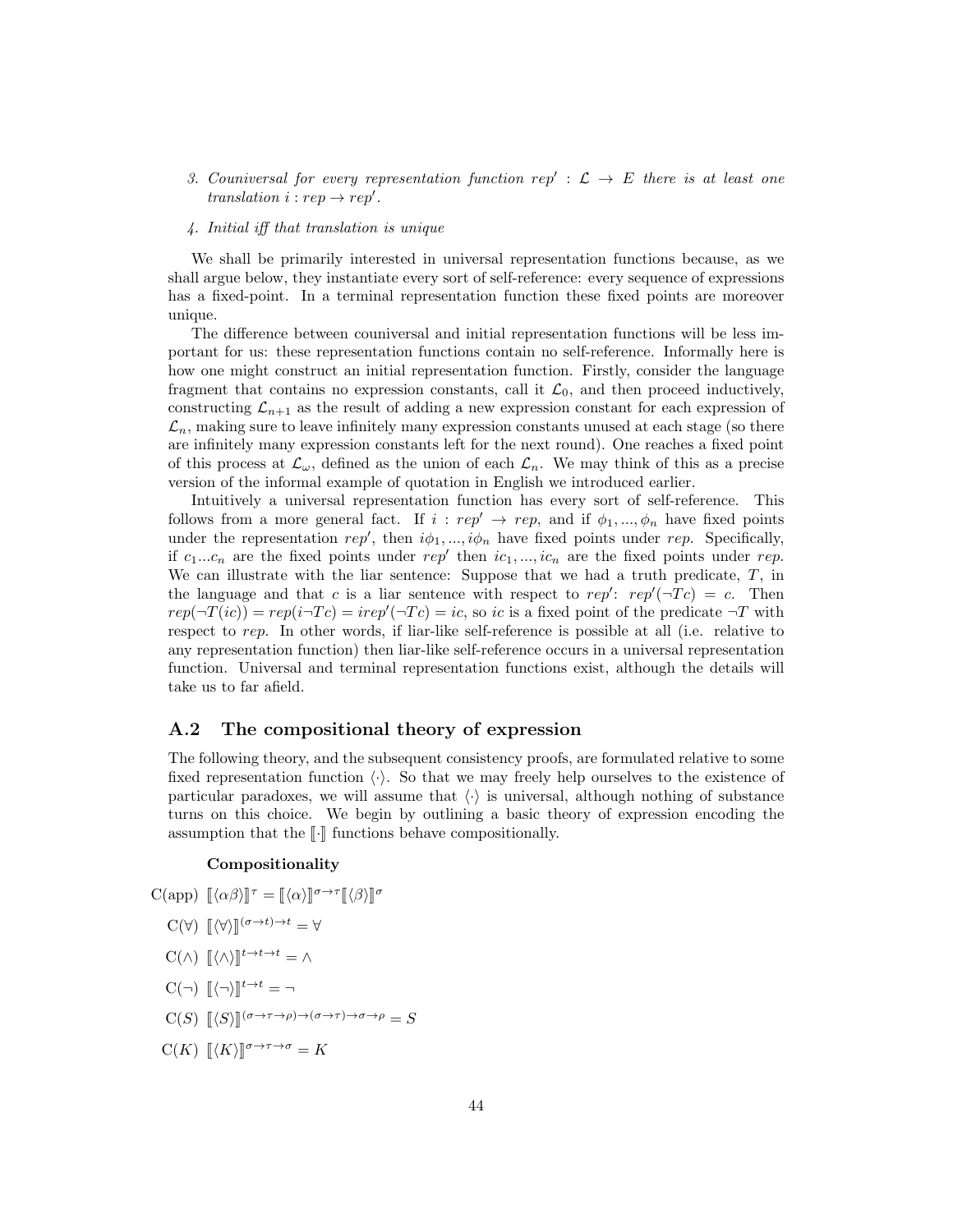C(exp)  $[\langle \langle \alpha \rangle \rangle]$ <sup>e</sup> =  $\langle \alpha \rangle$ 

 $\llbracket \beta \eta \rrbracket \llbracket \langle \alpha \rangle \rrbracket = \llbracket \langle \beta \rangle \rrbracket$  when  $\alpha$  and  $\beta$  are  $\beta \eta$  equivalent.

Apart from the axioms governing semantic notions, we must also ensure that expressions are distinct:

Exp  $\langle \alpha \rangle \neq \langle \beta \rangle$ 

where  $\alpha$  and  $\beta$  are distinct expressions. We name CE the result of combining these axioms with a standard axiomatisation of higher-order logic,  $H^{.69}$ 

CE is little more than a showcase of a system capable of semantic theorizing: there are several ways in which our theory may be strengthened and improved. Firstly, our theory does not have a fully fleshed out theory of syntax. A more elaborate theory might include terms that internalize important syntactic operations, such as a term, app, of type  $e \to e \to e$ subject to the law  $app \langle \alpha \rangle \langle \beta \rangle = \langle \alpha \beta \rangle$ , and  $T^{\rho}$  of type  $e \to t$  stating that something is an term of type  $\rho$ , subject to the schema  $T^{\rho}(\langle \alpha \rangle)$  when  $\alpha$  has type  $\rho$  and  $\neg T^{\rho}(\langle \alpha \rangle)$  when  $\alpha$ doesn't.<sup>70</sup>

Second, with a richer theory of syntax, some of the schematic principles, such as C(app), can be replaced by the stronger quantified principles. Every instance of  $C(\text{app})$ , for example, may be deduced from the following quantified principle  $\forall_e xy(T^{\sigma \to \tau} x \land T^{\sigma} y \to [app x y]^{\tau} =$ <br> $\llbracket x \rrbracket^{\sigma \to \tau} \llbracket y \rrbracket^{\sigma}$ . We won't spall these streament theories out evolutively but the constructions to  $\llbracket x \rrbracket^{\sigma \to \tau} \llbracket y \rrbracket^{\sigma}$ . We won't spell these stronger theories out explicitly, but the constructions to follow open't represent the constructions of these stronger theories follow easily generalize to show the consistency of these stronger theories.

Third, we have taken as primitive a semantic expressing function that maps closed expressions to denotations, and have appealed to the functional completeness of the S and  $K$  combinators to deal with the jobs usually done with variables and variable assignments. This greatly simplifies the exposition, but one might argue that it doesn't properly reflect actual semantic theorizing which usually favors reasoning with variable assignments.<sup>71</sup> In order to develop a richer theory that can talk about the meanings of open expressions relative to assignemnts to the variables, we must instead take as primitive an expressions  $\llbracket \cdot \rrbracket^{\sigma_1 \dots \sigma_n \tau}$ of type  $e \to e^n \to \sigma_1 \to \ldots \to \sigma_n \to \tau$ , which should be thought of as taking a type e entity representing an open expression  $\alpha$  of type  $\tau$ , n type e entities representing variables  $x_1...x_n$ of types  $\sigma_1, ..., \sigma_n$ , things  $a_1...a_n$  of types  $\sigma_1, ..., \sigma_n$ , and results in something of type  $\tau$  to be thought of as the semantic value of  $\alpha$ , when  $x_1$  is interpreted by  $a_1$ ,  $x_2$  by  $a_2$  and so on (and produces some default value if  $\alpha$  or its free variables do not have the right type).

Fourth, and finally, one has to do some computation to figure out what the instances of the schematic principle  $[\beta\eta]$  are (i.e. we have to first prove that  $\alpha$  and  $\beta$  are  $\beta\eta$ -equivalent before we know that they maybe inserted in the principle). It is in fact possible to reduce this unwieldy principle to a finite collection of type-schematic equations, called the Curry equations.<sup>72</sup> These equations, which include principles like  $[[S(KI)]]^{\sigma \to \sigma} = [I]^{\sigma \to \sigma}$  (suitably<br>typed), wear, their logical form on their closus (although onch equation still be infinitely typed), wear their logical form on their sleeve (although each equation still has infinitely many instances, due to the fact there are infinitely many varieties of  $S$ ,  $K$  and  $I$  depending

<sup>&</sup>lt;sup>69</sup>H consists of analogues of the standard axioms of first-order logic for the higher-order quantifiers, and the principle that  $\beta\eta$ -equivalent terms of substitutable. For a concrete axiomatization, which I'll assume in what follows, see Bacon [3].

<sup>&</sup>lt;sup>70</sup>In principle any operation on the syntax can be internalized. A noteworthy example would be the representation function  $\langle \cdot \rangle$  itself: this would be a term f of type  $e \to e$  subject to the schematic principle  $f(\langle \alpha \rangle) = \langle \langle \alpha \rangle \rangle.$ 

 $71$ Although, following Jacobson [27], there is a notable tradition among linguists of doing semantics in a variable-free setting.

<sup>72</sup>See Hindley and Seldin [25], p86.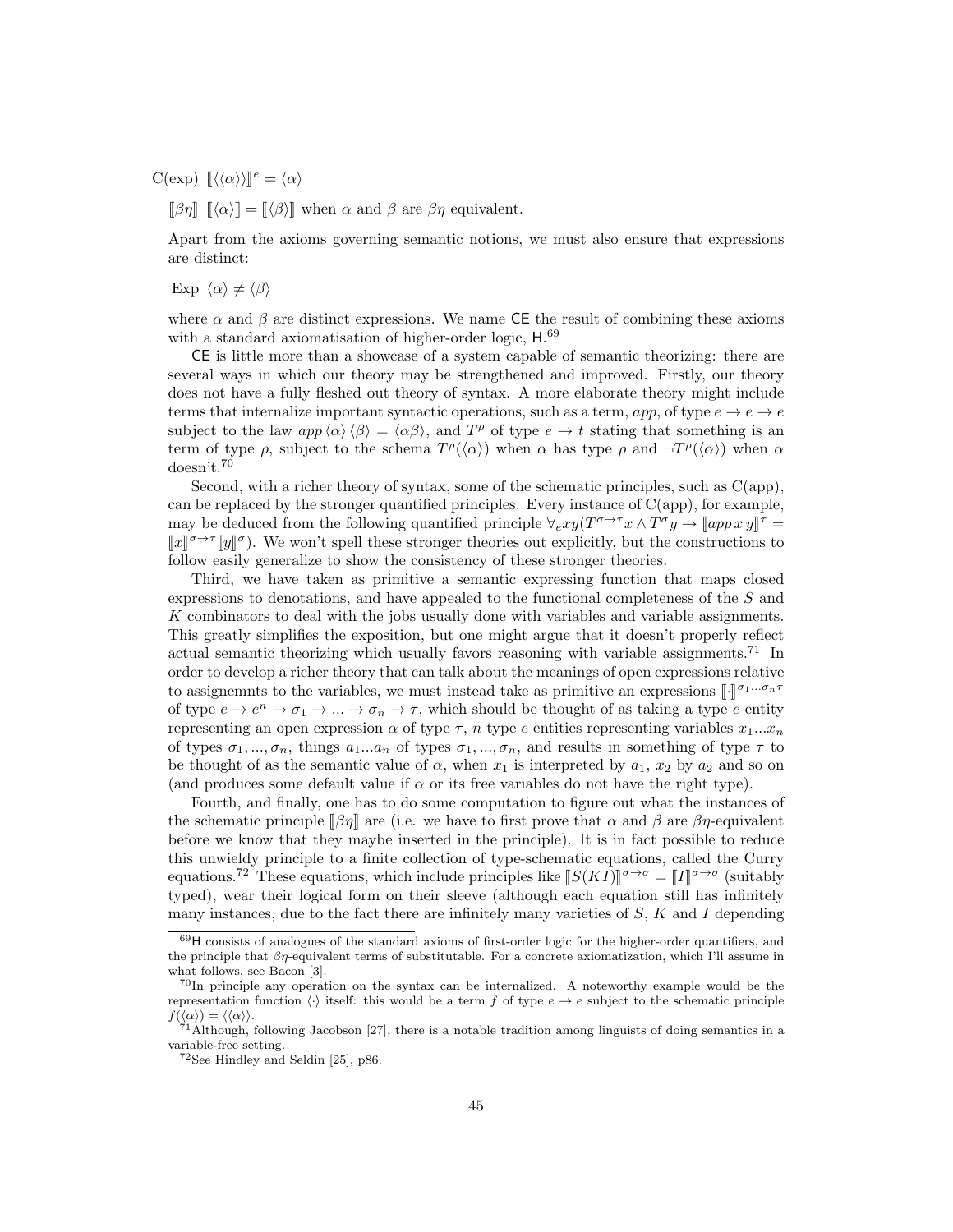on how they are typed). An alternative approach is to adopt the variant system mentioned above for theorizing about open expressions and variable assignments. A paradigm example of semantic reasoning about variables and variable assignments is the proof that the semantic values of  $\beta\eta$ -equivalent terms are in fact identical. Thus one should expect to actually be able to prove the principle  $\lbrack \beta \eta \rbrack$  within a suitable theory of semantic expression with variable assignments, and a suitably rich theory of syntax.

Here is a simple theorem in the above theory:

$$
[\![\langle \neg A \rangle]\!] = \neg[\![\langle A \rangle]\!].
$$

It is proved by noting that the right-hand-side is identical to  $\langle \neg \rangle \langle \neg \rangle \langle \neg \rangle \langle \neg \rangle$  by C(app), and that  $\llbracket \langle \neg \rangle \rrbracket = \neg$  by  $C(\neg)$ .

Some non-theorems are also worth remarking upon. For example, consider the disquotational schema:

 $[\langle \alpha \rangle]^\sigma = \alpha$ 

where  $\sigma$  can be replaced by any type, and  $\alpha$  by any expression of that type. Consider a fixed point  $\langle \neg [c]^{t} \rangle = c$  (which exists by the universality of  $\langle \cdot \rangle$ ). By the fixed-point identity,<br> $\mathbb{Z}_{\ell} \mathbb{Z}_{\ell}^{t} = \mathbb{Z}_{\ell} \mathbb{Z}_{\ell}^{t}$  from the discussional scheme we get  $\mathbb{Z}_{\ell} \mathbb{Z}_{\ell}^{t}$  from whic  $[[c]]^t = [[\neg [[c]]^t)]]$ , and from the disquotational schema we get  $[[\neg [[c]]^t)]] = \neg [[c]]^t$ , from which we could conclude the inconsistent  $[[c]]^t = -[[c]]^t$ . This instance of the disquotational schema<br>is thus not a theorem unless the theory is inconsistent (we prove the consistency of the is thus not a theorem unless the theory is inconsistent (we prove the consistency of the theory shortly). This observation also allows us to derive our earlier claim that 'means' doesn't mean meaning. One instance of this idea is the following:

 $[\langle [\cdot]^{t} \rangle]^{e \to t} \neq [\cdot]^{t}$ 

For using compositionality we may decompose  $[\![\langle \neg [\![c]\!]^t \rangle]$  as follows:

 $\llbracket \langle \neg \rangle \rrbracket^{t \to t} (\llbracket \langle \llbracket \cdot \rrbracket^{t} \rangle \rrbracket^{e \to t} (\llbracket c \rrbracket^{t}))$ 

(i.e. the meaning of negation applied to the meaning of 'means' applied to the meaning of  $c$ ). We know that  $[\![\neg]\!]^{t\to t} = \neg$  by  $C(\neg)$ ,  $[\![c]\!]^e = c$  by  $C(\exp)$ , so given the above identity we could conclude that the above was the same as  $\neg([\![\cdot]\!]^t c)$ , or applying our notational conventions,<br> $\neg[\![c]\!]^t$ . This is exactly the assumption that we just observed to load to contradiction  $\neg$ [c]<sup>t</sup>. This is exactly the assumption that we just observed to lead to contradiction.<br>Here is enother non-theorem (the feat that it is a non-theorem will become ovident

Here is another non-theorem (the fact that it is a non-theorem will become evident when we start looking at models):

 $[\langle [\langle \neg \rangle]]^{t \to t} = \neg \rangle]^{t} = \top$ 

It says that the sentence  $C(\neg)$  expresses the tautologous proposition. We could in fact derive this identity, via compositionality, if we had the assumption that  $[\![([\![\neg]\!]^t \rightarrow t) ]\!]^t \rightarrow t = [\![\neg]\!]^t \rightarrow t$ <br>(as  $\mathsf{CE}$  already proves  $[\![\neg] \rightarrow \mathbb{R}^t \rightarrow t \rightarrow t \rightarrow t$  =  $\top$  and  $[\![\neg]\top \top \equiv \top$  so the above would amount (as CE already proves  $[\langle =_t \rangle]^{t \to t \to t} = t \to t \to t =$  and  $[\langle \top \rangle] = \top$ , so the above would amount<br>to the easily proven  $(\mathbb{I}(-\mathbb{I}^{t \to t}) - \mathbb{I}(-\mathbb{I}^{t \to t}) - \top)$ . CE proves that  $\mathbb{I}(-\mathbb{I}^{t \to t} = -\infty)$  if the to the easily proven  $([\langle \neg \rangle]^{t \to t} = [\langle \neg \rangle]^{t \to t} = \top$ ). CE proves that  $[\langle \neg \rangle]^{t \to t} = \neg$ , so if the show fails it must be because  $[\langle \neg \rangle]^{t \to t} = -$  is false. Thus, if there are failures of the above fails it must be because  $[(\neg]^{t\to t})]^{t\to t} = \neg$  is false. Thus, if there are failures of the above principle, then whatever 'means' means, it does not play the expressing role, since does not map 'negation' to negation.<sup>73</sup> This leads us to consider natural strengthenings of CE which we'll consider next.

<sup>73</sup>The expressing role involves certain linguistic practices: specifically connections between the utterance of sentences involving negation to the saying of propositions. The meaning of negation in a language like English, say, is pretty much entrenched to the extent that it seems unlikely there would be a compositional collection of expressing relations in which negation did not denote the negation operation.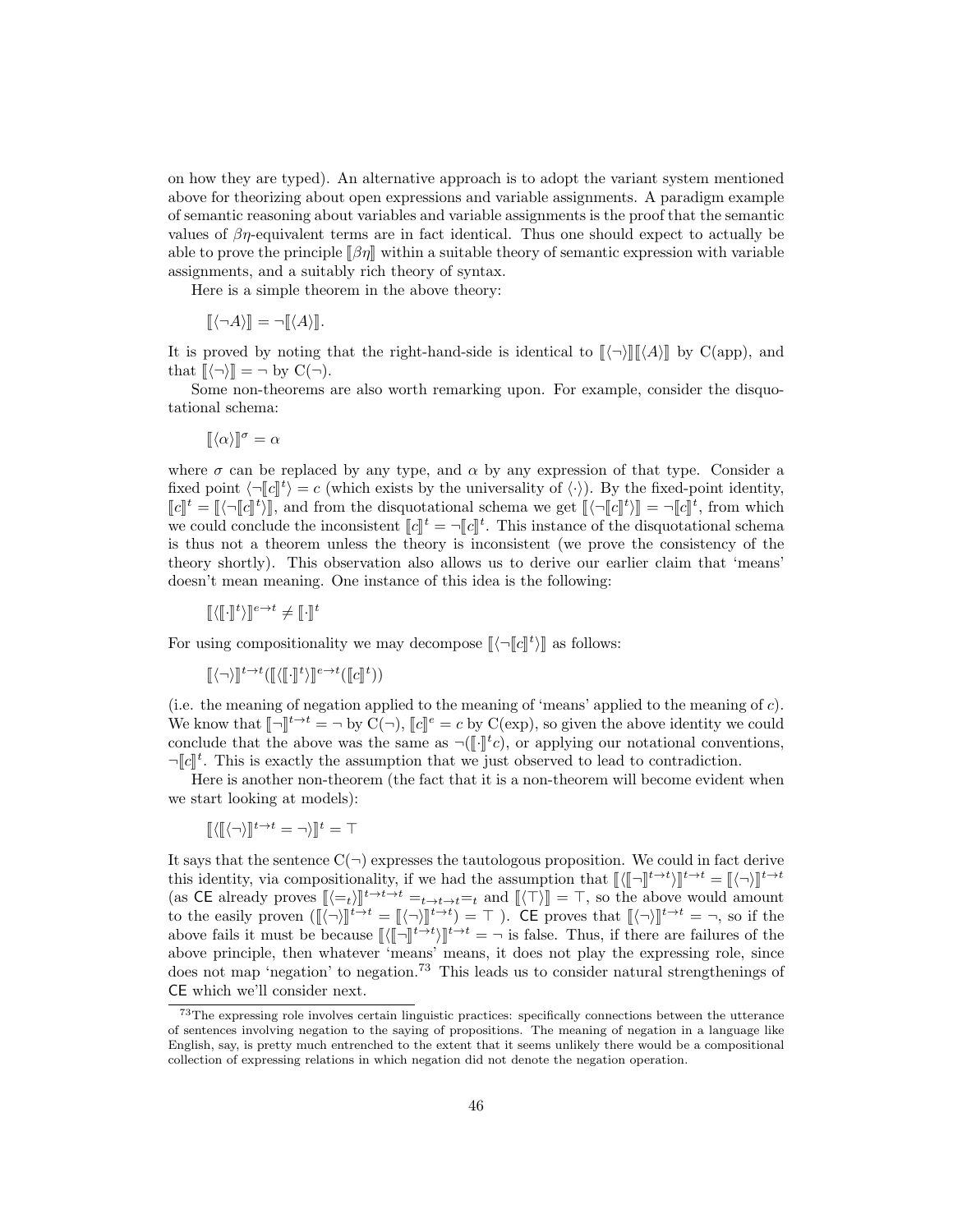#### A.3 Semantic Pluralism

The specter of semantic pluralism arises even in our simple language containing a single family of expressing predicates. There's a natural extension of the theory CE that states that the relation that 'means' means behaves formally like a meaning function, in that it is also governed by the axioms  $CE$ . Let us call  $CE<sup>1</sup>$  the theory you get by replacing each axiom of  $CE$  with the corresponding claim with two iterations of  $\lbrack \cdot \rbrack$ , and combining it with  $CE$ . It is helpful to have a shorthand for this: we will write  $\llbracket \cdot \rrbracket^{\sigma}$  for  $\lambda x \llbracket app \langle \llbracket \cdot \rrbracket^{\sigma} \rangle x \rrbracket$ , and more concretive  $\llbracket \cdot \rrbracket^{\sigma}$  is the theory stating that generally  $[\![\cdot]\!]_{n+1}$  for  $\lambda x [\![app([\![\cdot]\!]_n^{\sigma}) x]\!]$ . Thus more generally,  $\mathsf{CE}^n$  is the theory stating that  $[\![\cdot]\!]_n$  exting the prior of  $\mathsf{CE}$  for each  $k \leq n$ ,  $\mathbb{F}_{\alpha}$ ,  $C(-)$  becomes  $I^4$  $\lbrack\!\lbrack \cdot \rbrack\!\rbrack_k$  satisfies the axioms of CE for each  $k \leq n$ . E.g. C( $\neg$ ) becomes:<sup>74</sup>

 $C_n(\neg) \quad [\neg] \neg \neg] \neg$ 

According to the theory  $\mathsf{CE}^n$ , we have terms for  $n+1$  meaning relations,  $\llbracket \cdot \rrbracket_0, \ldots \llbracket \cdot \rrbracket_n$  that all satisfy the formal deciderata of a meaning relation, giving a partial articulation of semantic pluralism: the idea that there are multiple relations satisfying the expressing role.

Note that in section 5.4 we cast some doubt on the idea that in general, every relation 'means' bears a meaning relation to is also a meaning relation. We rejected this on the grounds that meaning relations can do better or worse at satisfying the expressing role, and that a meaning relation that barely satisfies the expressing role might not relate 'means' to a relation that satisfies the expressing role. Thus our informal motivation does not commit us to endorsing  $\mathsf{CE}^n$  for arbitrarily high n. The intersection of all of these theories is consistent, as seen by a straightforward compactness argument, however, the specter of  $\omega$ -inconsistency looms in the form of McGee's paradox (see McGee [29]), giving us independent reasons not to endorse  $\mathsf{CE}^n$  for all  $n.^{75}$ 

## A.4 Models

In the following we fix a set W, a designated world  $w^* \in W$ . We assign domains to each type as follows:

$$
Dt = P(W)
$$
  

$$
De = \{c_1, c_2, c_3, ...\}
$$
  

$$
D\sigma \to \tau = (D\tau)(D\sigma)
$$

Note that, to save ourselves a few lines, we have set things up so that the expression constants,  $c_1, c_2, c_3, \ldots$  can intepret themselves.

In the following we define a class of models M. Each model  $M \in \mathcal{M}$  assigns each expression of  $\mathcal{L}^{\sigma}$  to a denotation belonging to  $D^{\sigma}$ . In the case of the primitive expressions  $\forall, \wedge, \neg, c_1, c_2, \dots$  these denotations will be fixed across the models, so that a model is completely determined by the denotation from  $D^{e\to\sigma}$  it assigns to  $\llbracket \cdot \rrbracket^{\sigma}$  for each  $\sigma$ .<br>We have been treating  $\llbracket \, \rrbracket^{\sigma}$  as a term of type  $e \to \sigma$  taking an expression of t

We have been treating  $\llbracket \cdot \rrbracket^{\sigma}$  as a term of type  $e \to \sigma$ , taking an expression of type  $\sigma$  (a<br>rain sort of individual) to a somewhen value in type  $\sigma$ . What because if we for example certain sort of individual) to a semantic value in type  $\sigma$ . What happens if we, for example,

 $74$ There are evident connections here with the truth theory FS (see Friedman and Sheard [17]), and the fragments  $FS<sup>n</sup>$  defined in Halbach [22]. It should be no surprise that the consistency proof considered in the next section bears the marks of a revision sequence, echoing the consistency proofs for these theories.

<sup>75</sup>In this setting we may create a McGee like paradox by considering a fixed-point of the property  $\lambda x \neg \forall_{\sigma} n(CN(n) \rightarrow n(\llbracket \cdot \rrbracket^t)x)$ . Here  $\sigma = (\tau \rightarrow \tau) \rightarrow \tau \rightarrow \tau$ , and  $\tau = e \rightarrow t$ , and CN is short for the property of being a Church numeral:  $\lambda x \forall \sigma \to \mathcal{Z}((Z0 \land \forall \sigma n(Zn \to Z(suc n))) \to Zx)$ , 0 is short for  $\lambda f \lambda x x$ , and suc for  $\lambda n \lambda f \lambda x n(f)(fx)$ .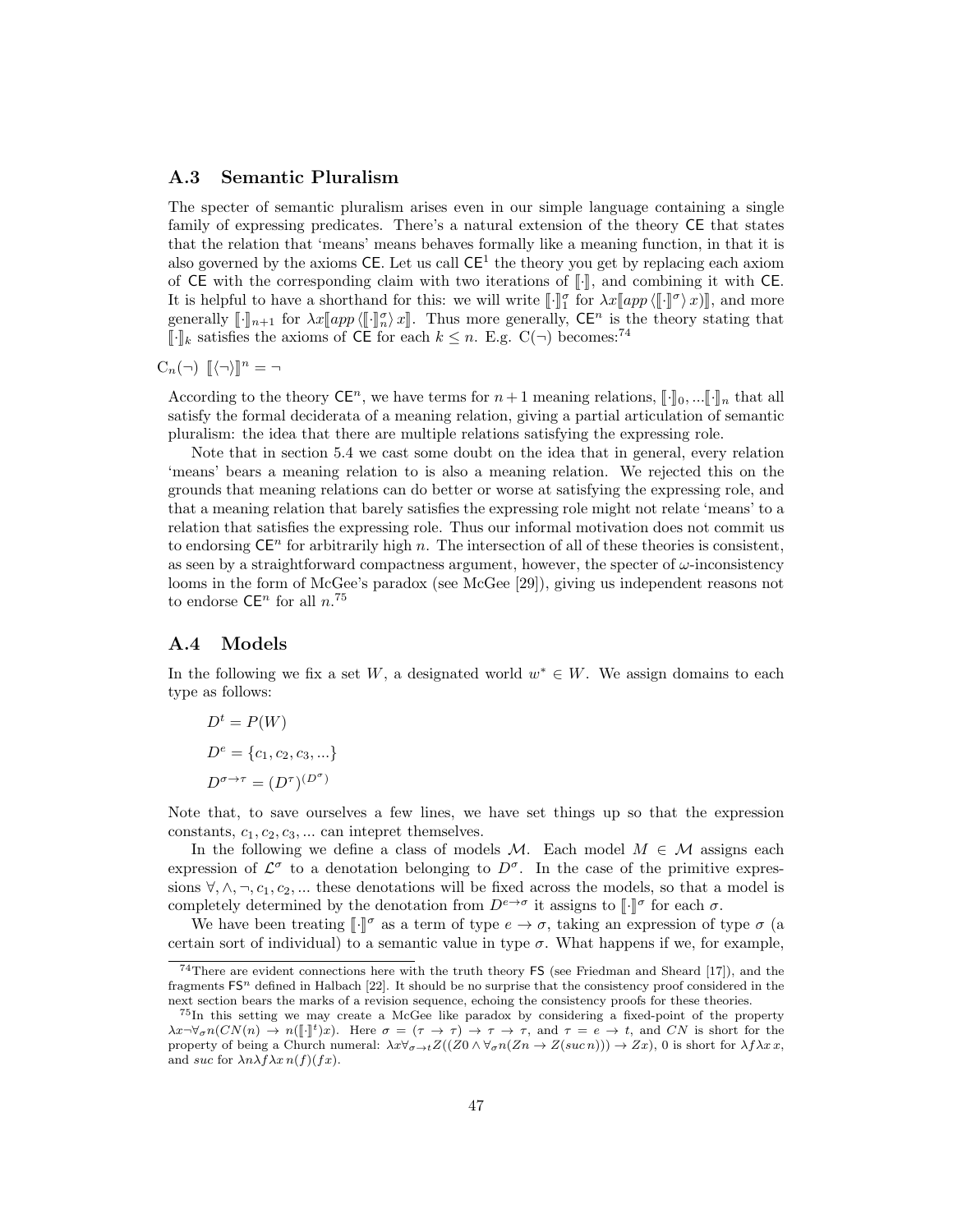attempted to apply  $\llbracket \cdot \rrbracket^{\sigma}$  to a dog, or something else which isn't an expression of type  $\sigma$ ?<br>In that case we pick an arbitrary value  $d^{\sigma} \in D^{\sigma}$  to be the denotation, a choice which will In that case we pick an arbitrary value,  $d^{\sigma} \in D^{\sigma}$  to be the denotation, a choice which will again be assumed to be fixed across all models.

The following three functions,  $all_{\sigma} \in D^{(\sigma \to t) \to t}$ , and  $\in D^{t \to t \to t}$  and  $not \in D^{t \to t}$ , are used below, and are defined by setting  $all_{\sigma}(f) = \bigcap_{a \in D^{\sigma}} f(a)$ ,  $and(p)(q)$  as  $p \cap q$ , and  $neg(p)$  as  $W \setminus p$ .

**Definition 5.** A model, M, consists of an element of  $D^{e\to\sigma}$ ,  $\left[\left[\cdot\right]^\sigma\right]_M$ , for each  $\sigma$ , subject to the constraint that  $\left[\left[\begin{matrix}1 \ \end{matrix}\right]^\sigma\right]_M$ ,  $\left(\alpha\right)$  and  $\sigma$  and  $\sigma$  and  $\sigma$ to the constraint that  $\llbracket \cdot \rrbracket^{\sigma} \rrbracket_M(\langle \alpha \rangle) = d^{\sigma}$  when  $\alpha$  does not have type  $\sigma$ .<br>A model uniqualy extends to a type indexed collection of manning

A model uniquely extends to a type-indexed collection of mappings  $|\cdot|_M^{\sigma} g : \mathcal{L}^{\sigma} \to D^{\sigma}$ , where g is a variable assignment: a type-indexed collection of functions  $g^{\sigma}: Var^{\sigma} \to D^{\sigma}$ . In the following we omit type superscripts from the denotation function,

- $|x|_M^g = g(x)$
- $|\forall_{\sigma}|_{M}^{g}=all_{\sigma}$
- $|\wedge|_M^g = and$
- $|\neg|_M^g = not$
- $|c_k|_M^g = c_k$
- $\left| \left[ \cdot \right]^\sigma \right|_M^g = \left| \left[ \cdot \right]^\sigma \right|_M$
- $|\alpha\beta|_M^g = |\alpha|_M^g(|\beta|^g)$
- $\bullet~~ |\lambda x \alpha|_M^g = a \mapsto |\alpha|_M^{g[a/x]}$ M

We denote the set of all models M.

We say that M is a model of a sentence,  $\phi$ , iff

 $w^* \in |\phi|_M^t$ 

where  $w^*$  is the designated world. We say it is a model of a set of sentences iff it is a model of each member.

The jump operation is a function  $J : \mathcal{M} \to \mathcal{M}$ , that takes a model, M, and produces another model  $J(M)$ , in which the interpretation of  $\llbracket \cdot \rrbracket^{\sigma}$  is determined by  $| \cdot |_{M}^{\sigma}$ .

Definition 6. The jump operation is defined as follows

- $\left\| \left[ \cdot \right]^\sigma \right|_{J(M)} (\langle \alpha \rangle) = |\alpha|_M$  if  $\alpha$  has type  $\sigma$
- $\left\| \left[ \cdot \right]^\sigma \right|_{J(M)}(\langle \alpha \rangle) = d^\sigma$  otherwise.

Theorem 1. Let M be any model. Then

 $J^n(M)$  is a model of  $\mathsf{CE}^n$ 

In particular,  $J(M)$  is a model of CE for any model M, and thus CE is consistent.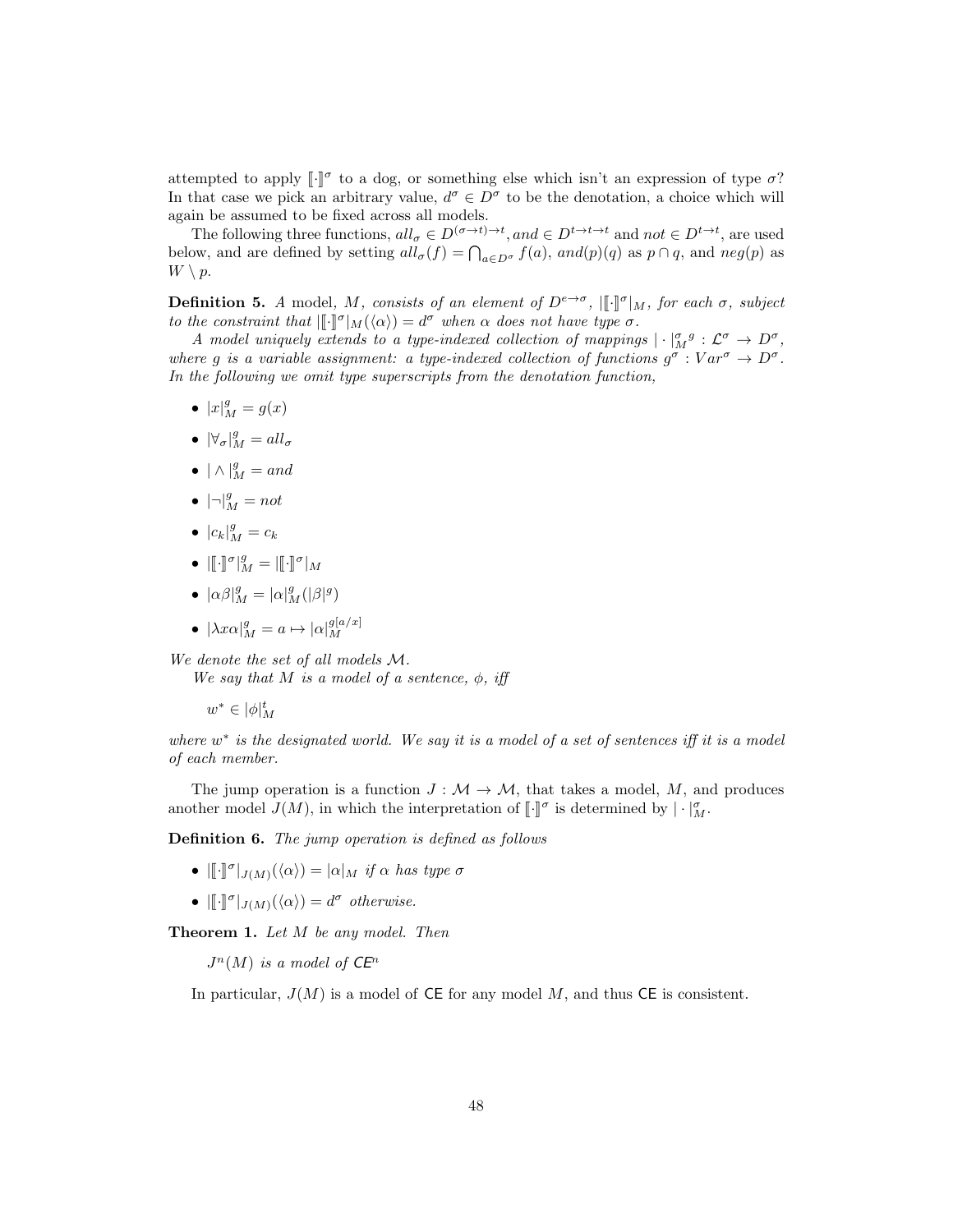## B Models of Semantic Pluralism

In this section we consider formalisms that are a bit more friendly to the idea that there are multiple expressing relations. While we saw that  $\mathcal L$  allowed us to define a finite sequence of semantic expressing relations  $\llbracket \cdot \rrbracket_0, \ldots, \llbracket \cdot \rrbracket_n$  and consistently have axioms stating they each behave compositionally, our picture has been one in which there are a large, presumably uncountable, number of expressing relations. Our discussion here will be brief, indicating various natural formalisms without developing them fully.

There are several choice-points for the framework: I'll briefly discuss three. One is to theorize in terms of two type-indexed families of predicates:

- $E^{\sigma}$ , of type  $(e \rightarrow \sigma) \rightarrow t$ , a predicate which informally states that its argument is an expressing relation for expressions of type  $\sigma$ .
- $C^{\sigma\tau}$  of type  $(e \to \sigma) \to (e \to \tau) \to t$ , a relation which informally states that its arguments are co-ordinated expressing relations.

In fact,  $E^{\sigma}$  can simply be treated as an abbreviation for  $\lambda x C^{\sigma\sigma} x x$ . The claim that coordinated expressing relations are compositional can be captured in this language. For example, the analogue of  $C(\text{app})$  becomes:

$$
\forall_{e\to(\sigma\to\tau)}X\forall_{e\to\sigma}Y\forall_{e\to\tau}Z(C^{\sigma\to\tau,\sigma,\tau}XYZ\to Z\langle\alpha\beta\rangle=(X\langle\alpha\rangle)(Y\langle\beta\rangle))
$$

Here  $C^{\sigma\tau\rho}XYZ$  is short for the conjunction  $C^{\sigma\tau}XY \wedge C^{\tau\rho}YZ$ .<sup>76</sup> We call the resulting language, with the expression constants and logical vocabulary described in section A,  $\mathcal{L}^1$ .

An alternative and slightly more readable formalism is to explicitly introduce names for the different semantic expressing relations. For example we can introduced indexed families of meaning functors,  $\{\llbracket \cdot \rrbracket_{i}^{\sigma} \mid i \in I\}$ , indexed by some set I. Call the resulting language, including the expression constants and logical vocabulary,  $\mathcal{L}_2$ . By indexing the expressing relations, we won't be able to quantify over expressing relations: a limitation that could be removed by treating the subscripts as arguments, allowing us to quantify into the index position. We can also mix and match these formalisms, by including both explicit names for the expressing relations, and the general expressing and co-ordinating predicates.

The final formalism employs a particular conception of the expressing relations, namely those relations similar to the semantic expressing relation. It involves bringing the notion of similarity employed informally in section 4.1 into the object language, and defining being an expressing relation of type  $\sigma$  as being similiar to  $\llbracket \cdot \rrbracket^{\sigma}$ . The language and models are little more complex, and are described in section B.2. more complex, and are described in section B.2.

### B.1 Compositional models

A model of  $\mathcal{L}_1$  is defined as in section A, except that it is determined by an interpretation of  $C^{\sigma\tau}$  for every  $\sigma$  and  $\tau$ : in other words, it is a choice of element of  $D^{(e\to\sigma)\to(e\to\tau)\to t}$  for each  $\sigma$  and  $\tau$ . Call the set of all models N. The jump operation  $J : P(\mathcal{N}) \to \mathcal{N}$  is specified as follows:

•  $|C^{\sigma\tau}|_{J(X)}(f)(g) = W$  if there is a model  $N \in X$ , such that

<sup>76</sup>Further book keeping axioms need to be included as well. For example, we should have a type indexed analogue of transitivity  $-C^{\sigma\tau}XY\wedge C^{\tau\rho}YZ\to C^{\sigma\rho}XZ$  — as well as analogues of symmetry and reflexivity, and the claim that  $C^{\sigma\tau}XY \wedge C^{\sigma\tau}XZ \to Y = Z.$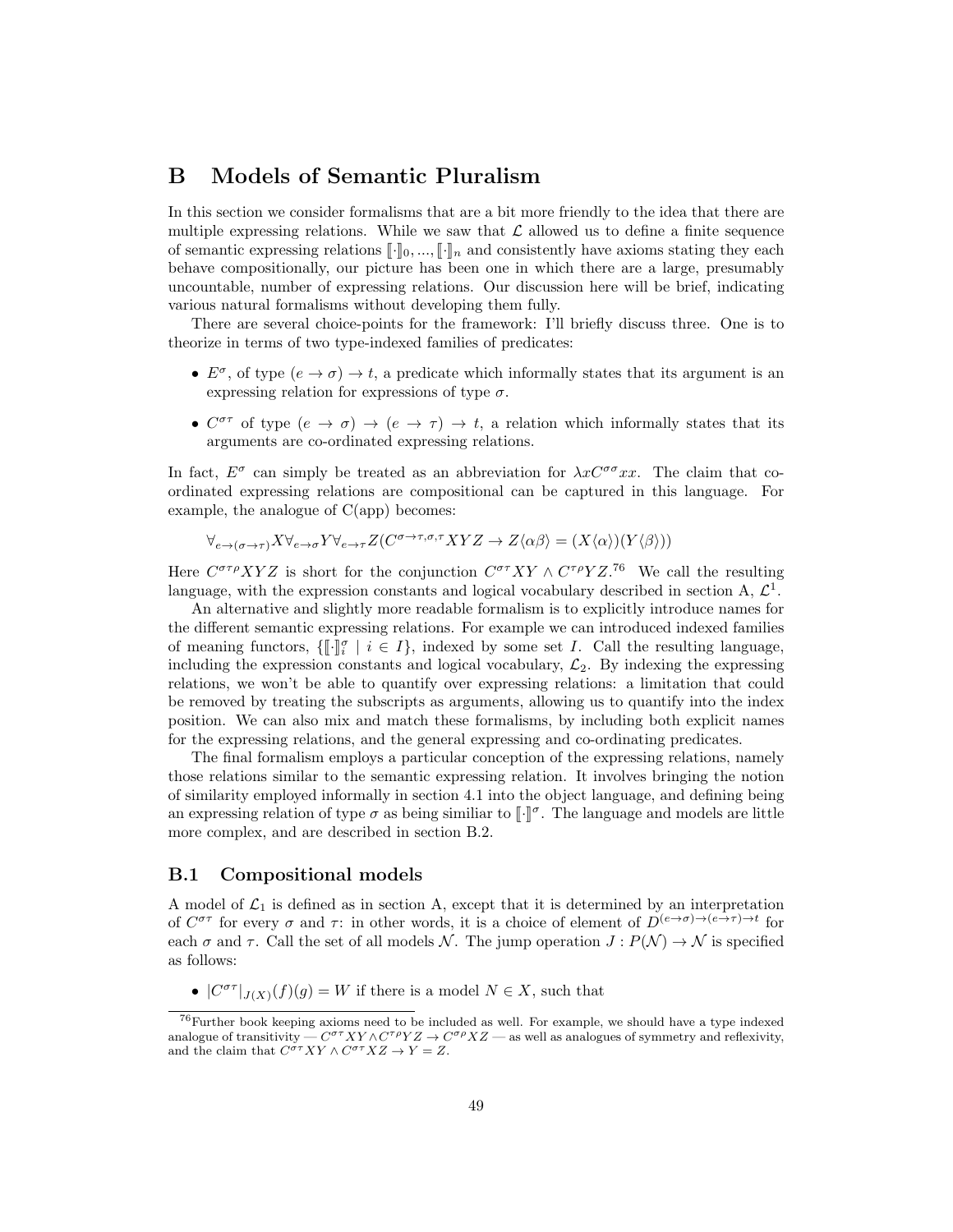$f(\langle \alpha \rangle) = |\alpha|_N^{\sigma}$  whenever  $\alpha$  has type  $\sigma$ , and  $f(\langle \alpha \rangle) = d^{\sigma}$  otherwise.  $g(\langle \alpha \rangle) = |\alpha|_N^{\tau} \alpha$  has type  $\tau$ , and  $d^{\tau}$  otherwise.

•  $|C^{\sigma\tau}|_{J(X)}(f)(g) = \emptyset$  otherwise

We define a sequence of classes of models by setting  $J^0(\mathcal{N}) = \mathcal{N}$  and  $J^{n+1} = \{J(X) | X \subseteq$  $J^n(\mathcal{N})\}.$ 

A model of  $\mathcal{L}_2$  is defined as in section A, except we must select an interpretation for each member of the family  $[\cdot]_q^{\sigma}$ . Call the class of all such models N. The jump operation is<br>now a function  $I: M \to M$  taking an infinite sequence of models to a model. Given such a now a function  $J: \mathcal{N}^I \to \mathcal{N}$ , taking an infinite sequence of models to a model. Given such a sequence  $(N_i)_{i\in I}$  the interpretation of  $\llbracket \cdot \rrbracket_i^{\sigma}$  in  $J((N_i)_{i\in I})$  is determined by the interpretation function  $\llbracket \cdot \rrbracket$  of the *i*<sup>th</sup> model from the sequence function  $|\cdot|_{N_j}$  of the *j*th model from the sequence.

**Definition 7.** Let  $(N_i)_{i \in I} \in \mathcal{N}^I$ . The jump operation is defined as follows

- $\prod_{j}^{d} J_{(N_i)_{i \in I}}(\langle \alpha \rangle) = |\alpha|_{N_j}$  if  $\alpha$  has type  $\sigma$
- $\prod_{i} \sigma |_{J((N_i)_{i \in I})} (\langle \alpha \rangle) = d^{\sigma}$  otherwise.

We define  $J^0(\mathcal{N})$  to be  $\mathcal{N}$ , and  $J^{n+1}(\mathcal{N})$  to be  $\{J((N_i)_{i\in I})\mid N_i\in J^n(\mathcal{N})\}$  for every  $i \in I$ .

We let  $\mathsf{CE}^n_i$  be the theory axiomatized by replacing  $\llbracket \cdot \rrbracket^{\sigma}$  in  $\mathsf{CE}^n$  with  $\llbracket \cdot \rrbracket^{\sigma}$ .

**Theorem 2.** Every model in  $J^n(\mathcal{N})$  models  $CE_i^n$  for every  $i \in I$ .

#### B.2 Similarity

Here I resume some of the ideas discussed in section 5.5. We will investigate the thought that meaning relations are similar, and the idea that we can identify the property of being an expressing relation with the property of being similar to means. This requires us to expand our object language to be able to talk about perturbations. As before, we suppose that the set of worlds W comes with a metric  $d: W \times W \to \mathbb{R}$ , where  $d(w, v)$  intuitively is some measure of how similar  $w$  and  $v$  are. Secondly we assume some suitably small radius  $\alpha \in \mathbb{R}$  determining what it means for two worlds to be 'close'.

A strong perturbation is a permutation  $j: W \to W$  such that  $d(w, j(w)) \leq \alpha$  for every  $w \in W$ .

A weak perturbation is a (possibly non-surjective) injection  $j: W \to W$  such that  $d(w, i(w)) \leq \alpha$  for every  $w \in W$ .

Given a set  $p \subseteq W$ , write  $j(p)$  for  $\{j(w) \mid w \in W\}$ . We can then say that two propositions, p and q, are close iff there is some perturbation, j, such that  $j(p) = q$ , or  $j(q) = p$ . Two notions of closeness are available depending on whether we use the weak or strong notion; we'll use the weaker notion in what follows. We may extend the action of a weak or strong permutation,  $j$ , to arbitrary types as follows. We make the simplifying assumption that the inhabitants of type  $e$  are all abstract objects, and are fixed by every perturbation: thus  $j^e(a) = a$  for every  $a \in D^e$  and permutation. We set  $j^t = j$ . Once we have determined what  $j^{\sigma}: D^{\sigma} \to D^{\sigma}$  and  $j^{\tau}: D^{\tau} \to D^{\tau}$ , we fix some left-inverse of  $j^{\sigma}, i^{\sigma}$ , and define  $j^{\sigma \to \tau} : D^{\sigma \to \tau} \to D^{\sigma \to \tau}$  as follows:

$$
j^{\sigma\to\tau}(f)=j^\tau\circ f\circ i^\sigma
$$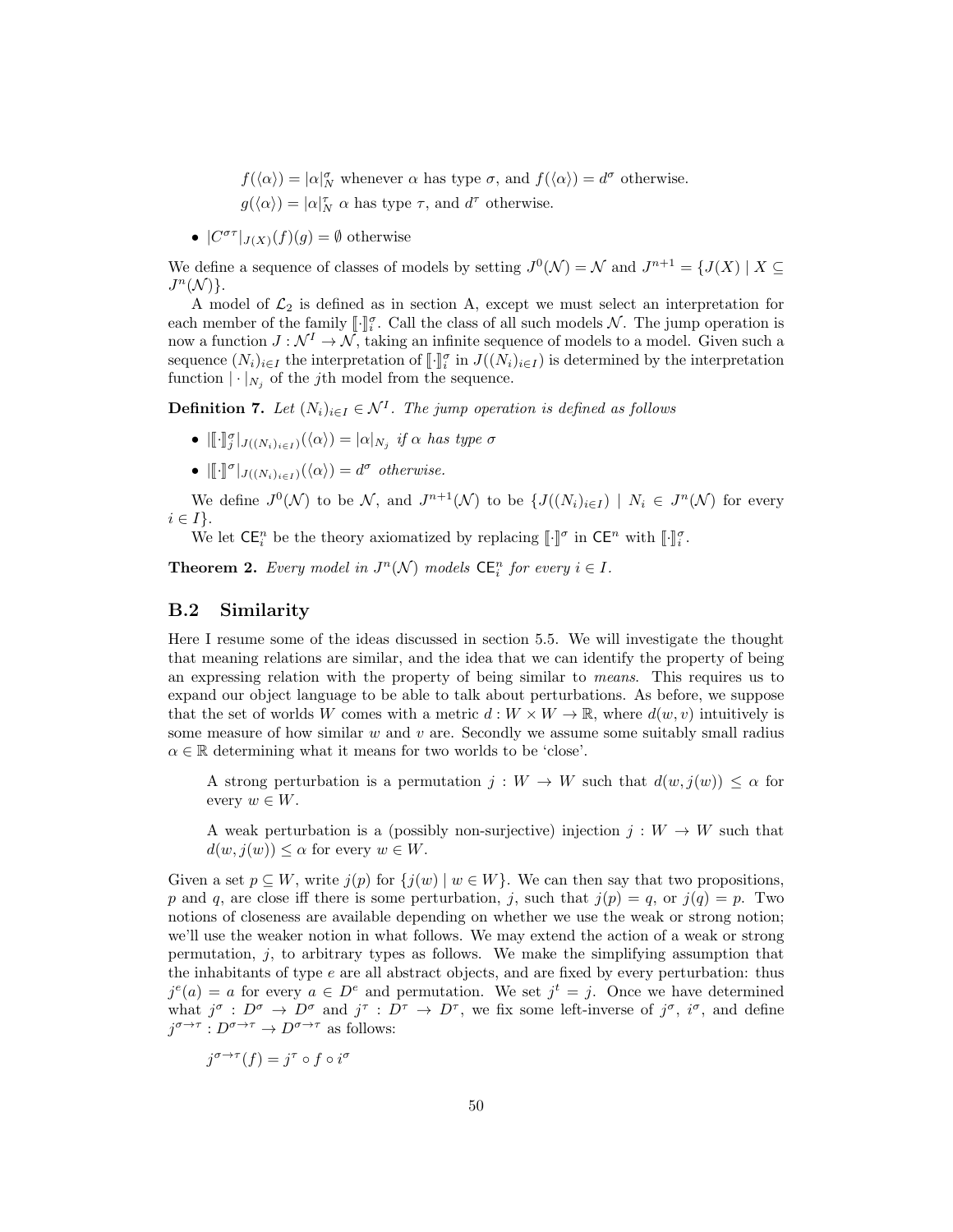An inductive argument establishes that  $j^{\sigma}$  is injective for each type  $\sigma$ , which allows us to use assume the existence of a left-inverse. When we are dealing with strong perturbations it follows that  $j^{\sigma}$  is a permutation for every  $\sigma$ , and so this choice of left-inverse is uniquely determined and is simply  $j^{\sigma}$ s inverse. In the case of weak perturbations there may be multiple ways to extend the action of  $j$  to other types.

In order to develop an object language theory of perturbations, we assume that perturbations are individuals. Indeed, our exposition is greatly simplified if we assume that every individual is a perturbation (thus some individuals play a double role of representing expressions of the language and representing perturbations).<sup>77</sup> For each type,  $\sigma$ , we have an action operation  $act^{\sigma}$  of type  $e \to \sigma \to \sigma$ , that lifts a perturbation, *i*, to an operation  $act^{\sigma}i$  of type  $\sigma \to \sigma$ . When i is an individual, thought of as a perturbation, we will adopt the convention of writing  $i^{\sigma}$  instead of  $act^{\sigma}i$ . We may formalize our theory of perturbations by axioms: guaranteeing that perturbations are injective, fix individuals and logical connectives, and that they distribute over application

 $Pe \ \forall e \, ix \, (i^e x = x)$ 

 $P(\text{inj}) \ \forall_e i \forall_\sigma xy (i^\sigma x = i^\sigma y \rightarrow x = y)$ 

- $P(\text{app}) \ \forall_e i \forall_{\sigma \to \tau} f \forall_{\sigma} x \ (i^{\sigma \to \tau} f)(i^{\sigma} x) = i^{\tau} (f x)$ 
	- $P(\wedge) \ \forall_e i \left( i^{t \to t \to t} \wedge = \wedge \right)$
	- $P(\neg) \ \forall_e i \left( i^{t \to t} \neg = \neg \right)$
- $P(\forall_{\sigma}) \ \forall_{e} i \left( i^{(\sigma \to t) \to t} \forall_{\sigma} = \forall_{\sigma} \right)$

These principles are secured in a model by ensuring that for each  $d \in D^e$ , there is some perturbation j such that  $|act^{\sigma}|(d) = j^{\sigma}$  for every  $\sigma$ . What about the principle, discussed in section 5.5, that expression relations are similar to their successors? We can capture this principle with the following principle

Closeness  $\exists i (i^{e \to \sigma} [\![ \cdot ]\!]_n^{\sigma} = [\![ \cdot ]\!]_{n+1}^{\sigma}))$ 

When  $n = 0$  this states that what 'means' means is similar to meaning. More generally, the successor of a meaning function is similar to it. Here sketch in outline a model that validates this principle for the case where  $\sigma = t$ , and  $n = 0$ . It is evident how to extend the argument for  $n > 0$ , but I do not know whether these sorts of models also satisfy Closeness when  $\sigma \neq t$ .

We assume the domains  $D^{\sigma}$  have been define as before, except that we make the additional assumption that the set of worlds,  $W$ , has the cardinality of the continuum,  $2^{\aleph_0}$ , and that  $d^t = \perp$ , the empty set of worlds. Let  $\mathcal{L}_3$  be the result of adding the constants  $aact^{\sigma}$ to  $\mathcal{L}$ . For technical reasons, we shall also consider a language  $\mathcal{L}_3^+$  that has a constant  $c_d$ , for every element  $d \in D^{\sigma}$ . We assume that  $\mathcal{L}_3$ , not  $\mathcal{L}_3^+$ , is the domain of our representation function  $\langle \cdot \rangle$  (and we may retain our assumption that  $D^e$  is countable). Let P be the set of models of  $\mathcal{L}_3$  based on such a choice of domains, subject to the constraints in definition 5, plus the constraint on  $|act^{\sigma}|$  mentioned above. Every model in  $P$  uniquely extends to a model of  $\mathcal{L}_3^+$  by interpreting  $c_d$  with d. The jump operation,  $J: \mathcal{P} \to \mathcal{P}$  is defined as in section A, with the additional constraint that the interpretations of  $act^{\sigma}$  are preserved:

<sup>77</sup>This assumption needs to be lifted if we want to theorize about languages with names for ordinary objects like mountains.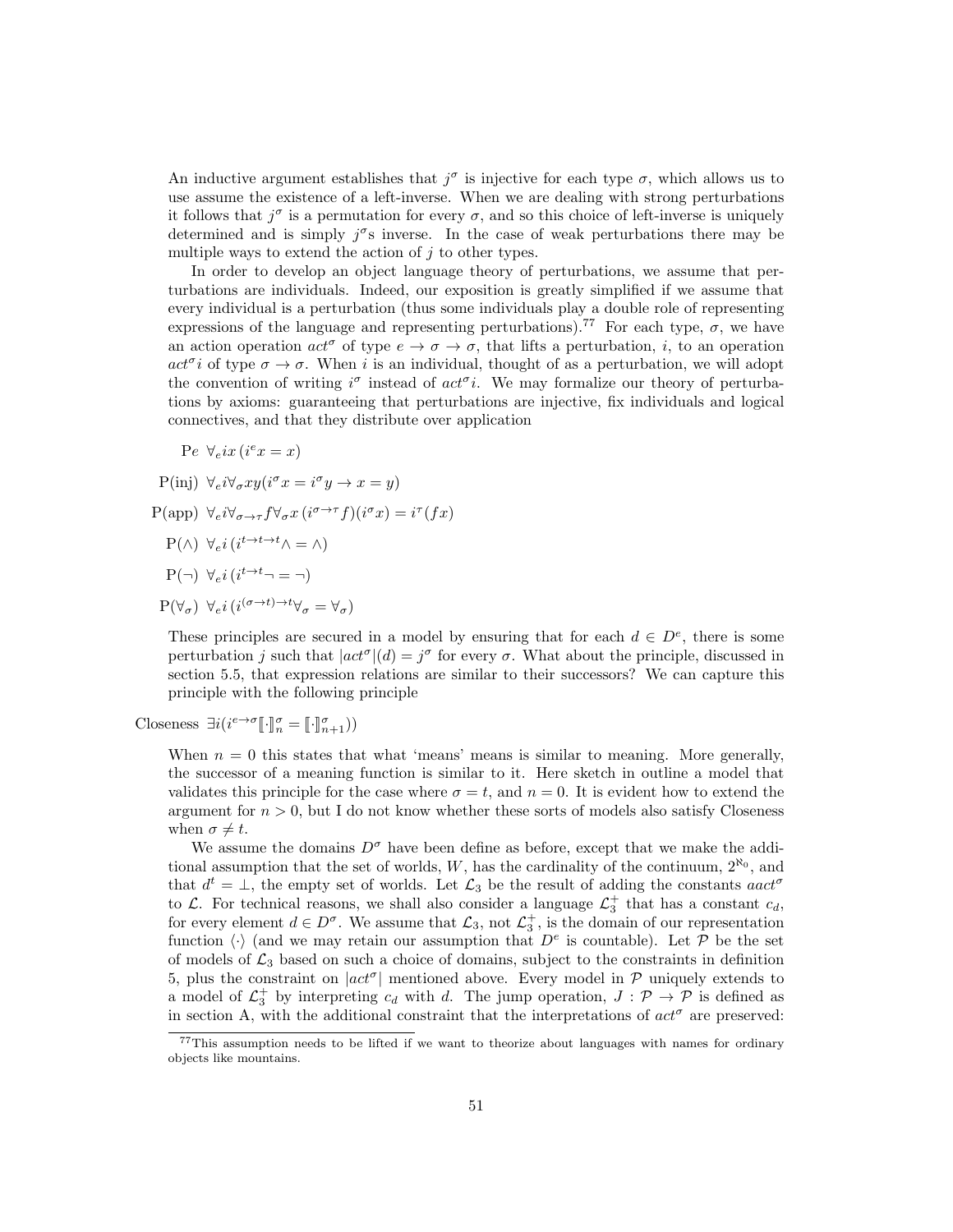$|act^{\sigma}|_M = |act^{\sigma}|_{J(M)}$ . Suppose, that we have partitioned the models in P by the relation  $\sim$  of making the same sentences true, and chose some bijective association, g, between the worlds W and the equivalence classes  $\mathcal{P}/\sim$ . Since J preserves  $\sim$ , J determines a mapping from  $\mathcal{P}/\sim\rightarrow\mathcal{P}/\sim$ , and thus, via this association, a mapping  $j:W\rightarrow W$ . Since J is injective on  $\mathcal{P}/\sim$ , so is j on W. Now we treat j as a perturbation, and extend it so that it acts to arbitrary types,  $j^{\sigma}: D^{\sigma} \to D^{\sigma}$  as described above.

Now we construct a model of CE, the Perturbation axioms and Closeness. First, we must define the interpretation of  $|act^{\sigma}|$ . We only subject it to the constraint mentioned above, further making sure that:

There is some  $d \in D^e$  such that  $|act^{\sigma}|(d) = j^{\sigma}$  for every  $\sigma$ 

where  $j$  is the aforementioned perturbation determined by the jump operation.

Second, we must define  $\left| \begin{matrix} \cdot & \cdot \\ \cdot & \cdot \end{matrix} \right|$  for each  $\sigma$ . In order to do this we first define a collection of functions,  $F^{\sigma}: (\mathcal{L}_3^+)^{\sigma} \to \overline{D}^{\sigma}$ .

- $F^e(c_k) = F^e(c_{c_k}) = c_k.^{78}$
- $F^t(\phi) = \{w \mid \phi \text{ is true in } g(w)\} \cap im(j)$
- $F^{\sigma \to \tau}(\alpha)(a) = F^{\tau}(\alpha c_a)$  for every  $a \in D^{\sigma}$

We may show by induction that for  $a \in D^{\sigma}$ ,  $F^{\sigma}(c_a) = a$ , establishing that  $F^{\sigma}$  is surjective.

 $\left|\left[\cdot\right]\right]^\sigma\right|\left(\langle\alpha\rangle\right) = F^\sigma(\alpha)$  if  $\alpha$  is a type  $\sigma$  term of  $\mathcal{L}_3$ .  $\left| \left[ \cdot \right]^\sigma \right| (\langle \alpha \rangle) = d^t$  otherwise.

Noting that  $F^{\sigma}$  is defined on expressions of  $\mathcal{L}_3$  in virtue of being defined on expressions of  $\mathcal{L}_3^+$  .

We may now establish that  $j\left[\begin{matrix} 1 \\ 0 \end{matrix}\right]_0^k = \left[\begin{matrix} 1 \\ 1 \end{matrix}\right]_1^k$ . It suffices to show that  $(j\left[\begin{matrix} 1 \\ 1 \end{matrix}\right]_1^k)(\langle \alpha \rangle) =$  $\left\| \begin{matrix} \cdot \\ \cdot \end{matrix} \right\|_1^t \left( \langle \alpha \rangle \right)$  for each term  $\alpha$ . Since  $j^e$  is the identity, so is the left-inverse of  $j^e$ , so that this amounts to showing that  $j(||\cdot||^t|(a_k)) = ||\cdot||^t_1|(a_k)$ . In the case that  $\alpha$  does not have type t,<br>the LHS is  $id^t = i| = |$  and the BHS is  $E(\mathbb{I}(\alpha)\mathbb{I}^t) = \{g_0 | \mathbb{I}(\alpha)\mathbb{I}^t |$  is true in equal  $Q(m(i) = 1)$ the LHS is  $jd^t = j \perp = \perp$  and the RHS is  $F([\{\alpha\}]^t) = \{w \mid [c_k]^t \text{ is true in } gw\} \cap im(j) = \perp$ <br>(gings  $\llbracket e_1 \rrbracket^t$  is interpreted by  $\perp$  in gyory model  $c(w)$ ). When  $\alpha$  is a true t term  $\phi$  we must (since <sup>J</sup>ck<sup>K</sup> t is interpreted by ⊥ in every model g(w).) When α is a type t term, φ we must show that  $j\|[\langle\phi\rangle]^t\| = [\langle [\langle\phi\rangle]^t\rangle]^t]$ , i.e. that  $\{jw \mid \phi \text{ true in } w\} \cap im(j) = \{w \mid [\langle\phi\rangle]^t\}$  is true<br>in and  $\bigcap \{m(i)\}$  which follows from the fact that  $\phi$  is true in  $g(w)$  if and only if  $\mathbb{R}^d$  is true in  $w$ }  $\cap im(j)$ , which follows from the fact that  $\phi$  is true in  $g(w)$  if and only if  $[\![\phi]\!]^t$  is true<br>in  $g(iw)$  (because we chose i so that  $I(g(w)) = g(iw)$ ) in  $g(jw)$  (because we chose j so that  $J(g(w)) = g(jw)$ ).

## References

- [1] Miroslava Andjelkovic and Timothy Williamson. Truth, falsity, and borderline cases. Philosophical Topics, 28:211–43., 2000.
- [2] Andrew Bacon. Can the classical logician avoid the revenge paradoxes? Philosophical Review, 124(3):299–352, 2015.
- [3] Andrew Bacon. The broadest necessity. Journal of Philosophical Logic, 47(5):733–783, 2018.
- [4] Andrew Bacon. Vagueness and Thought. Oxford University Press, 2018.

<sup>&</sup>lt;sup>78</sup>Note that  $c_k$  and  $c_{c_k}$  are the only normal form terms of type  $e$ .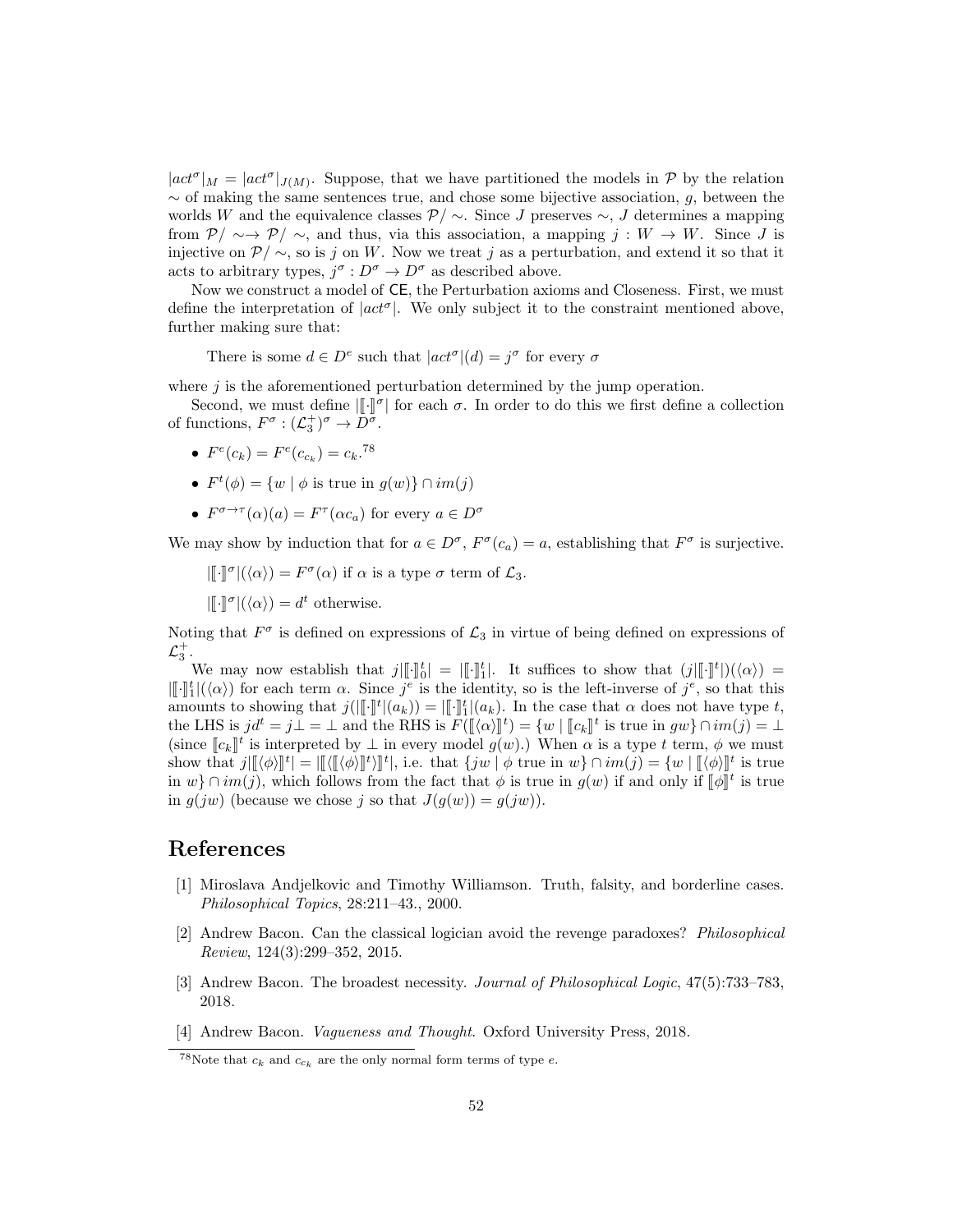- [5] Andrew Bacon. Substitution structures. Journal of Philosophical Logic, Forthcoming.
- [6] Andrew Bacon, John Hawthorne, and Gabriel Uzquiano. Higher-order free logic and the Prior-Kaplan paradox. Canadian Journal of Philosophy, 46(4-5):493–541, 2016.
- [7] Yehoshua Bar-Hillel. New light on the liar. Analysis, 18(1):1–6, 1957.
- [8] Ross Brady. Universal Logic. CSLI Publications, 2006.
- [9] Tyler Burge. Semantical paradox. The Journal of Philosophy, 76(4):169–198, 1979.
- [10] Herman Cappelen and Ernest Lepore. Insensitive semantics: A defense of semantic minimalism and speech act pluralism. John Wiley & Sons, 2008.
- [11] Donald Davidson. Radical interpretation. Dialectica, 27(3-4):313–328, 1973.
- [12] Cian Dorr. To be F is to be G. Philosophical Perspectives, 30(1):39–134, 2016.
- [13] Cian Dorr and John Hawthorne. Semantic plasticity and speech reports. Philosophical Review, 123:281–338, 2014.
- [14] Matti Eklund. The liar paradox, expressibility, possible languages. In J. C. Beall, editor, Revenge of the Liar: New Essays on the Paradox. Oxford University Press, 2007.
- [15] Hartry Field. Mental representation. Erkenntnis, 13(1):9–61, 1978.
- [16] Hartry Field. Saving truth from paradox. Oxford University Press, USA, 2008.
- [17] Harvey Friedman and Michael Sheard. An axiomatic approach to self-referential truth. Annals of Pure and Applied Logic, 33:1–21, 1987.
- [18] Haim Gaifman. Pointers to truth. The Journal of Philosophy, 89(5):223–261, 1992.
- [19] Michael Glanzberg. A contextual-hierarchical approach to truth and the liar paradox. Journal of Philosophical Logic, 33(1):27–88, 2004.
- [20] Laurence Goldstein. A consistent way with paradox. Philosophical Studies, 144(3):377– 389, 2009.
- [21] H Paul Grice. Utterer's meaning and intention. The philosophical review, pages 147– 177, 1969.
- [22] Volker Halbach. A system of complete and consistent truth. Notre Dame Journal of Formal Logic, 35(3):311–327, 1994.
- [23] John Hawthorne. Epistemicism and semantic plasticity. Metaphysical essays, 1(9):185– 211, 2006.
- [24] Allen Hazen. Contra buridanum. Canadian journal of philosophy, 17(4):875–880, 1987.
- [25] J Roger Hindley and Jonathan P Seldin. Lambda-calculus and combinators: an introduction, volume 13. Cambridge University Press Cambridge, 2008.
- [26] Harold T. Hodes. Why ramify? Notre Dame Journal of Formal Logic, 56(2):379–415, 2015.